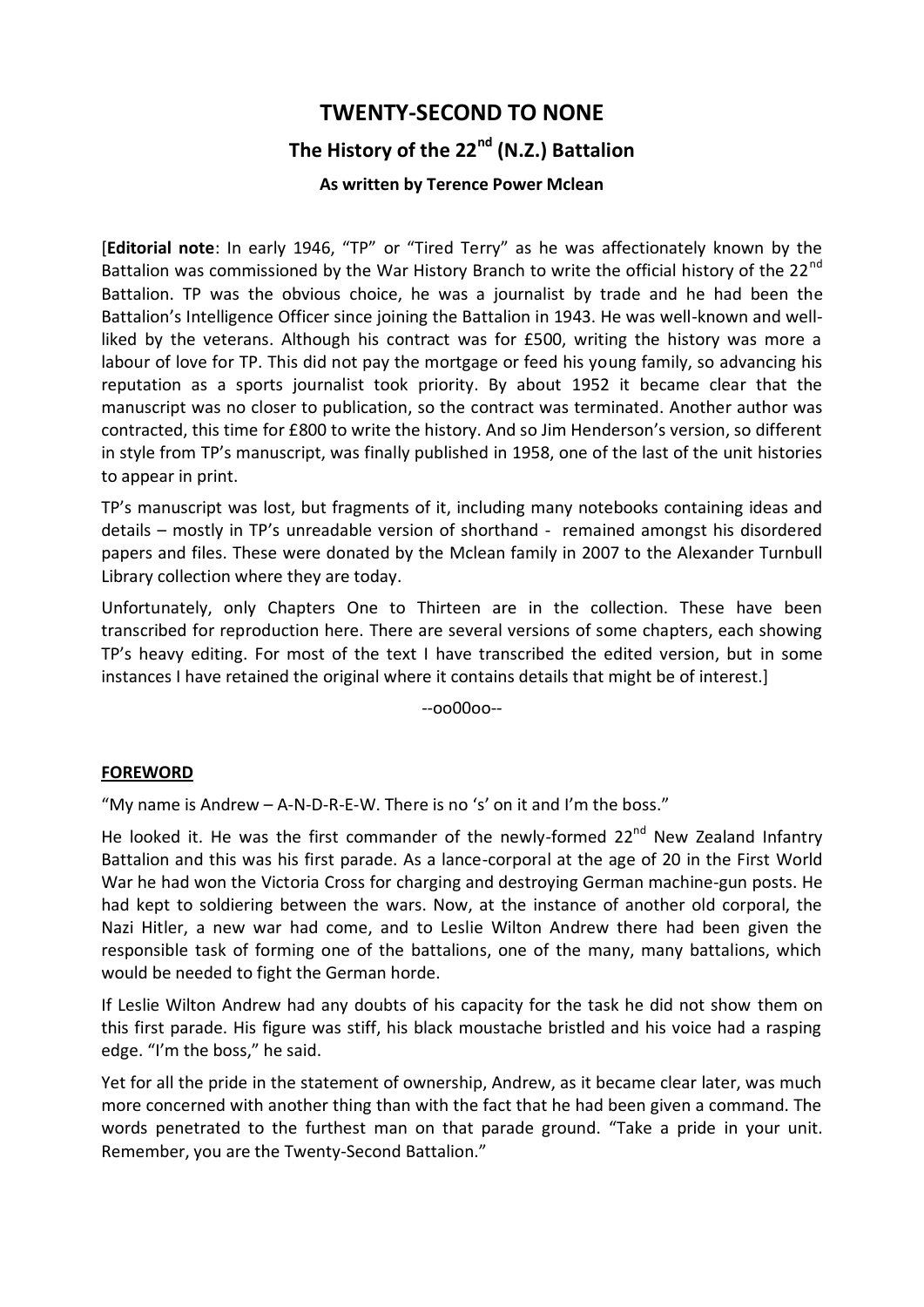It became clear later that Andrew not only loved the notion of a battalion but that he could come to love his battalion. For its sake he was prepared to subject himself and every man in it to hard discipline to make the unit as good as he thought it ought to be. He became "Old February" because he favoured the maximum, 28 days, in his punishments. He became loved and hated and feared and respected and gradually the battalion took the shape he desired.

By experience, Andrew knew the perils of active service. By some mysterious affinity with Joseph Conrad, he knew that those perils could more cheerfully be endured and more successfully overcome if, within his unit, there existed a feeling of loyalty. Of Conrad Desmond McCarthy, the literary critic had said, "His thesis was not, as many supposed, adventure. It was the spirit of loyalty."

To Andrew, a battalion was not enough. To be the boss of a battalion was not enough. To be enough, there must be a pride. Pride could be a weapon, as invisible support for a wavering aim, a staff when duty fought with weariness and fear.

He used to say, "We are the Twenty-Second to None." The phrase was repeated, mockingly, good-naturedly, sometimes bitterly, and in the repetition men came to believe that it meant something to the battalion.

The 700 of the first parade multiplied. Andrew served his time and returned to New Zealand. The 22<sup>nd</sup> served in England, Greece, Crete, the Western Desert, Italy and Japan. It suffered dreary days of defeat and pleasant days of victory. It played a small but constant part in the grand drama. From all these circumstances, each one related because it concerned the unit, a pride and a character was developed. Both were similar to the pride and character of the other New Zealand units and yet, because they concerned the 22<sup>nd</sup> Battalion, they somehow became individual and distinctive to the unit.

This is an attempt to tell the story of the pride and the character which the unit developed to show that, from the beginning to end, the stentorious message of the first parade was the abiding factor of the battalion's history. More than 4,000 men in time thought it good to "take a pride in their unit." The feeling was of service both to them and to the unit.

--oo00oo--

#### **CHAPTER ONE**

#### **12 Jan 40 – 13 Mar 40**

#### **Formation and Training**

On 18 January 1940, the first parade of the 22<sup>nd</sup> New Zealand Infantry Battalion was held at the Trentham Military Camp, near Wellington. The battalion had been formed on 12 January of volunteers drawn from the several provinces of the Central Military District, one of the three military districts into which New Zealand was divided. To encourage company spirit, the four rifle companies were established on district bases. Men from Wellington city and the immediate area were posted to A or Wellington Company; from Wanganui, Palmerston North, the Manawatu and Rangatikei, to B or Wellington-West Coast Company; from Hawkes Bay and the East Coast district from East Cape to cape Palliser to C, or Hawke's Bay Company; and from Taranaki to D or Taranaki Company. The headquarters company, which included battalion headquarters, was made up without distinction of district of men with some precious territorial experience.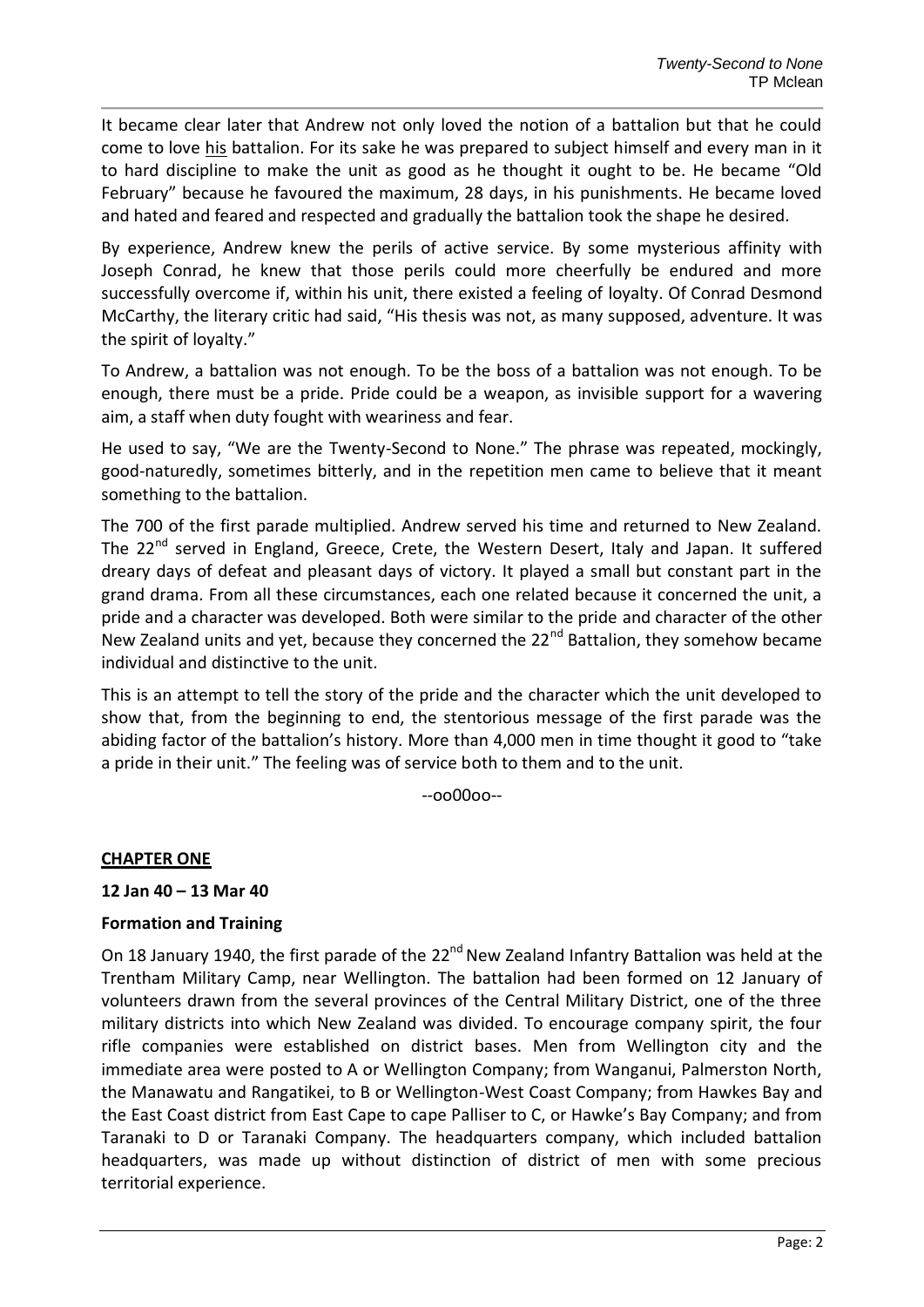For some time prior to the formation of the battalion as a unit of the Fifth Brigade of the Second New Zealand Division, officers had received training in an officer cadet training unit and NCOs in the Central District School of Instruction. Lt-Col Andrew, the commanding officer and the adjutant, Lieutenant P.G. Monk, were regulars of the NZ Staff Corps. All of the other officers were either plain civilians recently commissioned or territorial officers with service in the voluntary territorial units which had functioned in the country from 1930 to 1939. Some of the senior NCOs were of the Permanent Staff, the non-commissioned establishments of the regular forces.

Most of the other ranks were civilians. Some of the older men had served in territorial regiments before the abandonment of compulsory universal training in 1930. Some had served as volunteers in the territorials. By far the greater number were without service background of any kind. They had volunteered after the outbreak of war and were untrained and ignorant of military discipline.

In the first few days from the  $12<sup>th</sup>$ , forms were filled in without great enthusiasm, civilian clothes were returned to homes, and suits of khaki denims of most unattractive design and cut were issued. It was said in the ranks that the authorities had issued the denim because of their ambition to create a "Sing Sing" atmosphere in the camp. The congregation of men on parade or in the mess hall, especially when some had their hair cropped, undoubtedly created an appearance of woe.

On 15 January, a training programme was begun. By then, companies, platoons and sections had been formed, a rough kinship was developing and the extraordinarily bad language of recruits in their first few days in camp was prevalent. A good deal of language was directed at fatigues required for camp maintenance and some of it upon the commanding officer for his eagle eye on inspection. He was not easily persuaded of difficulties in the performance of any task, not even in the cleaning of latrines of so old-fashioned a pattern that night-soil collection was required, and his trumpet roar at some stage of each inspection could be relied upon. Some of the language, too, was directed at portions of the training programme, especially those which included saluting – in democratic New Zealand, every man was as good as his master and saluting to the recruits implied subservience – and "one-stop-two", the marching and drilling periods in which each man had to cry aloud the phrase in time to the beat of his feet at the halt or on the turn.

Reveille was at 0600 hours, sick and defaulter parades at 0615, breakfast at 0700 and first parade at 0830. Morning training finished at 1200 and lunch was at 1215. The afternoon's training began at 1330 and ended at 1630. In the hour following, the troops bathed and showered and prepared for dinner at 1730. The bugle sounded lights out at 2215 hours. On Saturday mornings, training was replaced by a period called interior economy when the sleeping tents were emptied and tidied, floors were scrubbed and paillasses aired. Both reveille and breakfast were an hour later on Sundays. Leave was granted on a generous scale on Friday nights and from Saturday midday until Sunday midnight.

Parts of the ordinary day soon came to possess special characteristics. Despite the loud cries of "Feet on the floor" from enthusiastic NCOs as reveille sounded, a determined soldier might sneak another half hour of bed at the cost of some discomfort in the ablution stands in a frantic 15 minutes before breakfast. After lunch there was a united move towards the beds and with backs down the troops indulged the ceremony of "punishing the spine", or "spinebashing", or as it was always called in the Division, "Maori P.T." It was a golden period when no one shouted "Do this", "Do that", "Swing the arms, SWING the arms", and it had more virtues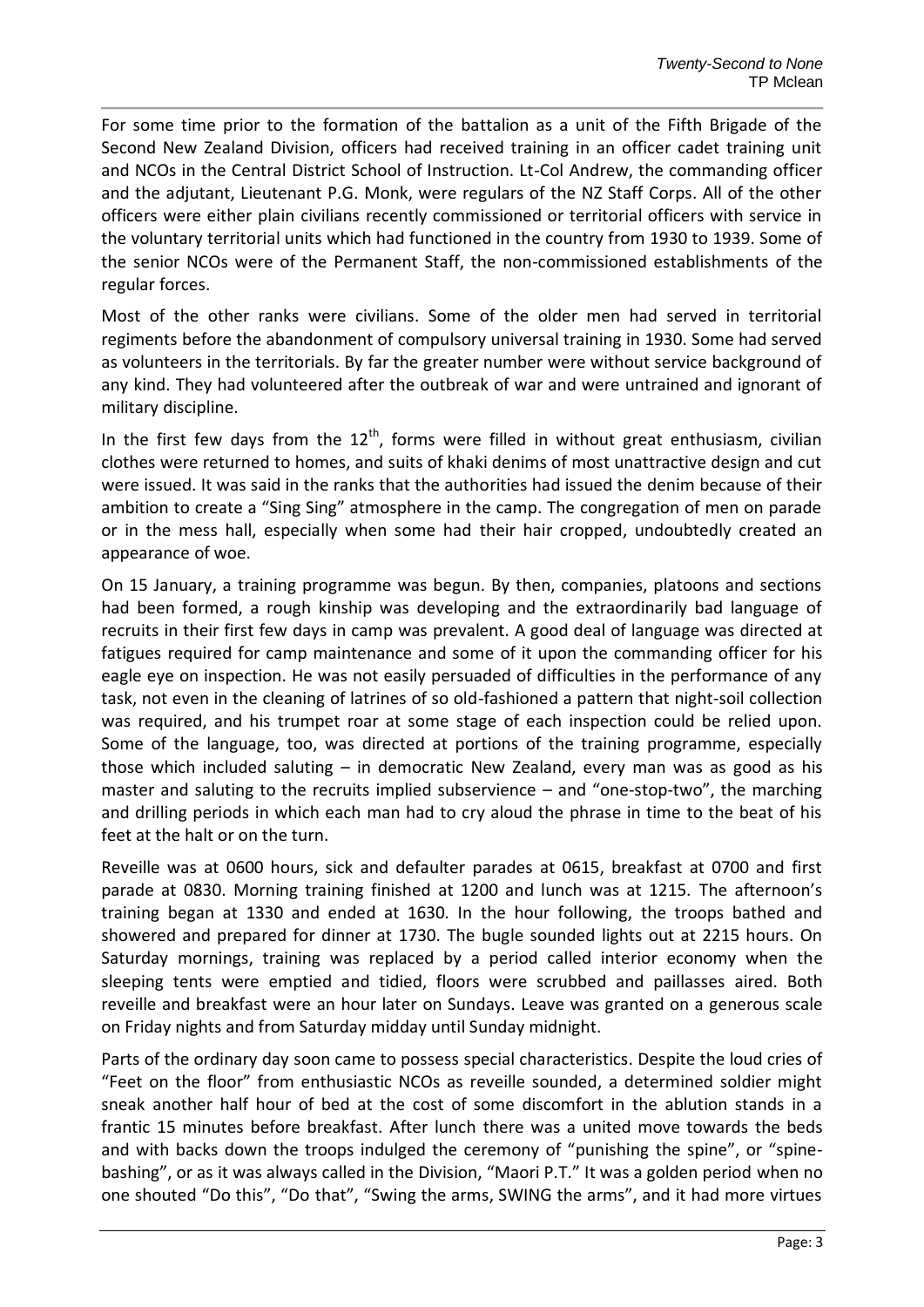than the merely recuperative. A good many men were finding difficulties in their adjustment to army life and in the reflective half-hour after lunch they resolved many problems.

The evening, too, had a charm for some, for a wet canteen at which handles of beer were sold was open for about two hours. Despite the discomforts – the building was too small and the queues invariably too enthusiastic – the place became a club and a haven to the private soldier. In it he could talk, discuss personalities, argue and even fight when an opponent would not admit the truth of an argument.

By 18 January, when the commanding officer made his first fearsome impression on the troops, the unit was not yet up to strength. New recruits were arriving each day and many of them were posted to another rifle coy, E, which was meant to serve as a reinforcement coy to the battalion.

The parade was the beginning of a disciplinary campaign and the checking of faults of dress, of failure to salute and of a hundred and one things became rigorous. The publication of offences and punishment of offenders became a daily feature of Routine Orders, and the general impression within the unit was that the CO was a "tough old bastard." It is possible that the colonel himself wondered where discipline ought to begin. The recruits had a bantering disregard for many of the military forms of discipline; the difficulty was to retain the humour, but in proper adjustment to the discipline.

Towards the end of January 1940, an unexpected recruit posted himself to the battalion. Someone instantly called him "Borax". He was a semi-fox terrier who was only a little crosseyed and only a little lovable. He would not yield to caress and he made his home where he pleased, without distinction as to company or platoon. He had enormous, eccentric skill as a cricket fielder, catching a ball in the air with gigantic, convulsive leaps and snapping up a rolling one off the ground with the skill of genius. Borax trained hard for the cricket held in the sports periods on Wednesday afternoons. At any hour of the day or night he would catch stones flung for him by the soldiers and he would even swallow the small ones if others were thrown too quickly in gestures disparaging to his skill. No one had thought of a Borax for the Battalion. Within a few days, no one doubted that he must stay. His piercingly stigmatic glance into nothingness, his crankiness of temperament, his marvellous skill with a ball or stone, these and many other things about him were engaging. In any case, Borax had a mind of his own. He had apparently decided to stay and that, for the time being, was the end of the matter.

By the beginning of February, the unit morale had been tested by heavy falls of rain creating slush about the test lines, by the saluting and other formalities attending the first pay parade, and by an extraordinarily dismal sounding by an officers' chorus of "The Road to the Isles" at a camp concert. Serge dress of Great War pattern, with a choker collar and many brass buttons, had been issued for purposes of leave to all except Pte Dyer, of A Coy, who was as tubby as his nickname and who had to wait two weeks for the camp tailor to make a suit of large enough size.

The training was now becoming more extensive. On wet days, lectures were held inside. Map reading, marching by compass at night, and training in anti-gas warfare, were some of the subjects taught. There was a heavy accent upon anti-gas training. Many soldiers suffered the curious effects of a not unpleasing disease, believed to be induced by the out-of-doors, and passed into a slumberous state between waking and sleeping as the first words of a lecture were spoken.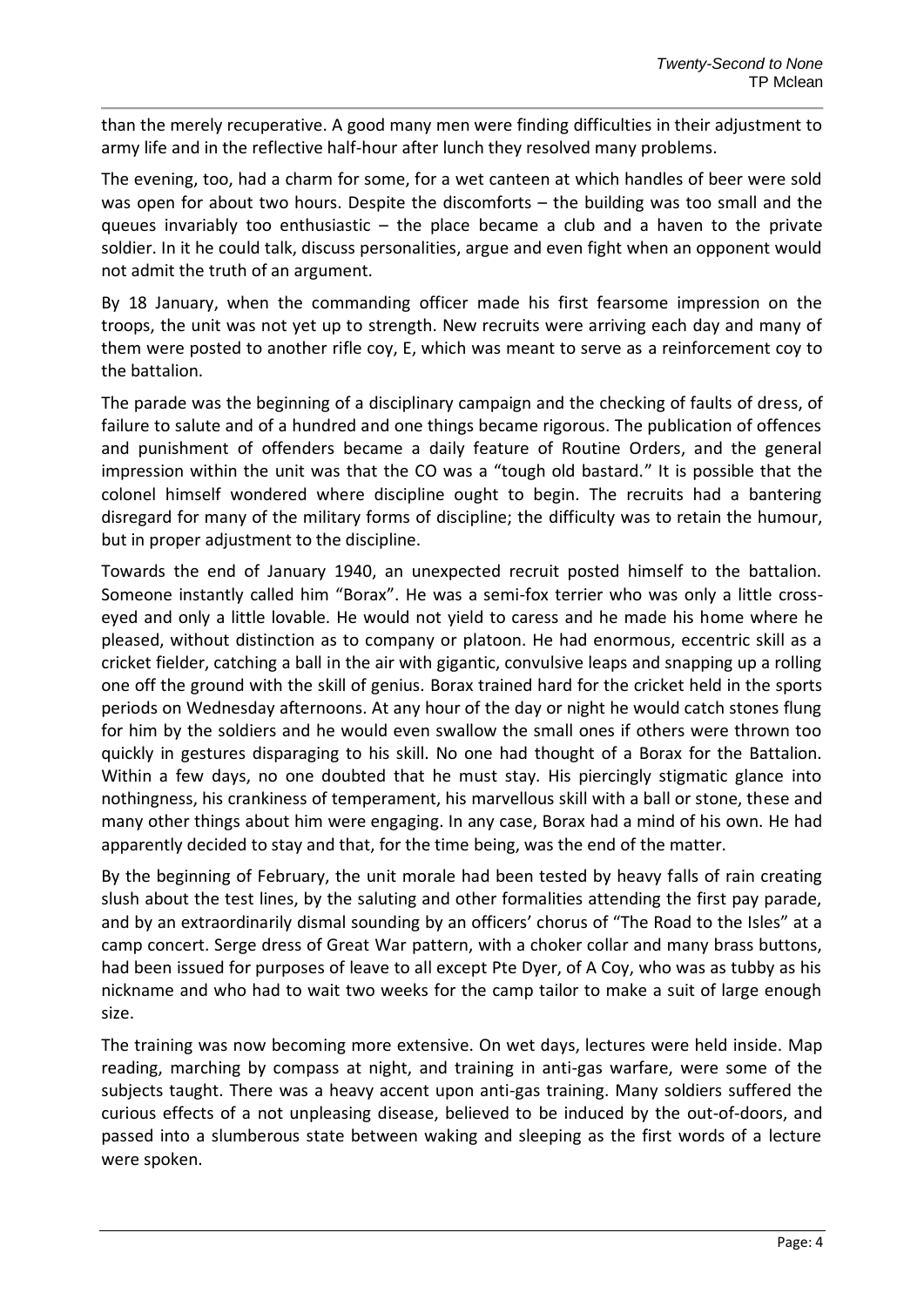As January ended and February began, it was obvious that many rough edges were being whittled. Days were now being spent upon the rifle range and a few Bren guns were available for instruction. On 7 Feb, the first route march was made from the camp to Wallaceville Bridge, a distance of about three miles, and lunch was taken in the field. On 9 Feb, the first of many injections was given, this being for TAB. The normal reaction was a symptom of influenza, but despite the general knowledge of the proper way to treat influenza, a bewildering variety of treatments was tried. It was considered by one school that the patient should lie down and rest, and by another that activities should be normal. D Coy played cricket and bodies were carried from the field. Another coy went for a march and a truck had to be sent to bring in the sick. B Coy rested and Pte J Green had an attack of what was roughly diagnosed as delirium tremens. It was all highly confusing. The one solid discovery was that it was unwise to take a drink after a TAB injection.

The battalion on its first march marched to its pipes and drums. Col Andrew's affection for a pipe band had become known and members of the New Zealand Scottish Society, through Mr I.D. Cameron of Featherston, presented the unit with six pipes and six drums. Several experienced pipers and drummers had enlisted in the unit and the band was formed by L/Cpl E.C. Cameron as the NCO in charge. In the few weeks before the route march, the band had practised enough to develop some of the skill for which it later became known in the Division, in which it was the only unit band. Much will be said at intervals of the unit band. It became a source of pride to the battalion and the rugged individualism with which, in the early stages, the bandsmen wore down criticism became the general property of the battalion.

Inventiveness a characteristic of the Division, was developed in the unit by further falls of rain and unusual but effective methods were employed to deal with leaking tents, wet clothing, and wet blankets. Night marches were held and on some of them the transport and carrier platoons practised with their vehicles. The carrier platoon also spent time training with the Bren guns with which the vehicles were equipped.

The commander of the Fifth Brigade, Brigadier J. Hargest, DSO, MC, inspected the unit towards the end of February. He was an experienced soldier and the satisfaction he expressed with the standard of training and the tone of the battalion was not light praise.

March promised well from the beginning. The recreational training was now becoming extensive and fitness among the troops was increasing rapidly. Inter-coy rivalry was also being steadily developed. Even E (coy), the last and loneliest, had a spirit second to none in the unit. Early in March, a mile run for all of the coys was held on the Trentham Racecourse, next door to the camp and even those men of little athletic ability made grim efforts not to whip in the field. To be last in a race or to do something inefficient on a parade was an act of neglect, particularly if the act affected the standing of the coy, and even the hardy made [excuses] to avoid the free criticism of such folly. The battalion, however, was not developing into a collection of Little Lord Fauntleroys. A note in Routine Orders at the end of February sternly forbade piquets in the wet canteen to drink on duty.

The Governor General of New Zealand, General Viscount Galway, inspected the battalion on 6 Mar and warmly praised what he had seen in a letter he despatched to the commanding officer. This was praise indeed, but in spite of it, the reaction was smug. This was, on the part of the troops, an evil fault, but their excuse had a point. After the parade itself, the arms drill and the marching and the niceties of a formal parade, the "Old Man" himself, Col Andrew, had been distinctly heard by the battalion to speak words of praise. So unusual an event was cause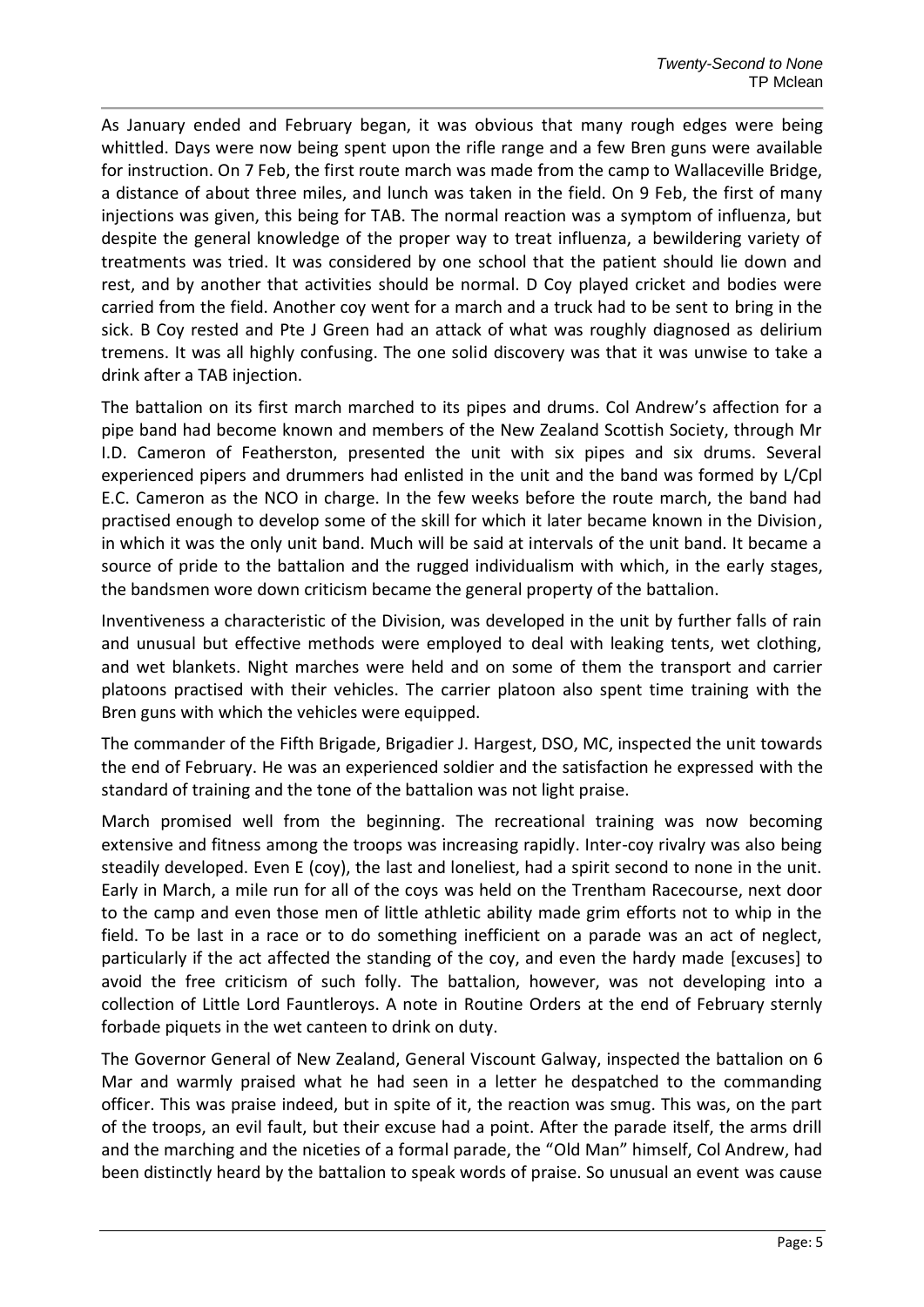for the belief that if the parade had been good enough for the colonel, it must certainly have been good enough for the Governor-General.

By now the battalion was possessed with excitement. Final leave was promised. Rumours sprang from nowhere. The unit was to sail on such and such a date, Hitler's "phoney" war on the Western Front was to end and there would soon be action. All of the stories were straight from Army HQ. But there was no general agreement on dates or places or, in fact, in anything as the rumours swept from end to end of the camp and carried over to muttered speculation in the tents as one by one the men dropped into sleep.

On 13 Mar, all ranks were placed on Active Service. On that day, the few South Islanders left for their homes. The rest of the unit marched out to leave on the following day and the camp became a forlorn and lonely place. It was a minor curiosity of the war that Trentham Camp, clothed so richly from Great War days in military associations, seemed always to become a little careworn after a draft had gone away.

--oo00oo—

# **CHAPTER TWO**

## **Preparation for Departure**

## **13 Mar – 1 May, 1940**

If reports were accurate, every member of the battalion spent his ten days of final leave in a state of continuous exhilaration. There had been no such thing as the pain of parting.

The mood persisted for several days. It was not disturbed by the sober task of 30 Mar, by which time most members had returned to camp, of lining Wellington streets from Parliament Buildings to the Justice Department building in Lambton Quay, for the State Funeral of the Prime Minister, the Rt Hon M J Savage, PC. It accounted for the number who returned late from final leave with stories of too many parties.

In the mood, the men wanted to be done with training. They wanted to be aboard ship, bound for a war destination. They did not take kindly to official repots of delays in shipping arrangements and at odd times, a number impatiently ducked through the back fence of the camp for a freedom for which they suffered the commanding officer's rasping "Twenty-eight days!" upon their return.

Sport activities were increased in an effort to combat the mood. Wednesday and Friday afternoons were set aside each week for organised sports, cricket being the chief game, and on other days cross-country running, Rugby football, softball and various other games were played. The accent in military training was placed upon shooting and the ranges were frequently in use, especially by men who had shown indifferent skill in earlier practices. Bren guns, too, were fired and two night exercise were staged.

In mid-April, the battalion moved from tents to huts which had just been completed. The increased comfort, especially in the autumnal weather now being experienced, was great.

The whispers of a sailing date sounded through the battalion like the rustling of leaves in a wind. The authorised marking of clothes pointed the date. Vaccination made certain the time could not be far away. And the publication of an order relating to a State reception and a farewell march through the streets of Wellington on 27 April clinched the accuracy of the rumour that the departure would be about the end of the month.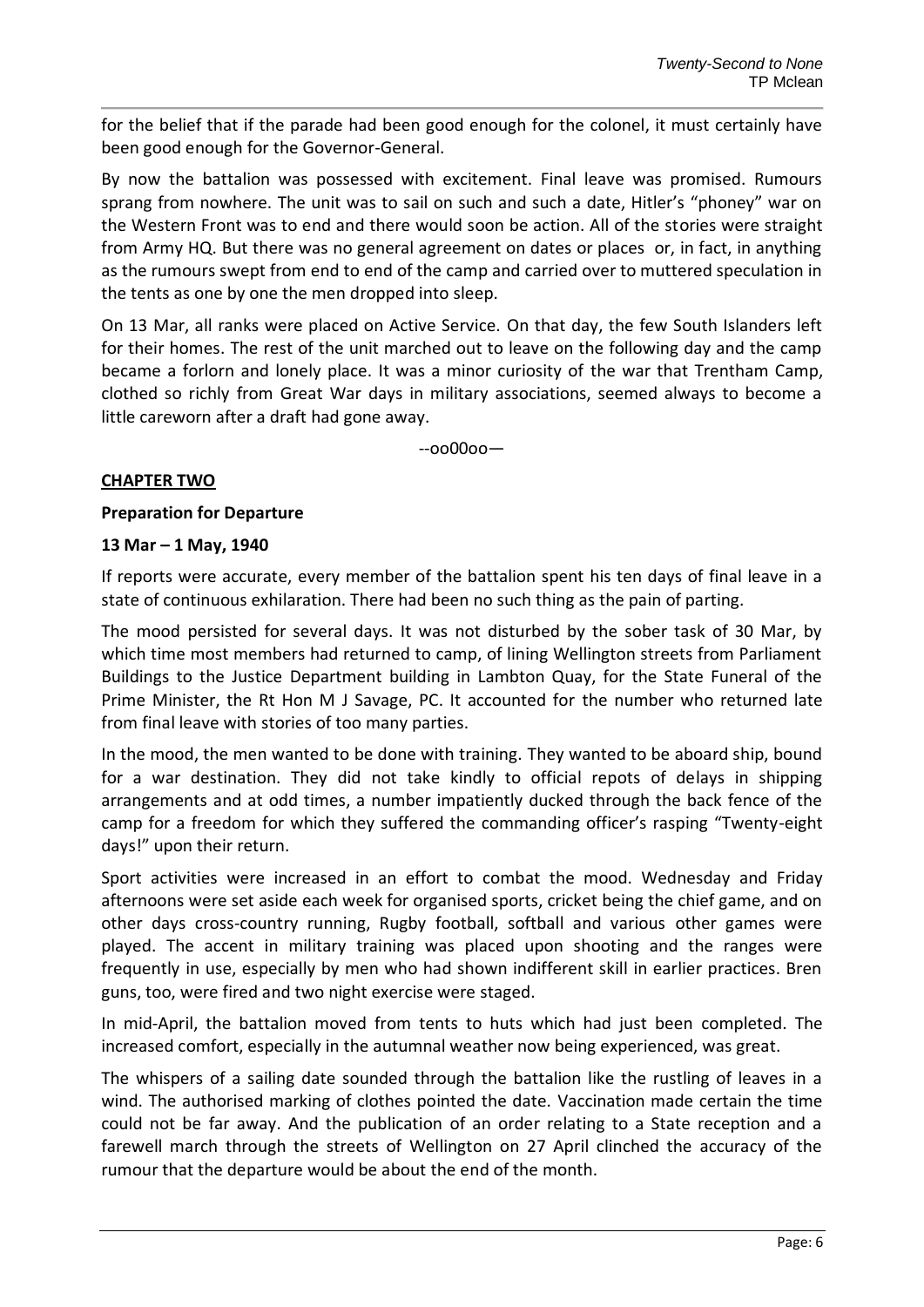The general excitement affected the workings of the committee self-appointed to protect the interests of Borax. Soon after return from final leave, the committee had addressed a notably respectful request for permission to take the dog overseas. The request had been declined and the committee, "in committee", after expressing its disapproval of the reply in the strongest terms, determined upon ways and means. In pursuance of these, Pte Booth and comrades of A Coy acquired an extra kitbag from the QM store and at odd times practised the odd manoeuvre of securing Borax in the bag, with just his nose showing, and carrying him up and down a ladder placed against the boiler house. Borax never wanted in intelligence and he soon caught on, but he was not quite well-bred enough to conceal a look of utter desolation and disgust whenever he saw Booth and his henchmen arranging another practice, down behind the showers.

Anzac Day was fittingly remembered by a special parade of the Battalion. Col Andrew, after many days of watching the coys, at last decided that he could not separate A and C Coys in the competition to discover the most efficient marching company to head the unit in the farewell parade and C Coy won the call when a coin was tossed.

'The training for the farewell march was intensive. On the morning of 27 Apr, the battalion was entrained at Trentham at 0745 hrs and before then it had been assembled with due formality on a parade in camp. From the Wellington station, it marched to Parliament Buildings for the farewell speeches. The flow of oratory was somewhat checked by light showers of rain. As the unit left the ground, it paid a salute on the march to the new Prime Minister, the Right Hon P Fraser, PC, CM.

The crowd in the city was large all along the route of Lambton Quay, Willis St, Wakefield and Victoria Streets and Jervois Quay to the station. Members of the First Echelon, a few months before, had made the first march of the new war through the city. In the time since, despite the "sham" war on the Western Front, there had been a growth of war fever among the people and the occasional cheering and clapping of the crowd as the battalion marched by expressed a little of the fever. It seemed inexpressibly sad that some of the bands should choose to play "Tipperary", with all its haunting associations of mud and misery and death, but the general mood was of hope, not of sadness, and "Tipperary" on the day was just a song of which everybody knew the words.

As a farewell, the march was a moving experience for the men of the battalion. They were pleased when told that the colonel had praised their bearing and marching, for they had come to consider him their severest critic, but in the hours following the return to Trentham and on the next day, when the camp was thrown open to civilian friends and relatives, it seemed to many of the unit that they had unconsciously passed into a state of suspension between exaltation and grief. They had spent nearly four moths in camp. In lean fitness, they were unrecognisable from the men who had entered camp all through January. Now the time was coming when they would be, in fact, soldiers. The imagination could not yet grasp the utter contrast with the previous life.

On the morning of Sunday 28 Apr, an advance party headed by the colonel departed for the ship. The excitement soon became frantic. Before Anzac Day, there had been much talk of sport and some excitement when D Coy, captained by Sjt T C Fowler, won an inter-company Rugby competition for a cup presented by the people of Hawke's Bay. There had been some celebration when Fowler, Cpl M Ashman, L/Cpl P Donoghue and Pte R Ayres had been chosen from the battalion to represent Trentham Camp against Burnham on 26 Apr. But sport now was of complete inconsequence. The ship, the destination, the prospects, these were the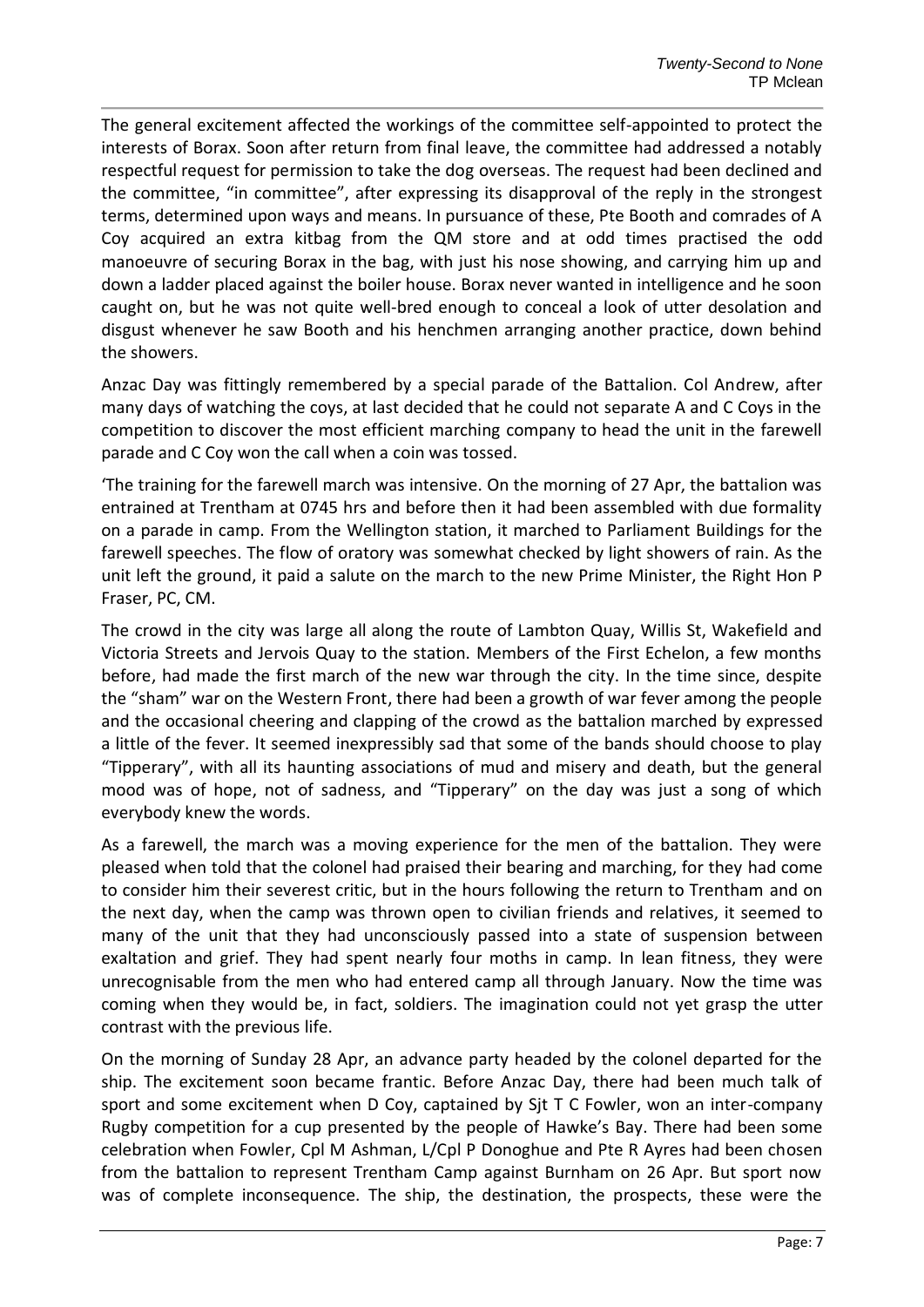matters of importance. On the last night in camp, on 30 Apr, a cyclone passed rapidly through the wet canteen into the huts. At a word, a man would tear the paillasse of a mate into shreds and scatter the hay, or he would find fun in jumping on a slat bed and crashing wit it to the floor. The cyclone had a happy, explosive violence. The mess, it seemed, would have to be cleared up. All day long, men swept and swore and carried and cursed, but at 1830 hours, when the last inspection was made, there were no complaints on either side.

Kitbags were stacked for the baggage party. The battalion paraded. The wait, as always, was long. A strange quiet settled. The hold on the familiar was slackening. The rustle was loud when the battalion at last straightened for the march to Trentham station.

The transport, according to the Army, was the X3. It soon proved to be more exciting than the dry nomenclature suggested. It was the Canadian Pacific liner, *Empress of Britain*, of 43,000 tons, one of the largest and most luxurious liners in the world. Even Lt Lovie, a Great War veteran whose invariable reply to complaints had been "You ain't seen nothing yet!" was silenced by a size and quality of transport undreamed of by soldiers of the First World War.

The battalion filed silently aboard. Borax was put in his bag and carried up the gangway and not a member of the embarkation staff thought anything was amiss.

The hold on the familiar things had become tenuous and Trentham was now only a place in the battalion's history.

--oo00oo--

## **CHAPTER THREE**

## **2 May – 17 June 1940**

# **Voyage to England**

The *Empress of Britain* pulled away from the wharf on the following morning, Thursday 2 May, and that afternoon sailed from the harbour, Thursday 2 May, and that afternoon sailed from the harbour with the other ships carrying units of the Second Echelon. The strength of the Battalion was 756 all ranks. The total included 41 officers, eight warrant officers, 44 sergeants and 663 other ranks (and one dog).

Second in command of the battalion was Major G.J. McNaught, a veteran of the first world war who had won distinction in sport as a member of the New Zealand Army Rugby team which won the King's Cup against Empire competition at the end of the war and followed that with a tour of South Africa in 1919. The coy commands were Major S Hanton (A), Captain J Bain (B), Major J G Leggat (C), Captain xxx (D) and Major E Laws (HQ). WO1 S Purnell was the RSM, the original appointee, WO1 Douglas, a member of the Permanent Staff, having to withdraw for medical reasons.

The full convoy, including ships from Lyttleton, assembled off Wellington Harbour in Cook Strait, and included, in addition to the Empress of Britain, the Andes, the Aquitania and the Empress of Japan. The escorting cruisers were HMAS Canberra, HMAS Australia and HMS (later HMNZS) Leander. The sight of the convoy was imposing to the many hundreds of Wellingtonians who gathered near the heads of the harbour to wave a last farewell to the troops. The Empress of Britain was a delight to members of the 22<sup>nd</sup>. There had been no time to convert it to troop carrying and accommodation for officers and senior NCOs was provided in large and luxurious cabins. Cabins on the lower decks had been divided to accommodate the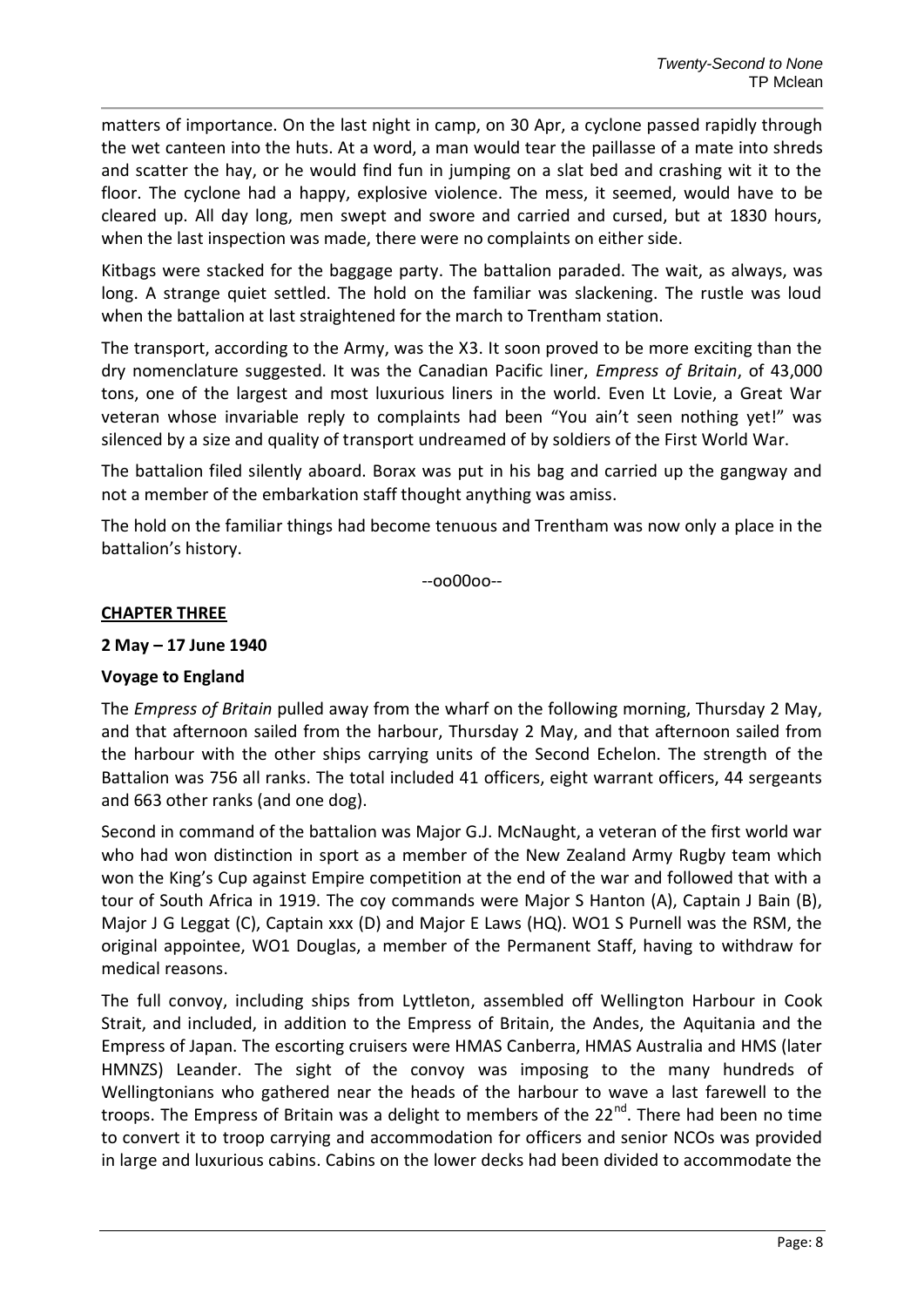rank and file and bunks were provided in these, but the quarters were comfortable and the standard of comfort higher than soldiers of the later drafts were to obtain.

Boat drill began on the first day out from Wellington and fatigues, guards and other duties were soon introduced. Mess orderly duties were performed by stewards of the ship. There was some seasickness at the beginning, but it was not long before the good food was being enjoyed by everybody. In the daily programme, reveille was sounded at 0600 hours and sittings of breakfast were held at 0700 and 0800 hours. Fatigues were paraded at 0745 hours. Boat stations and ship's inspections were staged between 0900 and 1000 hours, and the morning training for a time consisted of semaphore, knot typing and lashing and PT. Two sittings of meals were held at 1200 and 1300 hours and in the afternoon training there were periods devoted to a lecture, musketry, routine drill and, later on, route marching round and round the long promenade deck. The evening meals were served at 1700 and 1800 hours. Between 2000 and 2130 hours, a canteen service provided draught beer and cups of tea or cocoa. Lights out was at 2200 hours.

On the first day out, the ineffable Borax was the cause of trouble. "The soldier or soldiers responsible for bringing on board the dog commonly known as "Borax", as Routine Orders phrased it, was ordered to report to unit headquarters. After wresting with his conscience for some time, Pte Booth at last confessed the hideous deed. Business with Borax it seemed, was gratifyingly brisk. Booth's confession was the third on the list. Two sergeants had forestalled him with categoric confessions.

There was some speculation about the motives of the sergeants. On the one hand, it was believed that they were keen to become staff sergeants and sought this as an opportunity to establish they had the kind of initiative which was thought to be most necessary in a company quartermaster. On the other hand, it was believed that they were tired of their rank and sought reduction in a gentlemanly way. At any rate, plethora of confessions or not, Borax was arrested. Authority was pleased to be stern and Brutus-like in reaction to the first tentative requests for the dog's release. Authority having been proved, there was yielding in the granite and Borax at last was freed. He roamed the ship perfectly happy after that.

On 6 May, the size of the convoy was increased off the coast of Australia by the meeting with the Queen Mary, the Mauretania and the Empress of Canada, each of which was crowded with Australian troops. Course was set across the Great Australian Bight for Freemantle.

Life aboard the ship was, on the whole, pleasant. For the training during the day, the weather was kind, and in the evenings all sorts of games were played. Some of them, like tombola, were legal, and others, like crown and anchor, two-up and chemin de fer, were highly illegal, but each had its school. An entertainment committee promoted impromptu speeches with the audience as judge and everyone except perhaps the competitors thought the occasions diverting. On 10 May a sports day was held on the ship's tennis court and in many events the  $22^{nd}$ 's men performed with zeal. Cpl L Mack, aided by a ship's nursing sister, amazed his friends with his skill in threading a needle and two of C coy's men, Ptes G.G. Foxley and M.R. Lord, easily won the biscuit eating and whistling competition in spite of all manner of discouragements.

On the same day, the convoy arrived at Freemantle after averaging 19 knots along the Australian coast. With other units of the Brigade, the battalion entrained on the following morning for Perth and took part in a parade through the city. A compliment was paid on the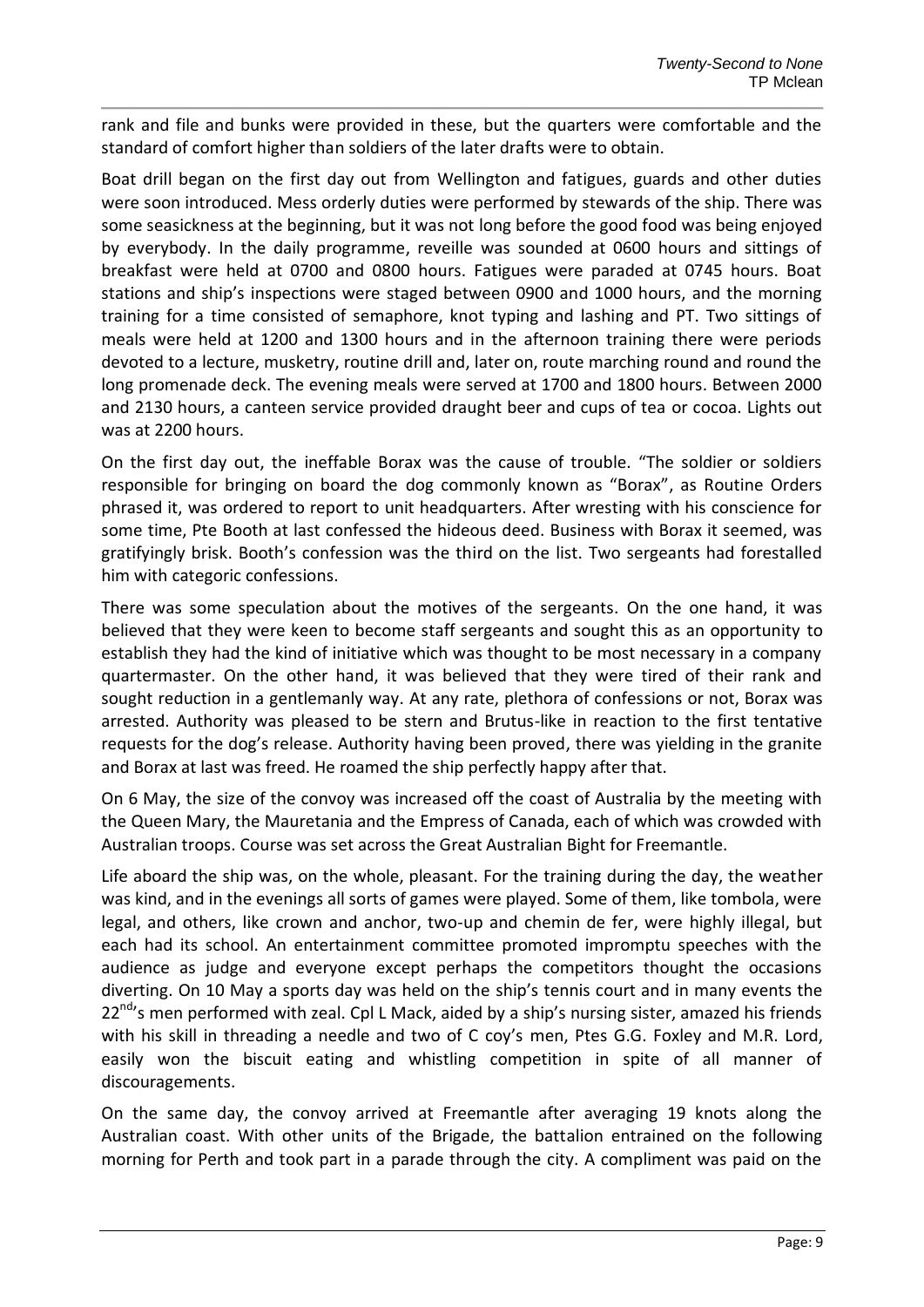march to Major-General Durrant, GOC Western Military District, and at the end of the march leave was granted until midnight.

Some day, perhaps, some permanent form of tribute will express to the people of Perth a measure of the gratitude existing among New Zealand soldiers of the Second Division for the hospitality which was invariably shown to New Zealand troops throughout the war. It was hospitality of kindliness and generosity, given without stint, and quite unforgettable in character. It was unfortunate that two members of the battalion should violate it by missing their ship when the leave had ended.

Of the multitude of humorous incidents during the day, perhaps the choicest was the insistence of Pte T Donovan that the fox terrier pup he had brought aboard should become the everlasting property of Captain laws, to whom it was given as a token of unbounded esteem and regard. Even the police were drawn into the party. A Freemantle constable willingly changed tunics with a New Zealander, who thereupon amazed the gangway guards with his military attire to the waist and his constabulary attire to the neck.

The days of arrival at, stay in and departure from Freemantle were momentous in the war's history. On the morning of 10 May, Rotterdam was bombed and the blitzkrieg was launched upon the Western Front.

Aboard ship, with the ocean all around, a clear sky and clean air, the impact at first was dull. The mind could not readily evoke a picture of the effect of bombs and shells and high explosive. But, three days out from, Freemantle, war stretched its hand and decreed that the convoy must alter course to South Africa and then proceed to England.

Then indeed there was impact. England! To the troops, it seemed a fairy tale. To Colonel Andrew and the responsible authorities, it was war. Each day, rifles were used for loading practice with dummy rounds. Physical training with tugs of war, with medicine balls and with sparring was introduced and it was required that feet should be bathed with methylated spirits. Soft feet were of no use to the infantry soldier.

Of the many impressions created by the four days of leave, from 26 to 30 May, in Capetown, the most lasting was that the people of the city, even as the people of Perth, were perfect hosts. Drives to the beaches, expeditions to Table Mountain, lunches, dinners, drinks – many drinks – were only a part of the hospitality extended. The politeness of the South Africans was such that they even managed to smile at the extreme antics of he Anzacs. The soldiers took charge of traffic, rode on fire engines, distributed beer gratis from a lorry, removed the trousers of a traffic policeman who tried to interfere, made expeditions into District Six, a notorious native quarter, and committed a hundred and one acts of knavery, stupidity and ingenuous boyish folly. As good rivals of New Zealand in Rugby football, the South Africans were more than pleased when a team from Capetown University defeating the Second Echelon team which contained Fowler, Ashman and Donoghue from the battalion. But pleased or no, they made their city free to the troops.

As at Perth, there were exhibitions of the eccentric humour of the kiwis. One man purchased a native baby for two shillings, took it aboard ship and was distressed at his cold reception. Another gave his coy commander a bath full of snakes and was saddened by the lack of humour in his officer.

There were two incidents of particular note in the battalion. Pte R S Traynor, of A Coy, while ashore on leave, suffered head injuries from which, on 29 May, he died in the ship's hospital. It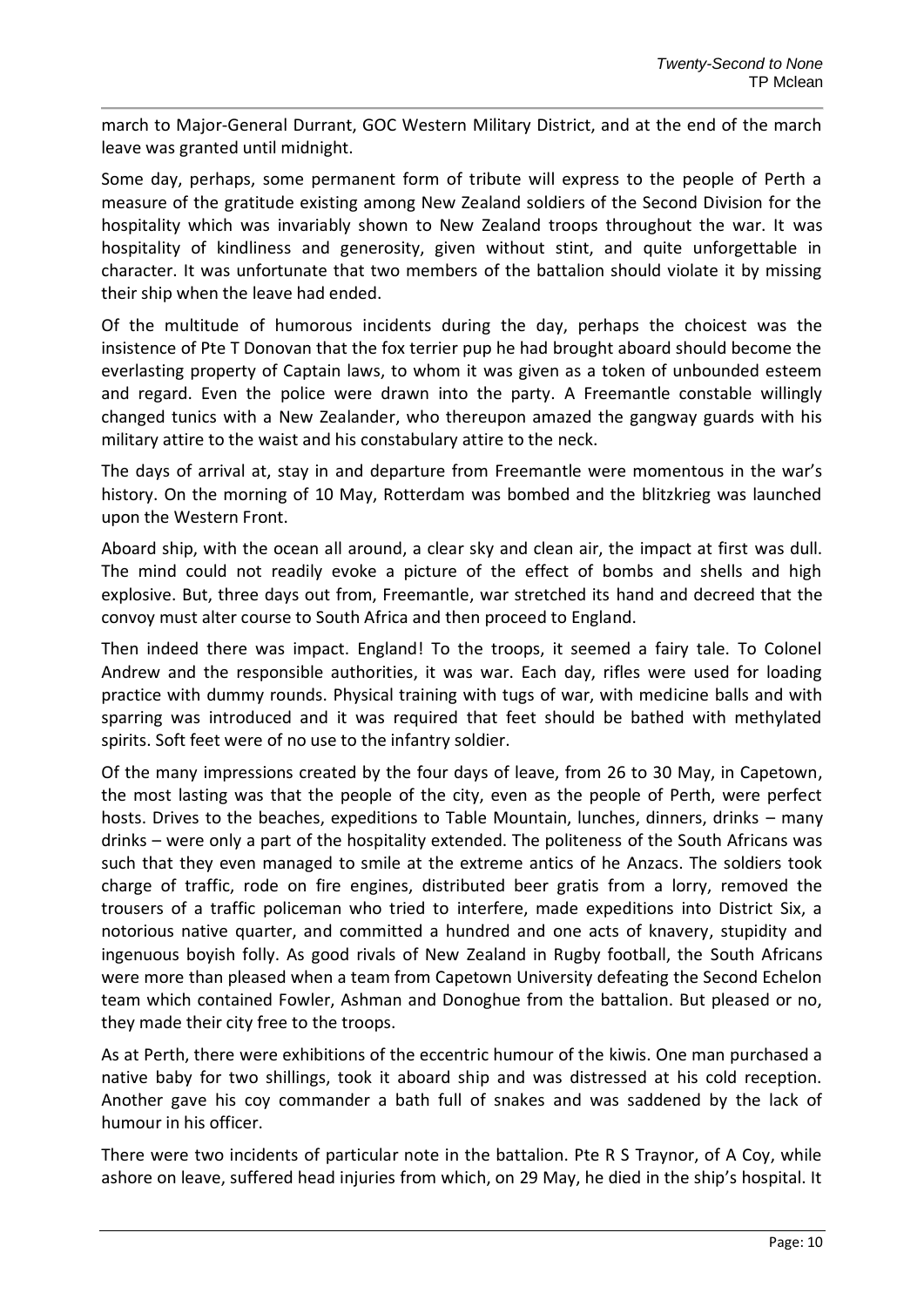was the first casualty of battalion history. Time did not permit fellow-members of his coy to attend the military funeral held at the naval cemetery at Simonstown.

In the darkness of 27 May, Sergeant J D Ormond, of Headquarters Coy, while on duty as sergeant of the guard answered a call of "Man Overboard" by diving from the ship into the harbour. Despite the intense blackness of the night, a heavy tide and the known presence of sharks, he swan about for more than half an hour in search of the missing soldier, a sergeant of the No.1 New Zealand General Hospital, and he did not give up the search until he was exhausted. Ormond required assistance from the water. He was later awarded the British Empire Medal for his bravery and was the first person in the battalion to receive an award for services in the war.

Before departure, in a redistribution of troops made because of the assignment of the Empress of Japan to other duties the  $21^{st}$  Battalion was transferred to the Empress of Britain. The Mayfair lounge and the closed promenade deck were used to house the additional passengers, who were absorbed by the huge ship without loss of comfort.

On the grey morning of the last day of May, the convoy sailed on its long zigzag course to England. Away from new sights and new friends, all aboard became possessed with the fearful news of war. France was falling, the British Expeditionary Force had escaped at the eleventh hour from Dunkirk and the enemy forces rolled closer to Paris. Supplied with fragments of news by the ship's wireless, the battalion could only wonder and worry at the future.

This background of the world tragedy, the voyage wore on. Routine Orders in time was increased in size to accommodate the penalties imposed for misdemeanours at Capetown and Pte Donovan achieved the distinction of a second "mention" while in the ship's brig for the first. By the exercise of patience and ingenuity, he removed the screws from the detention room door and there was a great clatter at the next entry of the guard. It was good fun, but the commanding officer made him pay a pound for it.

On 6 June, a skeleton brigade signal exercise was held upon a sand table and dispatch runners from the battalion galloped at speed about the ship. An issue of shorts and shirts for summer wear was made and on 7 Jun a stop was made at Freetown, Sierra Leone. Much amusement was obtained from the antics of natives in canoes when hung about the ship all day. The canoes bore painted signs of a religious character like "No Man Like God," but in spite of the influence the natives were mostly godlessly intent upon barter and braved ship's hoses for the purpose. One soldier, with a ship's blanket, bought a monkey. Another, exasperated by the chattering, yelled: "Get away, you black bastard." The pained native stood upright. "I am British subject same as you are," he said. "Only colour of my skin a little different."

The war, more and more, was filling all minds. Blackout precautions were strictly enforced. The battalion manned two of four Vickers guns on the sun deck. There was general instruction in passive air defence. Submarine lookouts were posted. Route marching was increased and innovations in the training programme of life-saving drill, resuscitation and first aid spoke grimly of the universal hatred. Two platoons from B Coy were posted with rifles on anti-aircraft duties. The aircraft carrier Hermes, unfortunately without airplanes, joined the convoy.

In the midst of such important matters the sporting activities of the battalion, particularly in boxing, had a lesser place, but there was gratification when Pte J R C Hargreaves, who had fought professionally in New Zealand, won the ship's featherweight title and Pte C Noble narrowly lost to Gnr F Richardson, of the  $7<sup>th</sup>$  Anti-Tank Regiment, in one of the best bouts of the tournament.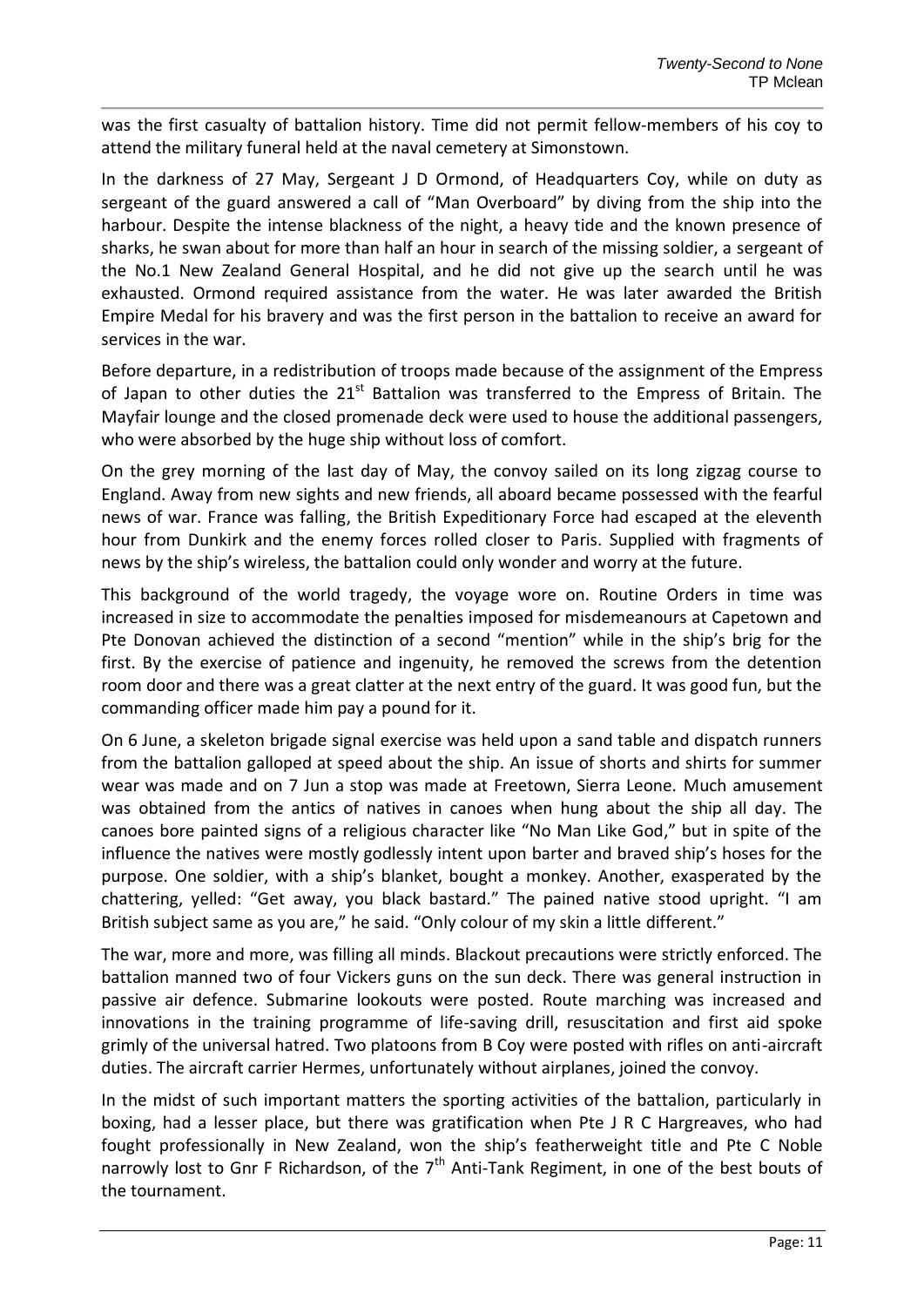The officers had their amusements, too. A mock orderly room was arranged at a subaltern's night in the lounge and Colonel Andrew was charged with illegally attempting to dispose of Government property. He had been heard incautiously offering the ship to a nursing sister. Lt Lovie heard the case. Col Andrew was marched in and stood for some time while Mr Lovie, head firmly down, wrote busily at a table. Then the "judge" casually lifted his head and started with surprise. "What! You here again, Andrew!" he said. From time to time during the hearing, Mr Lovie made caustic remarks which showed plainly that he was a good student. Then, at the end, he grimaced and pounded the table in a fury. "Damn it, man," he shouted. "This isn't a pleasure cruise! This is war!"

Once or twice, as the voyage wore on, frightening submarine alarms were sounded. Ships moved into position with the Queen Mary in the centre and the escorts dashed off at speed in the direction of the contact. Sometimes they dropped depth charges and the battalion hoped to a man that a submarine was caught in the mighty convulsions.

So, as the German armies moved towards Paris, the convoy approached the mouth of the River Clyde. Out ahead, five destroyers kept and changed station. Behind them were two cruisers, and behind the cruisers HMS Hood, the largest warship in the world. Behind the Hood, the merchant ships steamed in two lines: The stately Queen Mary and the Empress of Britain were abreast; then followed the four-funnelled Aquitania and the new Mauritania, and behind these two the Empress of Canada and the Andes. On the flanks there were more destroyers and at times an aircraft-carrier or two and behind there were three cruisers and five destroyers. On the day the convoy anchored at Gourock on the Clyde, on Sunday 17 June, Paris fell. The ships from New Zealand had steamed 17,000 miles at an average speed of 19.2 knots. No other body of troops had ever travelled so far to war.

"At Gourock a submarine net lay across the river, with shipping crowded beyond, amongst them a huge battle cruise and small naval craft," wrote Lieutenant W McAra, the battalion mortar officer, in a letter to his wife. "One by one the miles long procession of ships, big and small, naval and mercantile, passed inside and anchored with a rumble of cables. The hills were now close on every side, and considerably higher, with a hint of Highland glens in the merging crests and ridges. Far up the river we could see hanging in the blue the tiny blobs of the balloon barrage over Glasgow, and nearby the three funnels protruding from the water of a French cruiser sunk by some internal explosion a few weeks ago. The decks of every transport were crammed with the troops basking in the sun and idly studying the busy scene, the coming and going od ships and launches, the wide reaches of windless, scintillating water reflecting the blues and whites of the summer sky. A strange Sunday afternoon scene!

"Our band came up on the sun deck and added a final touch to a general contentment and thankfulness. The afternoon wore on with the increasing beauty and peace; the movement of shipping gradually ceasing; the water at last as delicate as satin in colour and texture. On the hills, in the woods and in the gardens, the many shades of green in grass and leaf glowed still more warmly, as though the whole countryside had donned its Sunday best to welcome the boys from way down under. Late in the afternoon, some military and civilian bigwigs came aboard to make the usual speeches (we know it all backwards now). One, a Brigadier Miles, representing General Freyberg, who is still in Egypt, sketched a grimish picture of the job before us that really did us more good than all the assurances of Imperial solidarity and shoulder-to-shoulder guff the others spilled us."

--oo00oo--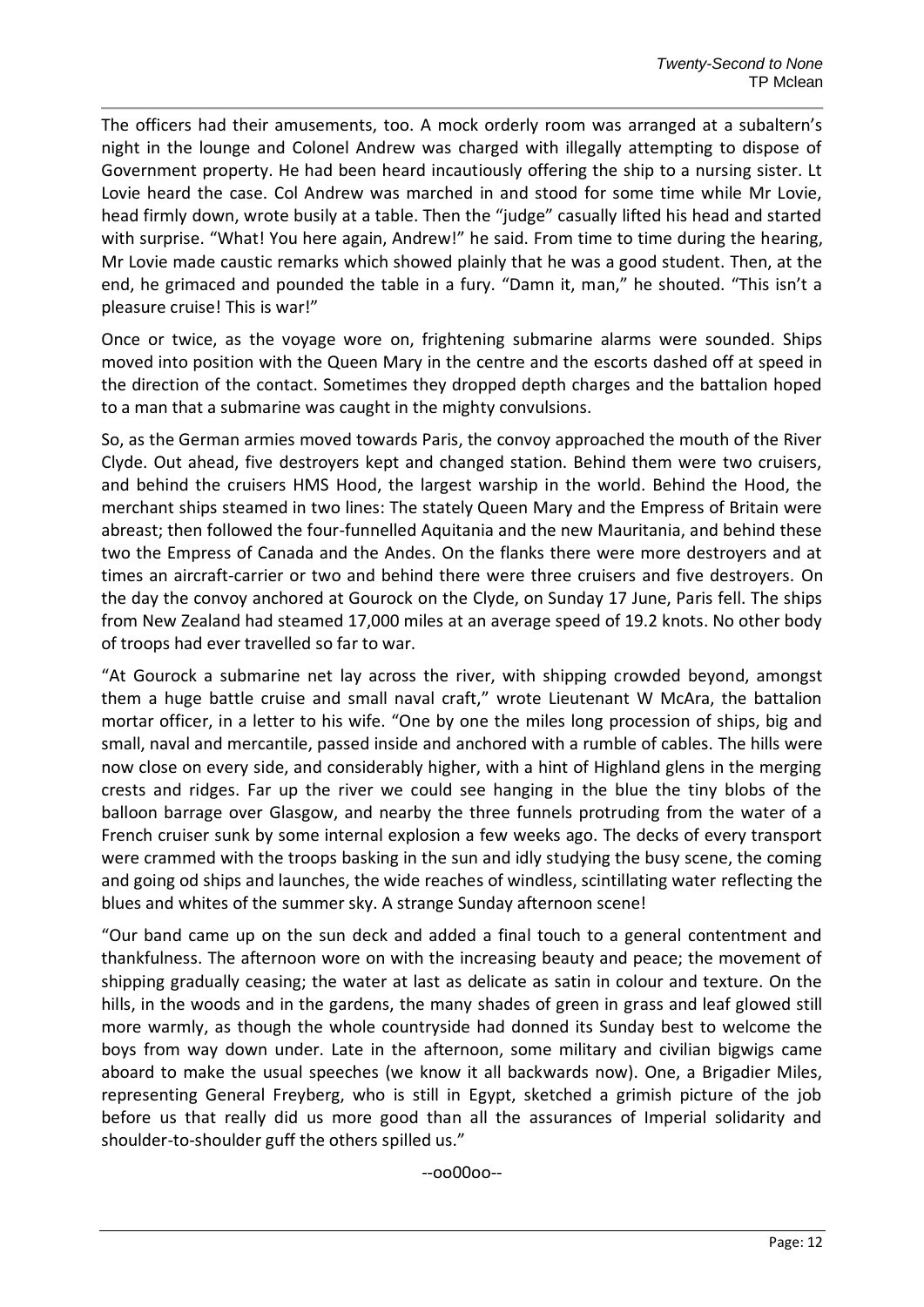## **CHAPTER FOUR**

## **17 Jun – 31 Aug 1940**

# **Training in England**

It became a joke in the Division later on – the notion that the tour of duty of the Fifth Brigade in England in 1940 had been nothing but a Cook's tour. The Fourth and Sixth Brigades sweated in the sands of the Egyptian desert for up to a year before the Fifth joined then early in 1941, and theirs, they always afterwards maintained had been the real war.

That tour, it must be confessed, was twice blessed in being performed among English-speaking people who amounted, in fact, to kinfolk. It was true, too, that the men who experienced it often thought of it in times of battle in the Western Desert, or in Greek and Italian hovels. But the tour for all that was scarcely of the sort provided by the enterprising Thos Cook. It had a little too much reality about it. The battalion trained hard as a member of the force designed to counter the invasion which seemed so natural a consequence of the wreck of France. For many months of the tour, the enemy battalions were massed about the French channel ports awaiting the word. Meantime, the air war of Marshal Goering's Luftwaffe was built up by day and night and from Dover to Penzance, on the beaches and above the cliffs, the English and their kin waited.

The welcome given the men of the battalion by the British was memorable in its sincerity. Even Borax was nobly entertained upon Gourock station by a Scottish dog and from Gourock to Aldershot, in the journey which began on 19 June, the way was lined with sandwiches, pies, cakes, and cups of coffee, offered as a tangible demonstration of friendly feeling.

The journey ended at North Camp station, near Aldershot, and from there the battalion marched to Mychett, a wooded area with a lake nearly. To eyes tired of the always-bounding main, the countryside seemed wonderful, full of leafy lanes and ordered pleasantness, and though the copses and bosky dells seemed almost a cliché, the first impression of them as beautiful never altered.

In the early hours of the first night, after a day spent in pitching tents and arranging cookhouses and paraphernalia, an air raid alarm sounded, and at first light slit trenches enough for everyone were dug with noble enthusiasm. Nor was there much need, then or later, for insistence upon blackout precautions. Only the fools lit matches or showed lights and they were in the minority.

The High Commissioner for New Zealand Mr W J Jordan, inspected and welcomed the battalion on 21 June and on that day there appeared in Routine Orders the promotion to lance-corporal of PTE Keith Elliott. He would appear again in Routine Orders, on a greater occasion. On the following day, there was a route march and on 23 June 48 hours' general disembarkation leave was granted. Men of the battalion were spread over England, Scotland and Wales, but fore most London called and men sped like arrows to its heart. The city by repute was cold to the stranger, but after their first experience none of the Kiwis could understand why. It was not easy for them even to buy a glass of beer in the public houses and in these, the democratic clubs of England, and in other places the reception was affectionate.

With the return from leave, it was evident that the sea voyage, with its rich food and genial surroundings, had had an enervating effect upon the spirit of the battalion. The quality and quantity of food in the camp, after a first, splendid, welcoming meal, had deteriorated and there were many complaints. There was criticism that the NAAFI outside the camp sold a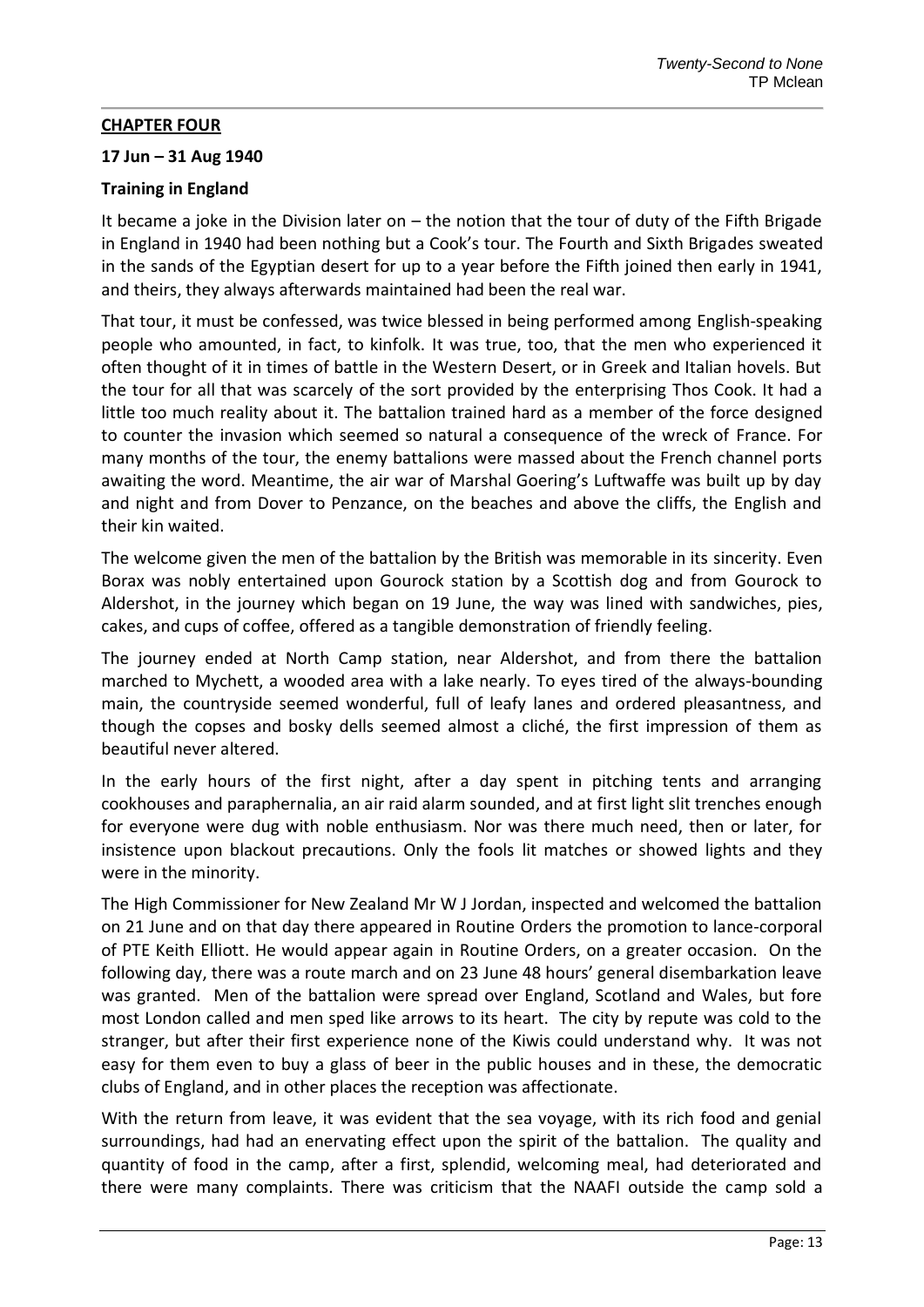better meal than could be obtained inside. Much plain speaking, more than one unfortunate incident, and some acts of thoughtlessness show clearly that the spirit of the unit was not yet mature.

Colonel Andrew set himself fiercely at the task of rekindling unit pride. He was a believer in route marching and the countryside about Mytchett became sorely familiar. Discipline which had not been soft became severe. There were agonised yelps from junior officers who were set upon and, chains of army command being well established, more yelps from the rank and file when the word had been passed down.

The battalion remained at Mytchett for two and a half months and in that time training was directed at its incorporation, in a suitable role, in the counter-attack force of the south of England and particularly about the area "Hell's Kitchen" near Dover. Equipment, in spite of the spur of Dunkirk was not readily available. The battalion had its first practices at enbussing and debussing without benefit of motor transport and mortar men of the headquarters company platoon grew adept at pantomime while they waited for weeks for their guns. This was indeed the period of crisis for Britain.

It was a relief that motorcycles were easily obtainable. Half the fun of life for the men would have disappeared if the cycles had not been available for the coaching and riding of officers and senior NCOs. Lieutenant JL Macduff, sitting in the saddle while chatting idly to a friend, as idly released the clutch and bounded at a stone wall. Lieutenant T Thornton, the quartermaster, spread alarm and despondency with a wild charge at tents, trucks and soldiers. There were many scenes of comedy, the merit of which was improved according to the proximity to the spectator of a tall, stalwart tree.

The first essential of the training program was fitness. Marching first and then sport accounted for this. Because of the fear of gas attack, there was much insistence upon precautions with respirators and for this and other specialist work there were many courses. Lieutenant TR Hawthorn the intelligence officer passed a gas course with Distinction and forthwith became known as "Teargas Tommy." Disdaining the frivolity he continued to set has platoon so fast a pace on route marches that the group became known as "Hawthorn's Harriers" and was much admired by less athletic sub-units.

Monday and Wednesday nights were spent in training. Sometimes, this consisted of a march, the digging of defensive positions and the filling in of the trenches at the end of the exercise. It seemed to the troops a highly profitless enterprise, but in its inscrutable way the Army continued to demand these things, and calculated avoidance was liable to be even more profitless. Authority was not pleased with an outbreak of ribald criticism of the Boyes antitank rifle soon after its first appearance and in ROs early in July there appeared a most fierce denunciation of all who denied its excellence. New ways of criticising the rifle became quite a game for a time.

Early in July, His Majesty the King inspected the unit. He lunched with the commanding officer and company commanders and later, while walking about the unit, watched the men at their normal training. A few minutes after he had left, an enemy raider dropped bombs in Aldershot nearby and caused casualties. His Majesty in a message to Colonel Andrew congratulated all ranks on their showing.

On 6 July, an issue of battledress in place of the old "giggle-suit" was begun and on 14 July the battalion shifted camp about half a mile to an area adjacent to Keogh Barracks. The training was livening up. An exercise lasting 5 days began with a move around Guildford in MT. Later,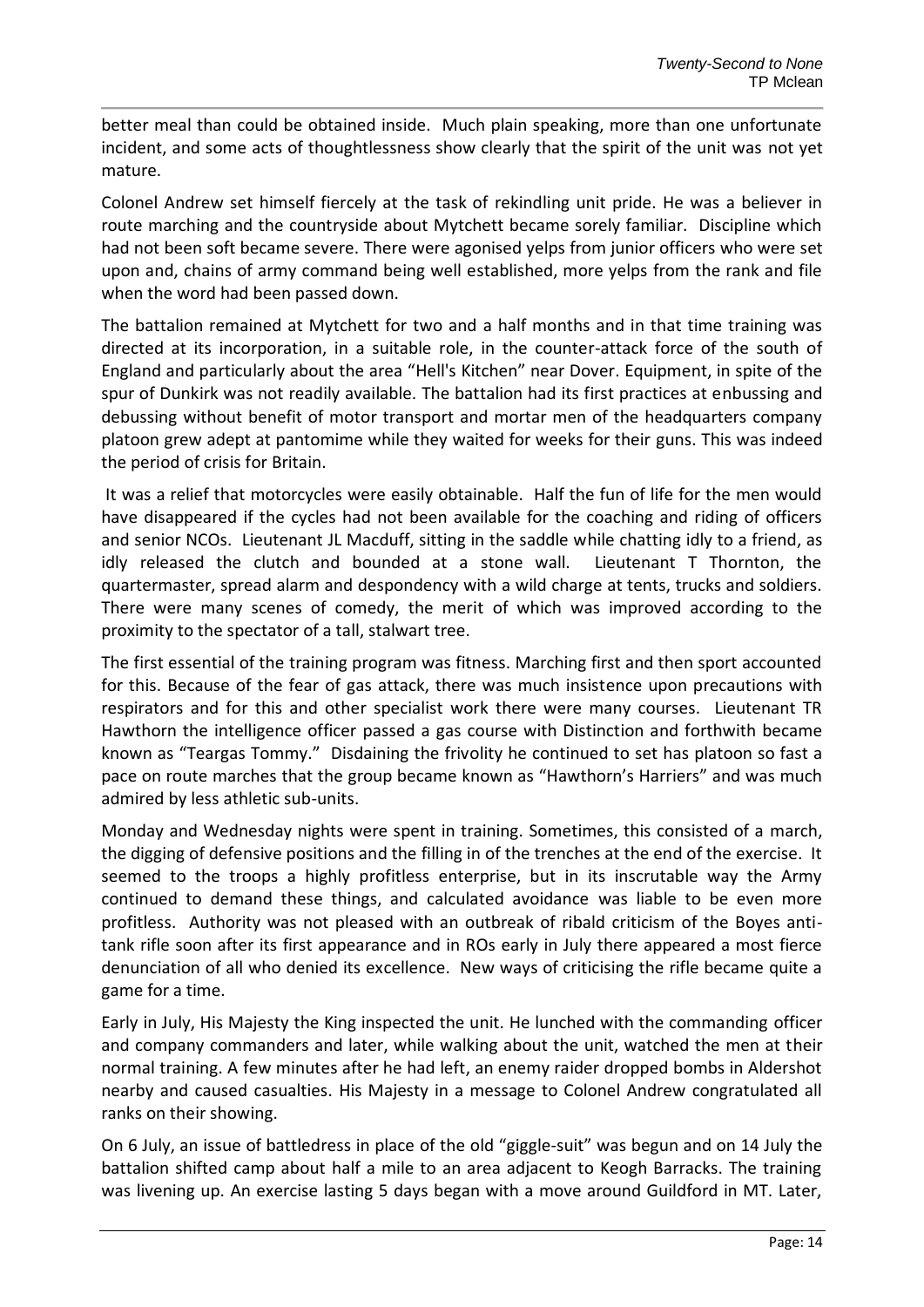there was digging of positions near Ashdown Forest, a move to Cuckmerehaven, return to area Ashdown Forest and a march of 15 miles to finish.

After a church Parade on 28 July the companies moved to St Leonards Wood and from there to Ravenswood. A night in the open without greatcoats or blankets was spent at Nutley and it was followed by an attack at 0500 hours along the Camp Hill Ridge. "Fighting spirit" for the attack was induced was an issue of coffee laced with rum at 0400 hours and many of the soldiers made the attack in a mood of thoughtful wonderment about the rum and were it had got to in the coffee. The following day, as an end to the exercise, the battalion repeated the first half of the attack as a drill movement and then filled in the slit trenches dug by the enemy. It seemed a highly unreasonable foe.

Early in August, as a culminating act to the passive and vocal complaints about the food, A company held a sit-down strike. The company was not unanimous for about a dozen decided to parade, and in any case the retribution was swift. Col Andrew sat at table on the parade ground and the company was paraded before him. He heard a few men plead their grievance and then brusquely announced that the argument was all to pot. His sentence on the company was 14 days confined to barracks, remission being granted after 3 days. This was the last of the incidents. They had not been pleasant, but was afterwards of some satisfaction that in the worst of the battles fought by the battalion no word was ever raised about lack of food.

The elimination of the distasteful, unwilling spirit in the battalion had been steadily attacked, and the record of the unit in the Brigade 100 mile route march which was now performed gave every member a feeling of the pride which best conquered unwillingness. The start was discouraging, for every company was late upon parade, the excuse of a raid in nearly areas during the night being reasonable. In any case, the brigade start point was reached at the appointed time and the battalion marched from there to Chiddingfold, 16 miles due south, in good time. At the end of the march, the unit was transported to Pheasant Copse and it marched ten miles from there on the second day to West Grimstead Park, a beautiful estate in which herds of deer roamed and where lived Papyrus, winner of the 1924 Derby and the loser, in the famous match race against Zev, the American champion. Pte C Merrylees gained a sudden fame by the learned manner in which he demonstrated the horse's point in short lecturettes and a company remembered the Park with affection because of the success of an expedition for the cookhouse. The side of bacon was seen in the cutting-up stage by the company commander, who had sworn death against marauders, "That looks good bacon," he said. He turned to Pte A Bell, one of the cooks. "Is it local stuff, Bell?" he asked. Bell did not even smile. "Yes, sir," he said. "It came from this very neighbourhood."

The weather was hot when the battalion marched another 15 miles the next day, and in their battledress, tin hat and respirator at the alert the troops marched in some discomfort. At the end of the march, the battalion was on familiar ground, between Wych Cross and Forest Row, in the area of Ashdown Forest. On the next day, the battalion was the last of the brigade units to start and it did not cross the start line until 1040 hours, but well before the end of the 12  $\frac{1}{2}$ miles it was on the heels of the unit in front after a hard, sustained pace on the march. The battalion then enbussed and the night was spent at Partridge Green, only a few miles from West Grinstead Park.

The 19 miles of the march to Whiteways Lodge, at the northern gate of Arundel Park, the seat of the Duke of Norfolk, was the longest in the week. The last mile and a half was a stiff climb, to get the better of which Lieutenant G Laurence allowed his platoon to linger until there was a substantial gap between it and the platoon in front. He then took the hill at a cracking pace,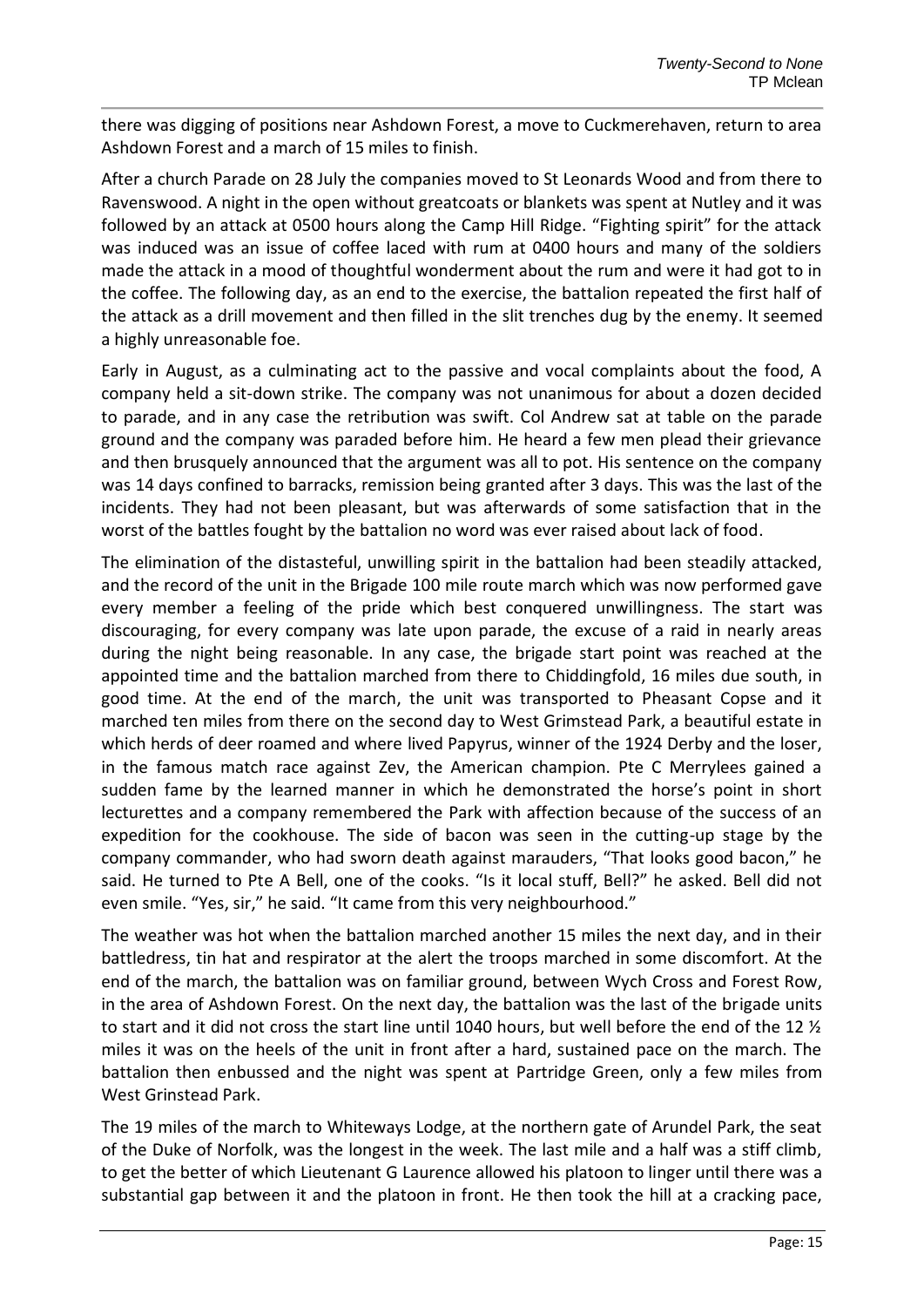the only pace, he maintained, for climbing. There was "grousing" of course, but it had the immemorial quality, and though most feet were sore and some were bleeding, every man had an ambition to be marching at the end. The fruit of the ducal orchard and the beer at the local were both of such excellence that they contributed materially to a feeling of comfort, if not of ease.

It had been rumoured that the last section into barracks would be taken in MT, but this was just another Army tale and the battalion marched 10  $\frac{1}{2}$  miles to Pheasant Copse and three more long and weary miles to the embossing point for the ride back to camp.

D Coy won the marching competition held within the unit. Not a man of the company gave up. The battalion had the finest record within the brigade. Not one man failed to finish on the final day's march and the proportion of men who marched the whole day was higher in the battalion than in the other units. The unit, in fact, had become the "Flying  $22^{nd}$ ", an alternative title being "Andrew's Angels."

The battalion was much helped by its pipes and drums. These played in front of each coy in turn from day to day and with the magic that seemed to belong peculiarly to the pipes they lifted tired feet over arduous stretches.

The march was not a true hundred miler, nor was it as severe as some performed in later days by the unit. But it had its points. The records of officers and men showed that they wished to do well by the unit. Long marches soon discovered weaknesses and strengths. The strengths were of men like LT. I. Hart, who poured the blood from his boot and put it on again to carry on, and the weaknesses were primarily of those who were constitutionally incapable of marching. The factor of possible air raids on the column was a consideration but it had no noticeable bearing.

Of the news that awaited the troops on their return, the war diary commented that "it took the sting out of the blisters, even if it did not cure them." In addition, there was week-end leave, London leave, late leave, special dance leave and ordinary leave.

This, indeed, sounded like Thos. Cook on tour. But while a proportion of the battalion gallivanted in tall, peaked Kiwi hats all over the United Kingdom, the other and larger was still hard at work. This was the period of continuous air raid warnings. On 12 and 13 August, some of the first severe fights in the Battle of Britain were staged above Aldershot and over the Channel. At 0115 hrs on 16 August a raider bombed Mytchett and in the afternoon of the same day seven enemy planes, thought at first to be an RAF formation, dropped bombs about two miles rom the camp and machine-gunned the streets of North Camp. Captain Monk, the adjutant, was taking a shower when the planes appeared. He sped naked for a slit trench. Moments later, Pte Lawless ended a smart sprint with a flying dive into the same trench.

Soon there were stories in the unit of leave. Some were late and had to be told, somewhat haltingly, to the highly unsatisfactory audience furnished by the commanding officer. All, whether late or early, had the thread of wonderful experience. These were the days of dear old ladies who would cry as they said "Thank you, New Zealand," to officer or man. These were the days of the English nation which could not do enough for New Zealanders on service in England. These were, in fact, the days.

Brigadier Hargest inspected the unit and the camp area on 21 August and commented favourably on the state of both. The unit the next day watched a demonstration by the tank hunting platoon formed under Lieut. Laurence. While antics with tank traps and anti tank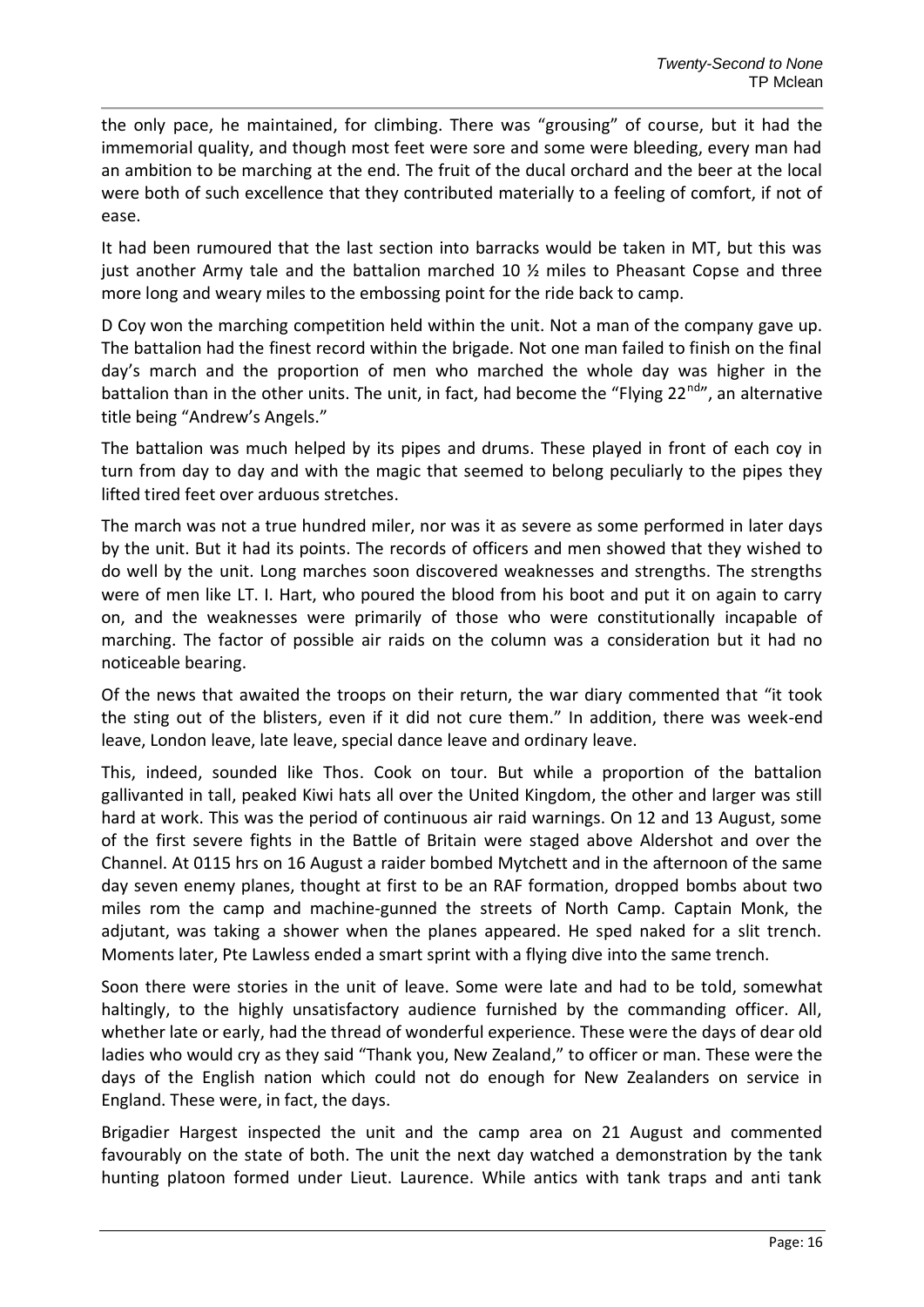bombs were taking place a plane passed overhead. All planes now were enemy until they proved themselves otherwise and the place so recently populous was soon bare.

Diving for cover had become a serious occupation and Borax was not least in the unit in skill. It was possible to tell where he was. Loud and lurid language told, plainly enough, that Borax was happily at work, digging for rats or snuffing about the head of a soldier. Nothing seemed to shake Borax's belief that even the shoddiest slit trench was a place of romance.

To complete the month, there were manoeuvres in the area of West Grimstead Park and an inspection by he Chief of the Imperial General Staff, General Sir Alan Brooke. Sir Alan, in a later message, praised the fitness, physique and bearing of the battalion and expressed his thanks that New Zealanders, whose felt hat of the first war was so well remembered in England, were under his command.

The inspection marked the end of the training period in England. Henceforth the battalion was to be actively associated with the defence of the south coast. It had had troubles in settling down at Aldershot, but it had become fit, keen and soldierly. It awaited the invasion which seemed so certain to accompany the expanding air war with a certain amount of confidence in its ability to play a useful part.

--oo00oo--

## **CHAPTER FIVE**

## **1 September – 3 November 1940**

## **Counter-Attack Role**

It seemed appropriate that so distinguished a statesman as thje Right Hon Winston Churchill, the Prime Minister, should make an inspection of the battalion on 3 Sep, the first anniversary of the declaration of war. The greatness of Mr Churchill's oratory, the virulence of his hatred of the Nazis, the evidence of his determination that Britain should not be defeated, these and his many other qualities had captured the imagination of the members of the unit and they were enthralled and encouraged by the words he spoke on the parade. The soldiers in their few months in England had seen countless examples of the courage which seemed so much a birthright of the British and Mr Churchill, cigar, grim face and invincible V sign, seemed to symbolise that quality.

The wish to do well and to please him on parade was general. Mr Churchill responded as if he had stepped out of a portrait of himself. The set jaw, the bulbous forehead, the slow movement of his speech, parts of an imagined pattern, were found to be accurate. Of itself, the anniversary was a cause for sadness rather than for joy, but with Mr Churchill about there was not much melancholy.

The great man's visit heralded changes. On 4 Sep, with the commanding officer absent on leave, preparations for a move toward the coast were ordered and the move timed to begin as 2300 hours on 5 Sep. At 1430 hours of that day, the time was advanced to 1530 hours.

The advancement came without warning and the to-do was tremendous. It was, in fact, a certifiable examples of what later came to be called "scone-doing." "Scone-doing" was the "mucking-about" of all armies since Caesar's at an accelerated pitch within a short period. When some responsible person began to "do his scone", the tendency spread with the certainty of waves from a tone flung into a pond, and men rushed madly about, said harsh words to unprovocative underlings and magically made a tangle of everything they touched.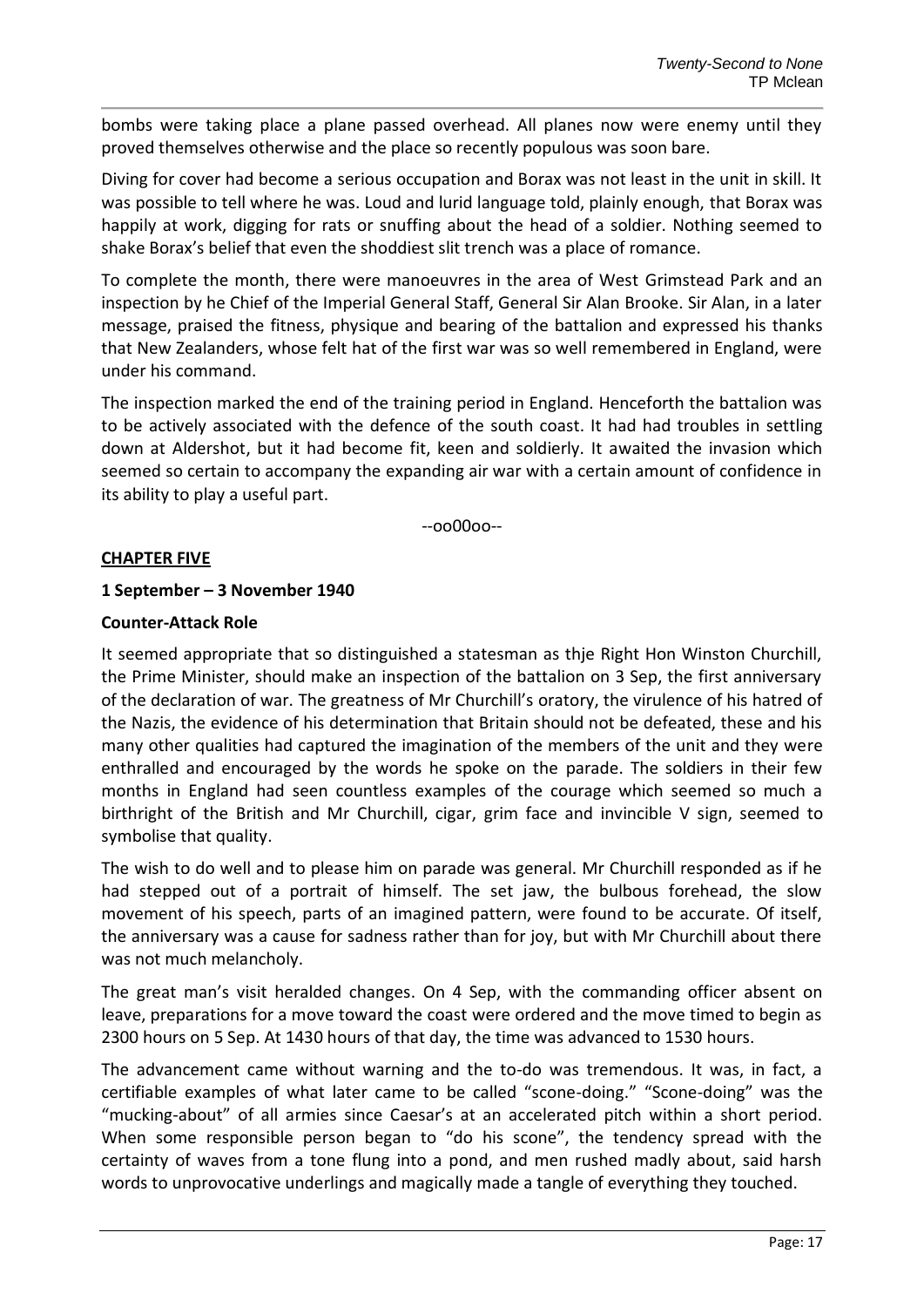There were, of course, sound reasons for the activities which transformed Mytchett on 5 Sep from a respectable place to a mad-house. Lately there had been many reports of German assault barges massed in French ports. The air was had continued to mount. The information at battalion level was not comprehensive and what there was suggested that, in the soldiers' phrase, "she was on", that the invasion was under way.

The battalion moved by MT to Warren Wood, six miles from Maidstone on the trunk road from London to Dover and Folkestone. There was furious activity in digging in for the whole of the first night. At dawn, the battalion stood to. At twilight, it stood to. Night and morning, in those few hectic hours of half-darkness, the coys took up their allotted positions and night and morning nothing more remarkable than the eternal passage of airplanes disturbed the tranquillity of he countryside. Slowly the tension relaxed. By the time the march was made to Hollingbourne on 11 Sep, it seemed clear that "she" was not on, at least not this time.

For a little time, as strangers will, the battalion and Hollingbourne were reserved in their relations with each other. For a longer time, they were the closest of friends. The unit was absorbed into the village and quite naturally the men seemed to fall into and become part of the ordinary life of the population.

The treasure of the village was its church, built in the  $12<sup>th</sup>$  century, and battalion HQ was quartered about it, at the Vicarage, in which the officers were guests of the vicar, the Rev Newman, and at the Manor House, where Katherine Howard had lived and Queen Elizabeth had stayed. Within a short time, an officer quartered at the Manor House was heard to murmur "Katherine" in his sleep, and the tale of it was soon accepted as proof that the battalion was becoming more English than the English.

For a time, A and B Coys were quartered together at Greenway Court, about a mile from the village, and with more than 200 men closely confined the situation was not good. Later, B Coy moved to three houses in Broad Street, next to C Coy, which had quarters in three houses of Brushing Farm. One of B Coy's houses was named Charity and the wits soon made the other two Faith and Hope.

A C Coy report of the time stated that a constant distraction is its area was the firing of the AA batteries on Detling aerodrome. The Coy, however became determined clients of a local on nearly Mucking Hill - the pub was locally called the 'Ook and 'Atchet – and here in the evenings there was escape from the rattle of ack ack fire and the droning of airplane engines.

D Coy had quarters in Eyhorne Street, in the village, and its members made so much of a mark on village life that the street soon was called, in both jest and earnest, Taranaki Street.

Maidstone was a popular place for leave and buses were hired as needed for the trip into town. At week-ends, bus trips could be made for half a crown a head to such places as Canterbury, Tonbridge, Tunbridge Wells, Chatham and Gravesend. In off-duty hours, the cultivation of friendship with th people of Hollingbourne was the good fortune of many.

On 14 Sep, after a recce by coy comds, "I" and other selected personnel took part in a skeleton attack in the Dover-Folkestone area, and on the following day, a Saturday, after the battalion first eleven had defeated Hollingbourne in a match, a full-scale, mock attack was made in the darkness to NNW of Dover. The exercise ended at 2330 hours.

A good deal of sport was now being played and competition for places in the battalion Rugby team was extremely keen. It was pursued in spite of the constant air traffic which by now, with variations, had become a normal part of life. On 27 Sep there was a variation with a vengeance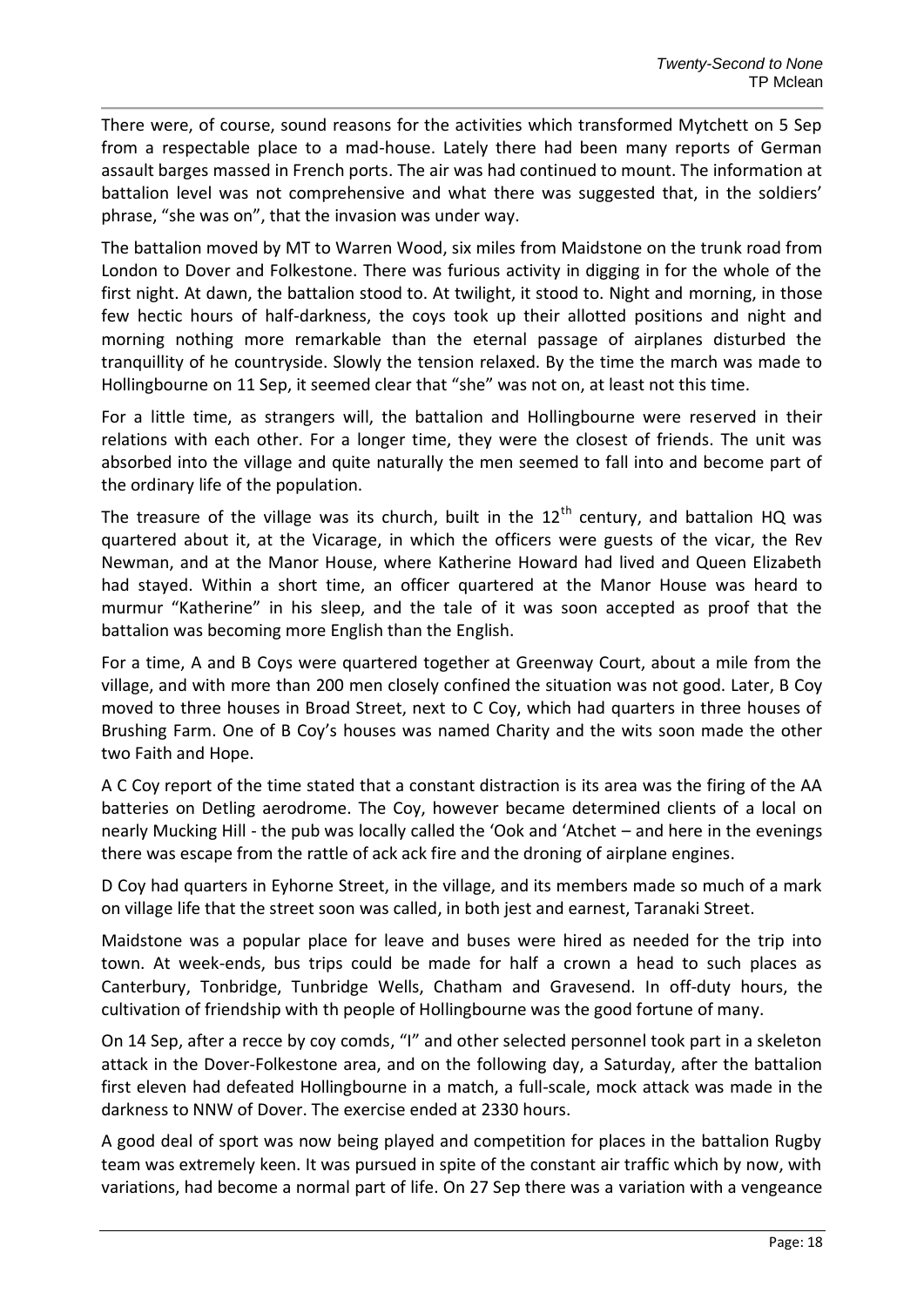when an ME 109 of the notorious Yellow Nose squadron crash-landed in C Coy's area. The injured pilot was captured and became the first of the battalion's prisoners of war.

On 1 October, an attack was made as a manoeuvre on the ridges running west to Dover. The basis of the exercise was infantry in support of tanks, the tanks being represented by men carrying flags. This needed imagination, but there was nothing fantastic about the route march which followed the exercise. It was a stout 21-miler, performed in 9  $\frac{1}{2}$  hours. The exercise was subsequently discussed by Brigadier Hargest, Brigadier Miles and the commanders of the three infantry battalions, Cols Macky (21 Battalion), Andrew and Leckie (23). Brigadier Miles made particular mention of fifty column activities and cited the occurrence on 30 Sep to show how easily such activities could be pursued. A soldier dressed in Canadian overcoat and with the story that he was of the First London Division was most kindly treated by officers and rank and file during an exercise of the Seventh Imperial Brigade. He was given valuable information about both the exercise and the personnel of other units and though from time to time he conscientiously dropped messages in German from his pockets these were politely returned to him. He was not arrested until a young corporal became suspicious and even then, in the search of him, two Mills bombs in his pockets were overlooked.

There was a strange sequel to this sad tale of espionage. When the prisoner returned to New Zealand Brigade Headquarters, some members of the staff became persuaded that the spy was not entitled to inverted commas. Symptoms of "scone-doing" were beginning to appear when Pte B. Dowthwaite, who had been in the 22<sup>nd</sup>, strolled along. "Hello Tom", he said. "What the hell are you doing here?" Thereupon he and Pte A M de Lisle, of A Coy, engaged in friendly talk about spying and other matters and the basis of the jape was revealed. But the ease with which de Lisle had obtained information was not a joke.

Lt Hawthorn, newly appointed as Intelligence Officer, contributed to another of the battalion's stories with his reaction to the lugubrious account of Cpl J Hagen of why the respirator presented for inspection was of civilian and not military pattern. This account included London, leave and a large measure of human deceitfulness. Lt Hawthorn could stand no more. "Corporal!" he said heavily. "My interest is NOT in the morality of man – merely in the efficiency of respirators."

The merits of village life had not destroyed Col Andrew's faith in route marching and the lanes and byways about Hollingbourne were regularly tramped by platoons and companies. No one was more popular on these marches and in battle exercises than Mrs G Chapman, a daughter of Mr T H Lowry, of Hawke's Bay. Mr Lowry had donated £10,000 to troop comforts and Mrs Chapman had obtained permission to expend part of the fund in the operation of a mobile canteen. She had travelled from New Zealand in the Empress of Britain and on arrival in England had secured permission from General Freyberg to operate the canteen among the units of the Brigade.

Her first reception in the battalion had not been kind, for Lt D H Nancarrow, whom she encountered when about to dispense cups of tea, was brusquely dissatisfied with her credentials to be in a military zone. Mrs Chapman accordingly drove meekly away. Her later reception in the unit was more enthusiastic and she became enormously popular. Daylight driving along South of England roads was not without risk, but Mrs Chapman was both cheerful and determined and the cups of tea and biscuits she produced at timely moments substantially eased the burden of many a march. The battalion considered it an honour that Mrs Chapman, then and later, adopted it.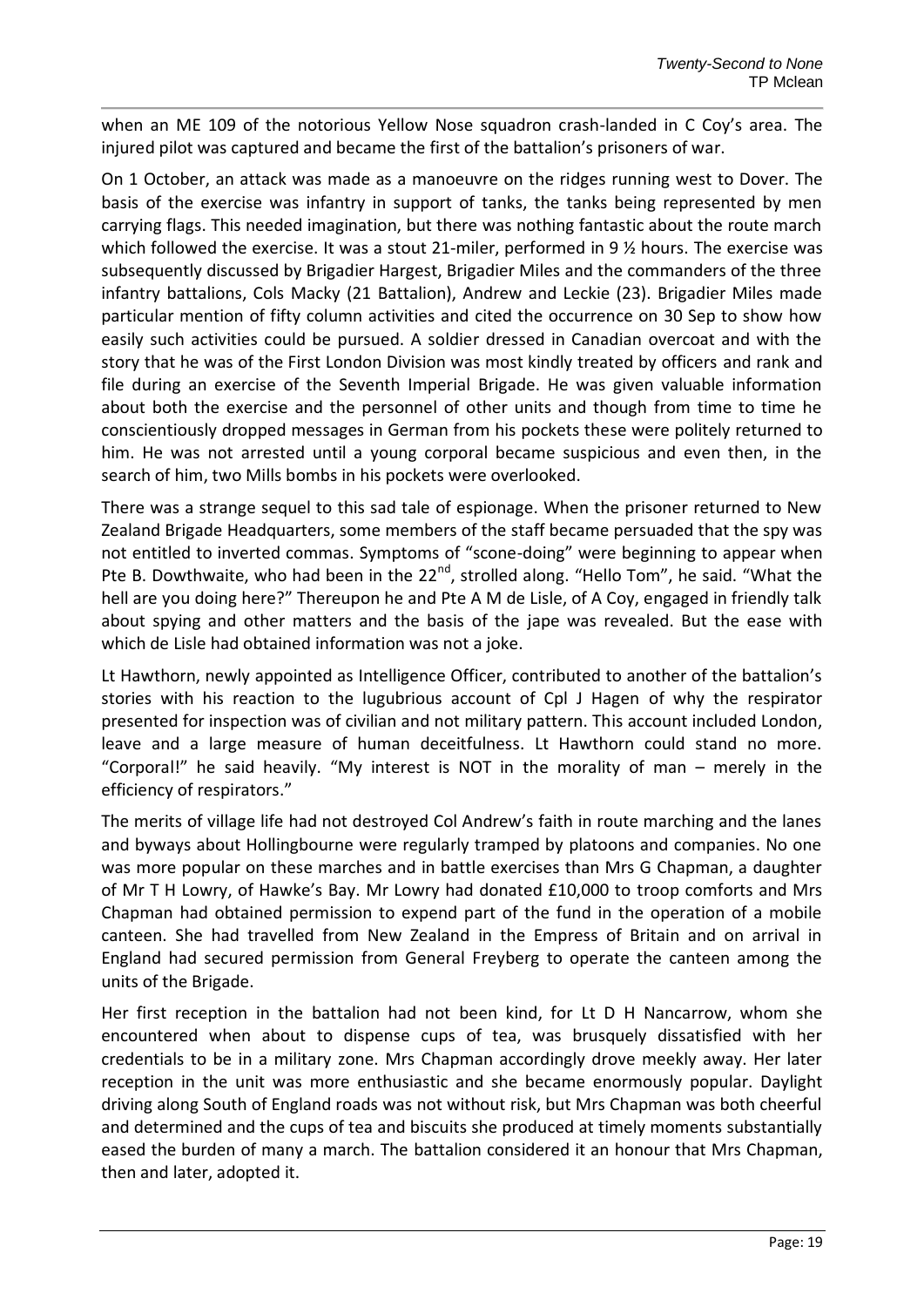Within a few days of the fifth columnist incident, the New Zealand brigade, under command of 1 London Division, took part in manoeuvres and attended a demonstration by the  $8<sup>th</sup>$  Battalion, Royal Tank Regiment, of tank and infantry tactics, the tanks again consisting of men with flags. On 7 Oct, a warning order to move to Camberley to Winter quarters was circulated and on the following day an advance party left for the new area. In he excitement of the intended move, an officer still had time to be outraged at the sight of Pte J Selby drinking in a local. "I thought I stopped your leave for two days, Selby?" he said. "That's right, sir." "Then what are you doing here?" "You did not say which days, sir."

The second death within the battalion occurred on 11 Oct. Pte Strachan died in the Main Dressing Station at Maidstone of a cerebral haemorrhage. He was buried with honours at Maidstone.

On that day, Brigadier Hargest in an address to Coy commanders, stressed the "still present need for less confusion in the movement of our motorised troops and the vital necessity of preserving the secrecy as to future moves." Two days later, on a Sunday, leave was stopped on reports from Brigade of increasing enemy activity. Invasion seemed possible and the move to Camberley was indefinitely postponed. On 19 and 20 Oct, officers were flown over the defensive area. There had been a great amount of work by the battalion in the area about Hollingbourne. Lt McAra in his long and informative letters home told of the hours of extra work his mortar platoon had put into training and of the use of exercises in co-operation worth the companies in the fields and woods. Col Andrew's demands for perfection had been consistent. In spite of the sports activities, the sight-seeing bus trips, the local leaves, the dances for officers and men, the temporary means of escape from a too-solid military atmosphere, the scare of the stands-to at Warren Wood had not been forgotten. All activities had been based on the proposition that the German was likely to attempt a landing and the exercises where tanks had been represented by flags had stressed with gruesome clarity the England was not yet prepared. Brig Hargest's sober warning re-emphasised the need of constant efforts and vigilance.

At 0407 hours on 25 Oct an order to stand to was received. It was a cold morning with heavy rain. The order was to pack, to arrange for rations and transport, and to be ready to fight. There were no explanations. As the rain streamed down and troops stirred uneasily in the cold, the moments of waiting became tense. All at first was confusion, but the plain statement, "Be ready to fight", was a spur to effort. Within an hour, the battalion was ready. Horrible speculations about ordeal by battle were indulged. The rain fell, the dawn came unsteadily, and men waited.

The countermanding order that the signal had been given purely to test reactions and not because of an imminent attack aroused, as might have been expected, the bitterest of criticism, for soldiers, and particularly New Zealand soldiers, disliked being made to feel foolish. The popularity of Brigade HQ diminished and there were hard words about "brass hats." But Col Andrew seized the chance to demonstrate inefficiencies and to guard against their recurrence, and however great the growling, not many soldiers in honesty could say that the occasion had been a waste of time.

The order had been a test of discipline. Another applied soon afterward. On 27 Oct, a German raider was put on fire by AA guns on Detling aerodrome. In his desperate attempt to get away, the pilot jettisoned his bomb load and the stick of bombs fell across A coy's area. Pte ISG Holmes was killed outright and three other soldiers were injured. They were the first casualties from enemy action.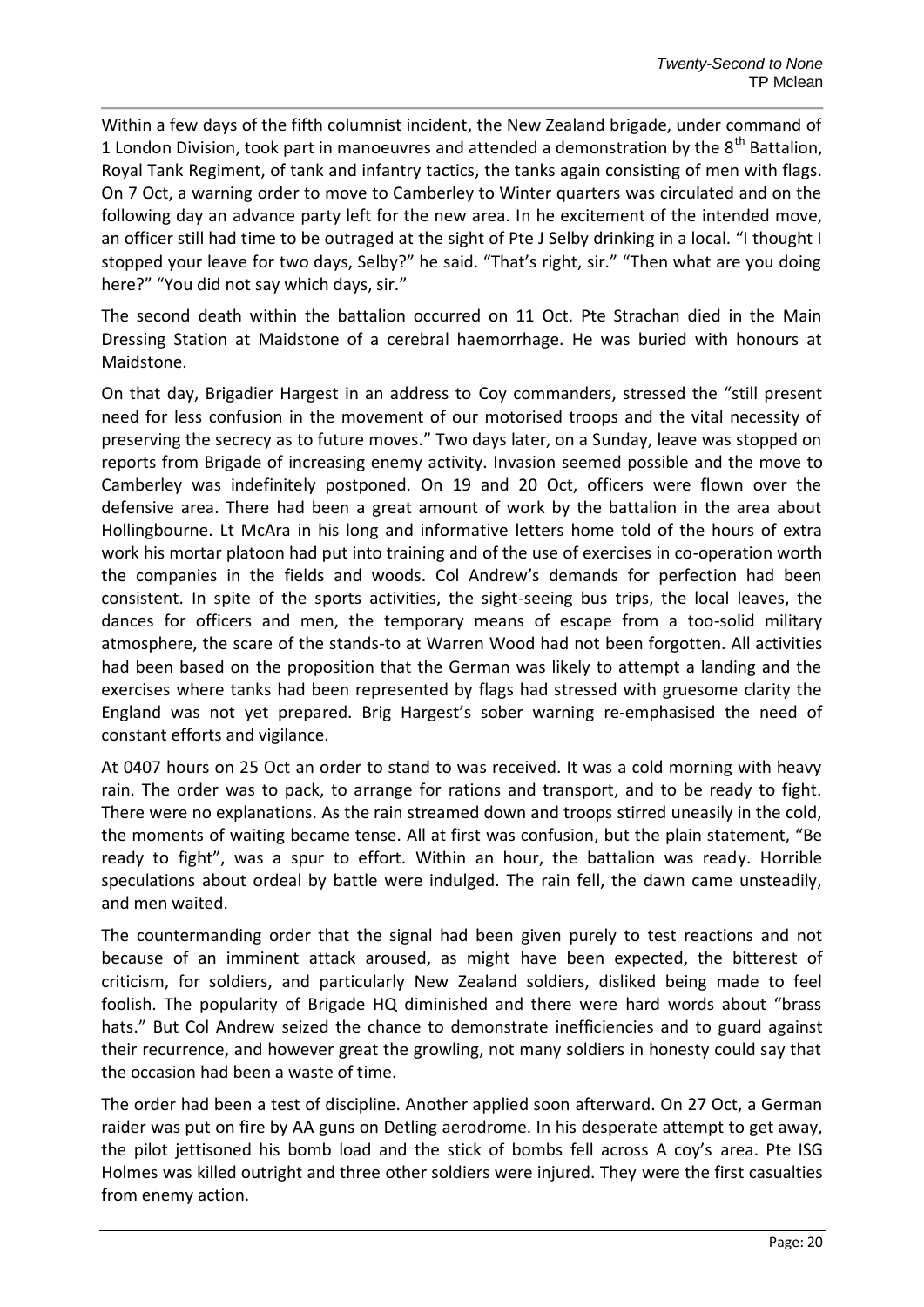"The Commanding Officer, with you, regrets the loss of a good soldier and comrade," the unit RO stated. "He wishes to record his appreciation of the steadiness and excellent behaviour of the members of A Coy when, for the first time in the war, they were under fire from the enemy. Reports have been received from outside observers as well as from coy officers and all mention the speed and calmness with which the necessary work was carried out. Bombing from the air at night is a solid test of discipline. The CO is glad to record that the men of A Coy have stood up to this test."

--oo00oo--

#### **CHAPTER SIX**

#### **4 Nov 1940 – 4 Jan 1941**

#### **Last Days in England**

The move of the battalion from Hollingbourne to Camberley, completed at 1600 hours on 4 November, had several consequences. One was the inspiration of Lieut FG Oldham in penning the pregnant lines:

> "Some girls had nothing on their mind, A meagre few; the others pined To see us leave in such a hurry And only go as far as Surrey."

Another was a momentous "blitz" from Brigade HQ on the state of vacated unit reserve areas at Mytchett. Thousands of pounds worth of equipment was left to waste. "I was appalled," Brig Hargest's order stated, "at the condition the camps were left in - with the notable exception of the 22<sup>nd</sup> Battalion." The unit did not entirely escape censure, for some slit trenches had not been filled in, but it had not been careless with equipment and the Brigadier's bullets for the most part were buried in other carcasses.

Though Hitler's intentions could only be guessed, it seemed clear that the main danger of invasion in 1940 had passed. The troops had felt the sharp English frosts before leaving Hollingbourne and two great traditional bars to sea-borne landings, rough weather and General Mud, had set in. The possibilities of invasion nevertheless were not entirely discounted and the battle role assigned the battalion in the Camberley area was antiparachutist in the NW of the Aldershot Command area. There were other tasks, too, and the constant5 route marching performed by the battalion had the objects of making the ground familiar and of combating the cold in a serviceable way.

There was a mutual sadness ion the departure from Hollingbourne and some of it was expressed by Mr Newman in the special service he preached before the unit left the village. The warmth of the battalion's feeling did not die. At the end of 1943, the battalion flag was sent from the Sangro River in Italy to Hollingbourne and it was flown from the church staff every day until the end of the war. Prayers for the safety and health of the battalion were said at every service in the church.

The billets in Camberley were comfortable and Battalion HQ at Watchetts was in a mansion. If the troops did not become quite so much a part of the life of the town as in Hollingbourne, they at least experienced the peculiarity of existence in a town which had no been much bombed and where the everyday affairs of life in consequence still had a significant place. T might, the black-out was complete and the town was so silent that the noise of soldiers' boots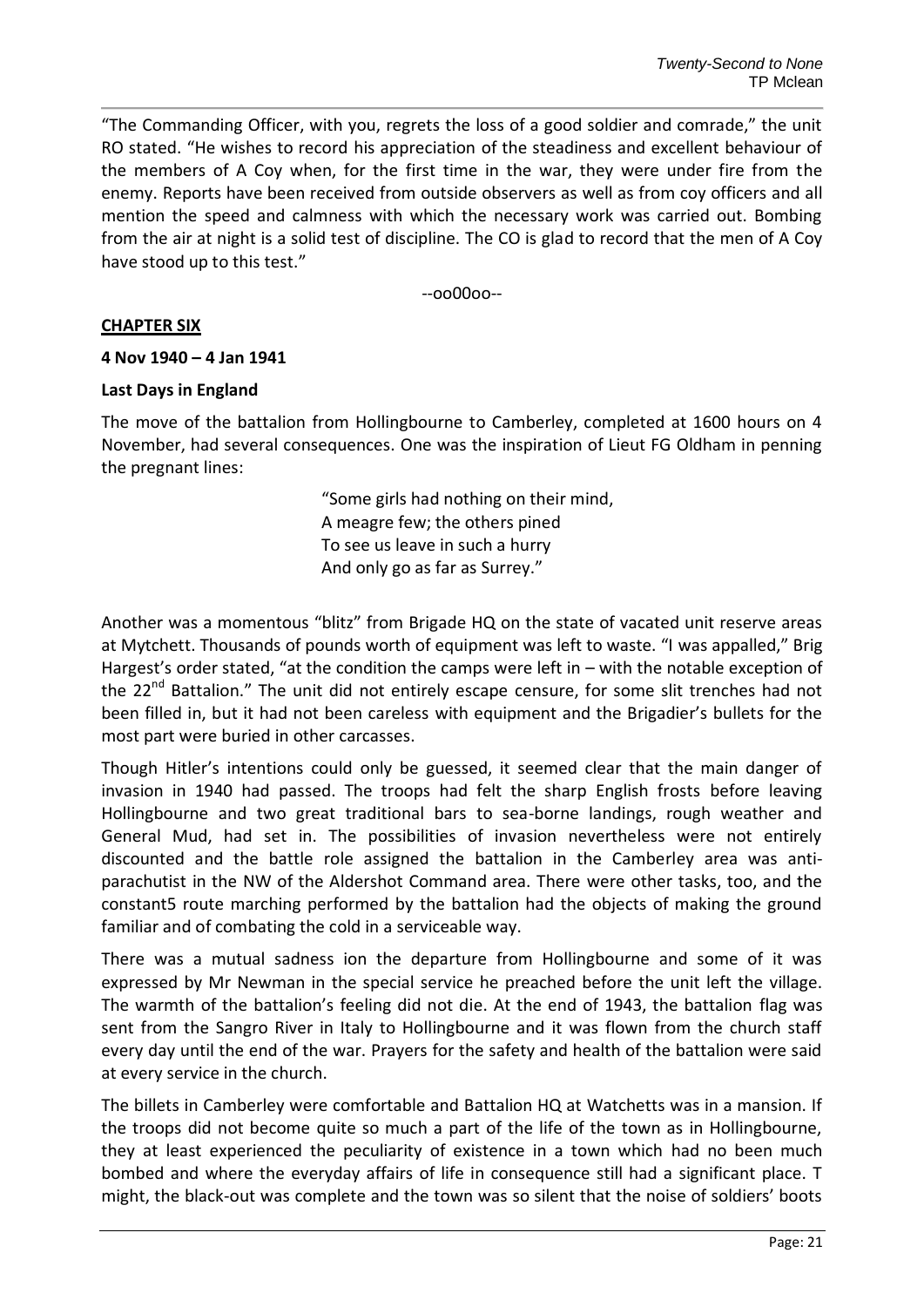on the hard pavements had a ghostly sound. Unit life even attained such refinement that a battalion gaol or "glasshouse" was established. It was decorated for a short time by Pte Broughton, who was never known as anything other than "Hicko" and who became the most famous of the unit's comic characters. The element of misfortune which caused Broughton, arrived happily home, to put himself into an empty water tank was substantial. His discovery of his entombment undoubtedly precipitated an attack of claustrophobia. The noise he made eclipsed, it was said, a combination of thunderstorms, bombings and the crash of falling cities. His rescue was hazardous for Broughton, though partly persuaded of burial, was alive and kicking. Ungentle hands at last subdued him and wafted him to sleep.

Borax had never been much out of the news. He had been made a member of the Tailwaggers' Club of Great Britain and a gentleman connected with the New York World's Fair took the trouble to enquire about him. The girls of the Hutt Valley High School in Wellington made a blanket cover for him for the English winter and Borax acknowledged its receipt with the cable, "*Many thanks. Yelps. Borax*." A Camberley veterinary surgeon pronounced him fit, though worn in the tooth from too much chewing of stone, and Pte Lindsay was gratifyingly discussing the circumstances with a friend within the observation of his Coy Commander. Later, there was a good deal of explaining done about reasons for being in town without a leave pass.

Borax had come to mean a good deal to the battalion. His fate was strange and uncertain. When it became known that the unit was to go to Egypt, it was decided to leave him in England because of the unsuitability of the desert climate. On 26 Dec, he was posted to a rear party which comprised men who had been graded out of the battalion for medical reasons. Borax left the party not long afterward for the purpose, it was surmised, of finding his way back to the unit. He was not seen again.

A strange mishap was fortunately not attended by casualties during a live shoot of Lt McAra's mortar platoon on 13 November. The first bomb fired exploded about two feet above the muzzle of the gun, deafening the crew and causing shock among its members. The wide swathe of the shrapnel saved woundings. From constant training, including self-imposed extra periods, the platoon had developed admirable efficiency and within a few minutes of the explosion the crew was shooting steadily at the target.

Route marching had been practised on so many occasions that a fast pace could be set for long stretches. On 19 Nov, the unit was taken 14 miles from barracks by MT. It marched the distance back to barracks in 220 minutes marching time, an average speed of a fraction over 3 ¾ miles an hour. Not one man fell out and the medical officer, Lt Manchester, who appeared to enjoy his nickname of "Butch", reported that the battalion could have continued at the pace for some time without loss of efficiency. Three weeks later, on 10 December, the battalion marched 24 miles in a square one day. Col Andrew's voice for once lost its metallic rasp as he watched the finish of the march. "Come on, boys," he pleaded, "Hold your heads up. Don't show them you're beat." "Beat be jiggered," an unknown warrior of Battalion HQ called. "Order the double." B Coy, too, had a humourist. As the coy marched past the colonel, he said gruffly, with passable imitative skill: "Not good enough. Do it again."

Sport had been a considerable interest throughout the stay in England and it was played in many forms at Camberley. In swimming at Mytchett and Hollingbourne, Lt GG Beaven and Cpl M Ashman, both of whom had competed in championships in New Zealand before the war, were particularly successful, and Pte TI Hill became the star cross-country runner of the brigade. The Rugby team suffered only one defeat, to the Fifth Field Regiment by 11 points to three, and its victories included a defeat by seven points to nil of the First London Divisional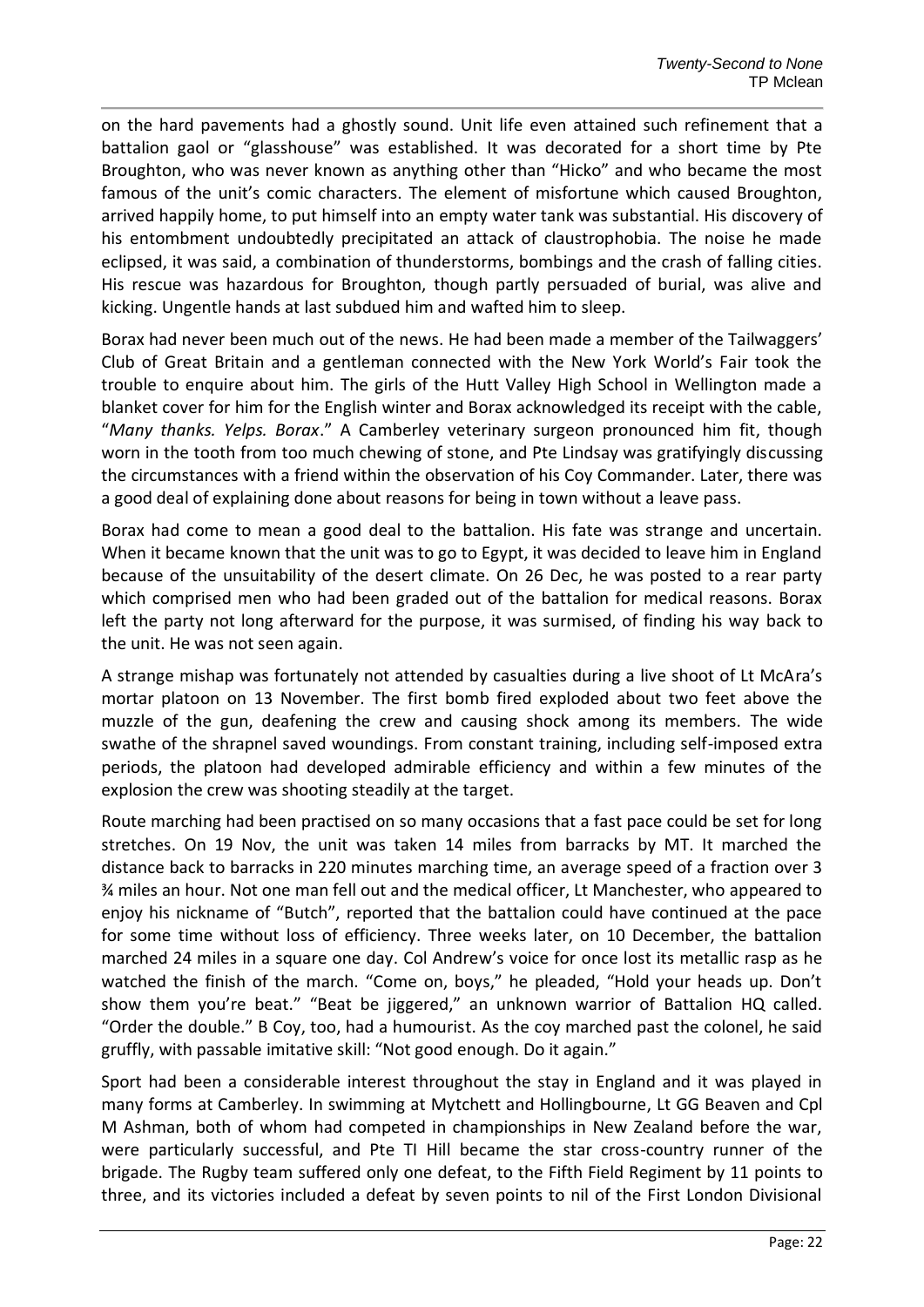side. The team drew in a hard-fought match with the Sandhurst Royal Military College XV, Cpl R Ayres, who had represented the brigade on several occasions, being injured so severely in the match that he had to be returned to New Zealand. Sgt Fowler and his brother Pte T Fowler, Pte J Simpson, Cpl Ashman and L/Cpl Donoghue were also chosen from time to time to represent the brigade.

Cricket was played a good deal at Hollingbourne, often in the ideal form of true village cricket. Soccer activities were directed by Captain TC Campbell, second in command of B Coy, who was known as "Pongo Tom" because of his birth in England and who was a dashing player in both Soccer and Rugby. Pte Hargreaves worked indefatigably for the cause of boxing. He fought successfully against many opponents and gladly trained all-comers. In the divisional championships held at Camberley, Cpl Kettle won the welterweight title and Pte CW Gower the light-weight for the battalion.

The programme of constant training had not been interrupted by the move to Camberley. The frantic fears of August and September period had rested, but the nightly air bombardments of London and other cities were still carried out in strength and the war quite obviously was still going badly. There had been rumours that the stay of the battalion in the country would not be long, but there had been no cause for the troops to anticipate any sudden change until a battalion parade of 26 Nov. Col Andrew, in one of his famously short and sharp speeches, put a heavy rasp on the statement that the first duty of the unit was to "kill Huns." No one doubted the truth of the statement but all were interested in its implication of a move to another place.

Orders soon followed. Transport of all kinds was to be taken to Liverpool. There was a period of great activity while the office work connected with a large move overseas was arranged. Then, for a time, there was normality – route march to Crowthorn and Finchhamstead during which a salute was given to Lord Cranborne, Under-Secretary of State for Foreign Affairs, the divisional boxing championships, seven days leave for five percent of the unit, and so on. From early December, there was a building up of interest in the projected move and the sombre task of saying farewell to English sweethearts and friends was faced.

On 13 Dec, an issue was made of the "New Zealand" shoulder flashes which were afterwards so greatly prized by the division. They were of value to those who had the good fortune to take their leave at the last moment in various parts of the kingdom. The titles were good for a drink in any local and they had the more permanent worth of ensuring a welcome for any New Zealand soldier in any ton or place he visited. Perhaps one small instance tells more plainly than any the kind of hospitality provided by Britishers for the members of the unit. A Scottish family deliberately arranged its Christmas dinner and attendant celebrations in the middle of December so that the member of the battalion whom it had befriended might experience the traditional feast in surroundings removed from war.

Lts D Anderson and B Clapham were chosen by the commanding officer as the officers to lead the advance party of 69 men which left the unit on 15 Dec and which sailed for Egypt in the Elizabethville on 18 Dec. With the departure of its transport, the battalion had much cause to be grateful to the commanding officer and members of the Hereford Regiment, which supplied transport as required with great courtesy.

The battalion's first Christmas party, with officers, as tradition required, serving the men at table, was small, for only about 100 men were in camp. A host of official greetings from important personages was received, but the one which the battalion found most delightful was from, of all people and places, the mayor and citizens of Waipukurau.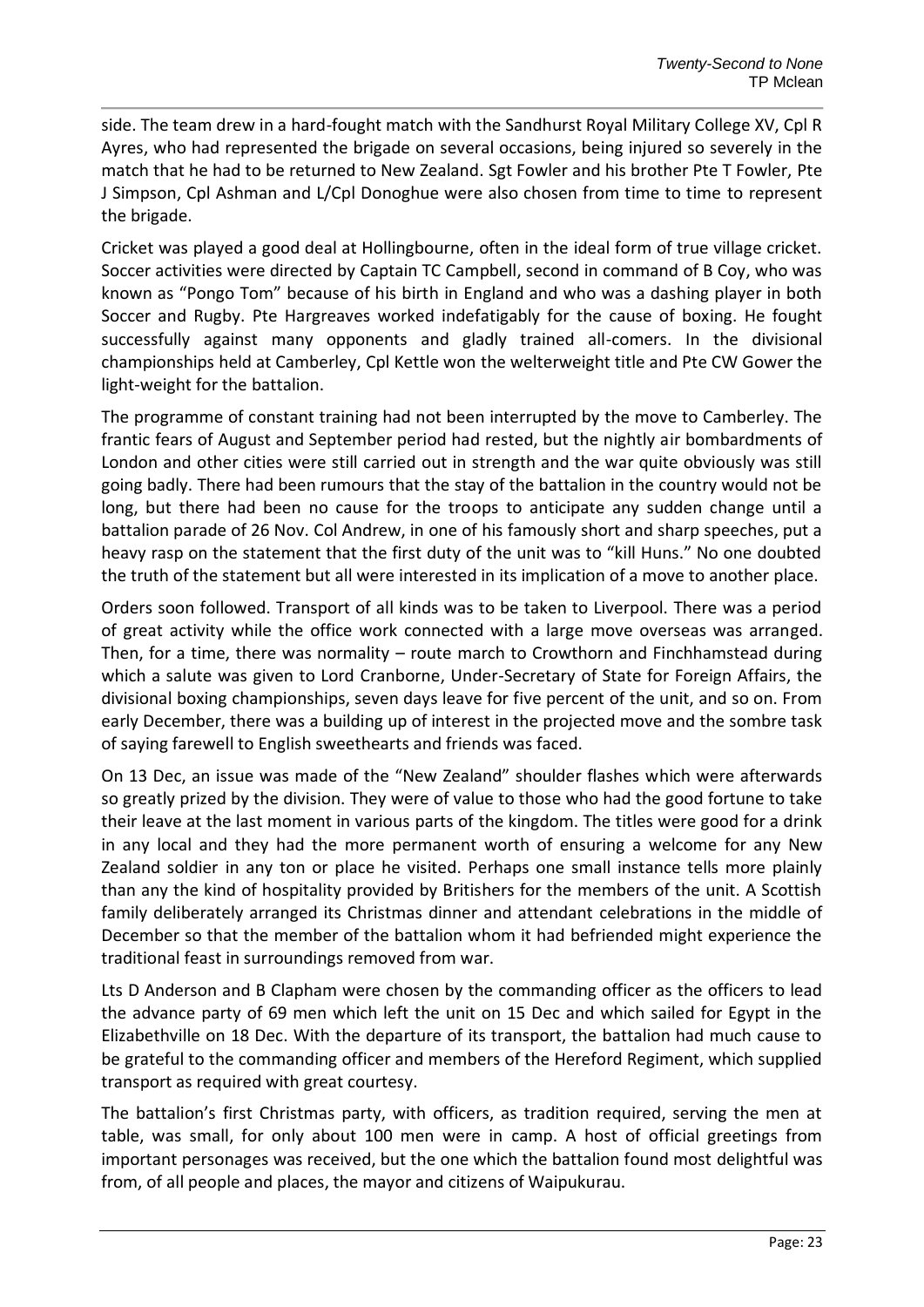All leave ended at 0100 hours on 1 January 1941. The gear and baggage which had been packed and marked on 30 Dec amounted to between 50 and 60 tons. The night was freezing hard. There had been skating, with Pickwickian casualties, on the ponds about Camberley. The old year, so full of incident, had been booted out with ceremony. No one quite knew what the new year portended, but the unit had been long enough in a military atmosphere not to worry about he future. The task now was to suffer the cold of a long journey into Wales, with icicles a foot long hanging from eaves, and to board the transport, the Duchess of Bedford, in good order and condition for the journey to Egypt.

Yet there were many regrets in departure. There had been many qualities in the stay: The romance of an old, old land; the experience of air bombardment; the kindliness of the British; the welding together ion hard work of the unit and the building up of its pride; and the discovery that the courage of he British was good cause for believing that peace would not be made at the mercy of a German tyrant. It seemed entirely possible that the battalion's strength in battle might prove greater than anticipated because of the experience of its members of the implacable British determination not to give in.

--oo00oo--

#### **CHAPTER SEVEN**

#### **3 January – 3 March 1941**

#### **Journey to Egypt**

The second great voyage of the battalion was not as comfortable as the first. Unlike the Empress of Britain, which had since been sunk by bombing and torpedoing, the Duchess of Bedford had been converted to troop carrying and the conditions of living were often almost intolerable for the great many men aboard. This was especially the experience in the tropics. The ship was christened, not fondly, the "Drunken Duchess", because of its gyrations at sea, and early epidemics of measles and influenza, the latter caused by the cold of the last weeks in England, and later outbreaks of boredom were a notable contrast to the uniform pleasantness of life aboard the Empress of Britain.

In many ways, however, the voyage demonstrated that discipline generally was of a much higher standard than it had been in the first voyage. The necessity of sleeping fully clothed because of the danger of air attack was borne without complaint and unpleasant memories of drunkenly obnoxious behaviour by many Anzacs in the first leave at Cape Town were offset by average behaviour of a high standard during the stay in the port of the Duchess of Bedford.

There were, of course, variations in the pattern. Photographs of the giant convoy in which the ship sailed were often taken in spite of the order against the practice, and the warning, "Air Raid," was passed from man to man when raids were made on the gambling schools. Col Andrew was dignified by the term "Big Bomber," when he took part in raids.

It was several days before the voyage was begun. The Duchess was boarded at Newport on 4 January and left the roads at 0500 hours on 7 Jan for Belfast Lough. The first boat deck muster in the Lough took two hours and the greatest care in assigning boat stations was taken. On 10 Jan, the Athlone Castle, bearing the 23<sup>rd</sup> and 28<sup>th</sup> new Zealand battalions, sailed into the Lough and on 12 Jan the full convoy assembled off the Firth of Clyde.

The assembly was like a parade of world shipping. There were the Duchess of Bedford, Athlone Castle, Monarch of Bermuda, Winchester Castle, Windsor Castle, Empress of Australia, Brittanic, Samaria, Ormonde, Franconia, Penland, Highland Chieftain, Durban Castle, Duchess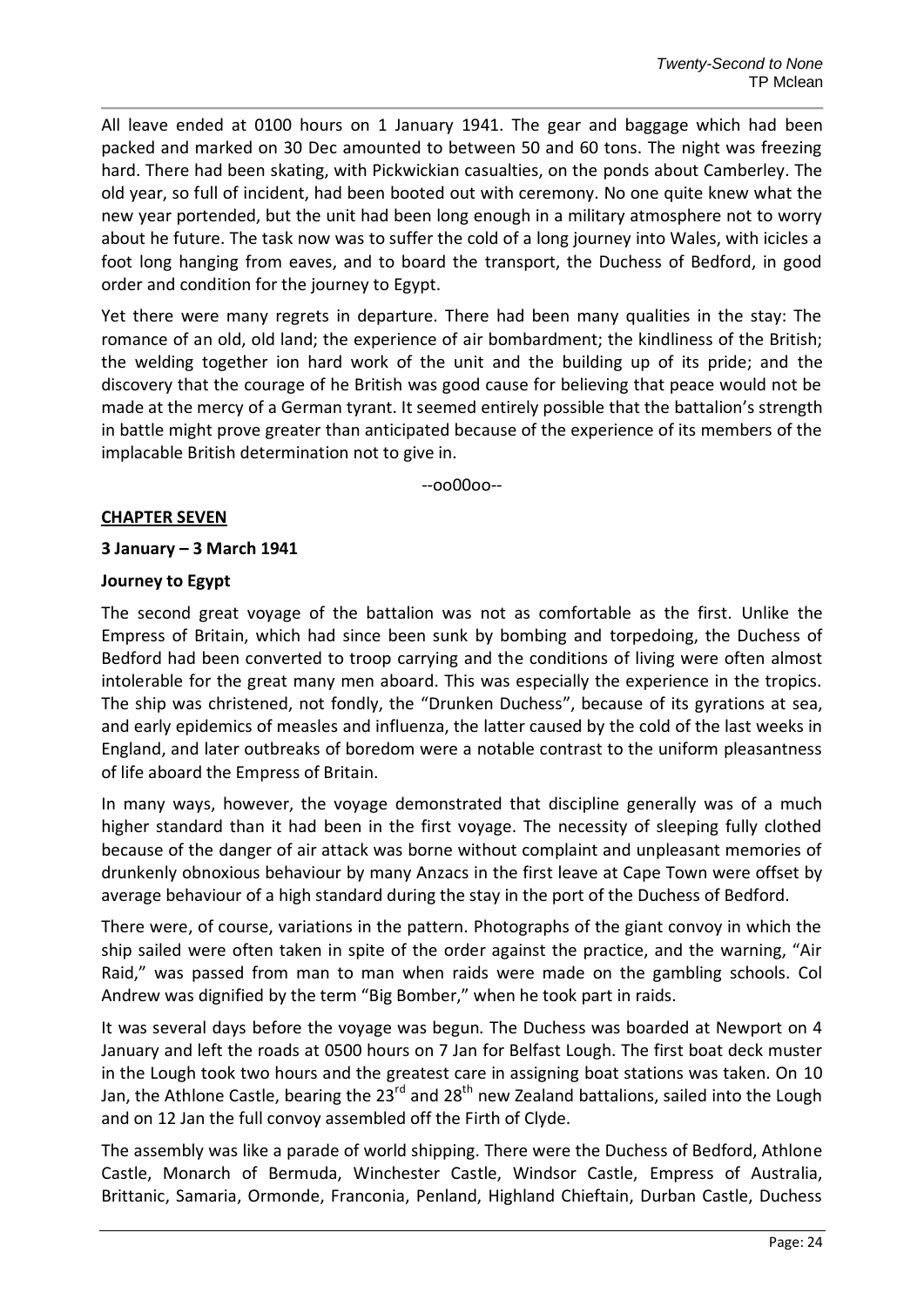of Richmond, New Hellas, Cameronia, Duchess of York, Capetown Castle, Arundel Castle, and the Empress of Japan. The battleship HMS Ramillies was the first ship of the naval escort and the cruisers included HMAS Australia and HMS Emerald. Part of he diversion of the voyage was the identification of the members of the great host, and at dawn and dusk, when the great liners loomed up from and receded into the murk, the sight was unforgettable. Fog station practice, with each ship using its horn at frequent intervals, was notable for the unearthliness of the noise and when gun crews tried out their Oerlikons the noise was like battle.

The course was north and west into the wastes of the Atlantic for a start and the days were cold and gloomy. With the swing south there was pleasing warmth for a time and then great heat as the tropics were approached. The sick parades for each battalion averaged about 30 men a day for the first few days and in the battalion there was great concern at the news that Pte J Calson, of the pipe band, was dangerously ill with pneumonia. He did not rally from the illness and on 16 Jan he became the third of the original band to die. His burial was a solemn moment. The Duchess of Bedford pulled out of the convoy and her engines were stopped as Calson's body was put over the side and the pipes played the unutterably sad "Flowers of the Forest."

The entry into Freetown on 25 Jan was exciting. An airplane, suspected to be French from Dakar, circled at about 8000 feet. The pilot did not reply to signals and the guns opened up. Not much harm was done to either side, but it was very noisy for a few minutes.

Four days in Freetown were not amusing. The great heat was enervating and he fun of chasing bumboats from the ship's sides with hoses grew wearisome. An excessively cautious person had decreed that the sleeping out on deck which had made life bearable for the rank and file just before arrival must cease in Freetown because of the mosquito danger and for two days the troops sweltered with portholes locked until the discovery that the season was not timely for malaria was made.

"To eliminate weaknesses that have developed," as the order stated, coy commanders were changed about before the arrival in Capetown. Major Leggat had become second in command of the battalion following the appointment of Major McNaught as CO of the newly-formed 29<sup>th</sup> battalion in England. The new appointments were: A Coy: Captain Hanton; B; Captain Laws; C; Major Hart; D: Major Bain; HQ: Captain Bourke.

Capetown was reached on 9 February and there was leave on the first day from 1400 to 2359 hours. The city at night was like a wonderland with street lights blazing and no form of blackout and its hospitality was as great as before. Subsequently, until departure on 12 Feb, a two-hour route march was staged each morning and there was an amusing moment in one of them. An English regiment was marching on the same road as the battalion and there was a momentary confusion as to which unit should have right of way. An account says that Col Andrew's moustaches bristled faintly, he moved smartly to the head of his column and with a crack and a jump the battalion flew past the Tommy column.

Part of the convoy had sailed on to Durban and on 16 Feb the full convoy was re-assembled off the port. On 20 Feb, battalion representatives fought with distinction in a ship's boxing contest. Pte AH Peterson of B Coy won the novice flyweight and Pte Foxley of C Coy the novice heavyweight. The ship's lightweight title was won by Pte BM Wicksteed of D Coy and another of the same coy, Pte Kettle, the 2 NZDF (UK) champion, won the welterweight championship.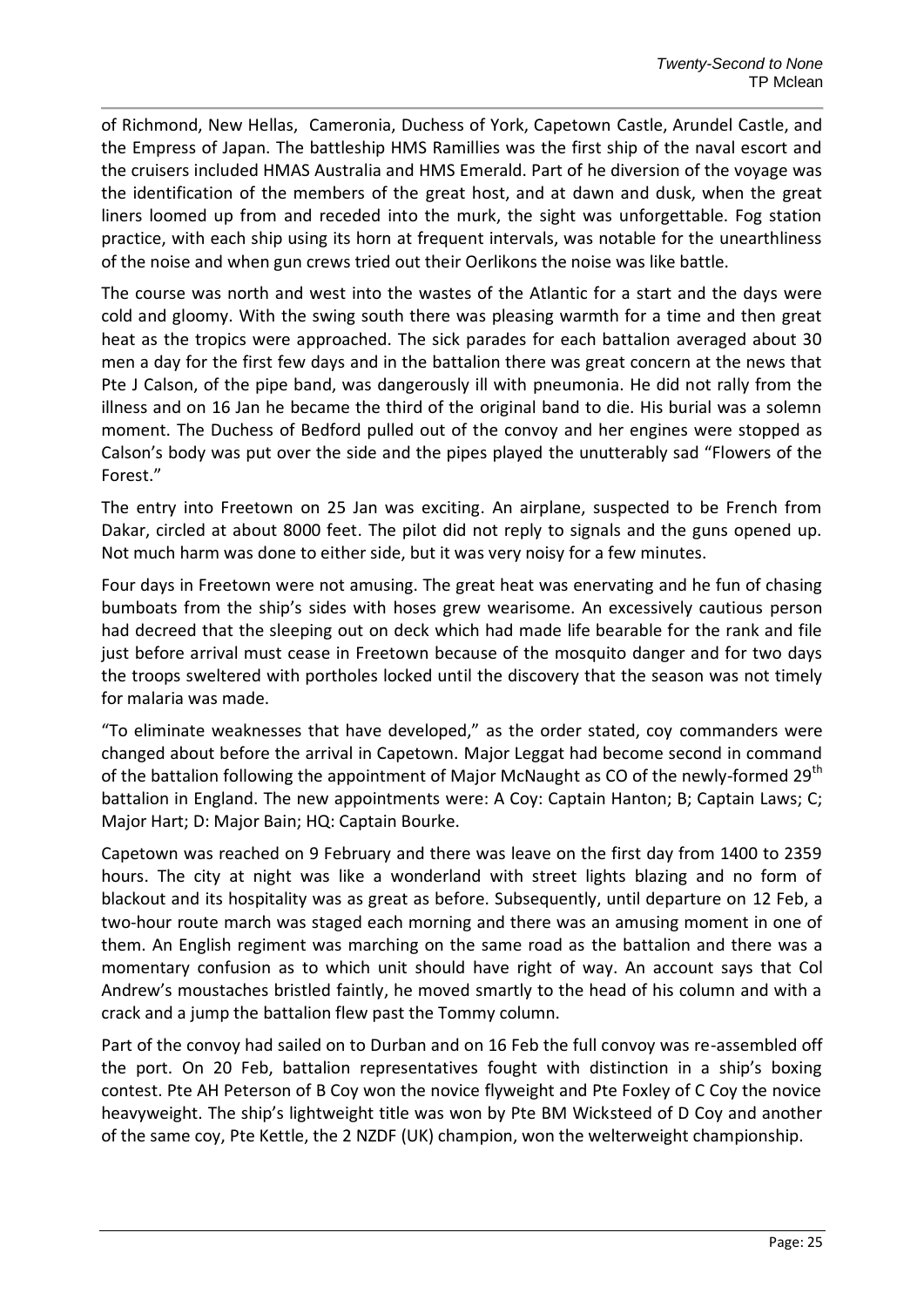A staggering prelude to Egypt was the issue of Bombay bloomers, the infamous shorts which reached the calf and which were as wide as a church door. A soldier dressed in issue looked like a prehistoric monstrosity.

As the convoy moved up the African coast, orders requiring the instant obedience of emergency regulations were published. On 26 February, the convoy was in sight for the first time of enemy territory when the coast of Italian Somaliland was sighted. At 0300 hours on 28 Feb, the Red Sea was entered and at 1800 hours on 3 March, after a voyage of nearly two months, anchors splashed at the port of Tewfik, near the southern entrance to the Suez Canal. The harbour was a mass of shipping. Barrage balloons floated in profusion. First contact with worthy Oriental gentleman, the "Wogs" of the future, was made and the smells and chatter and confusion of the mysterious East was made. There was plenty of both chattering and confusion, in good Anglo-Saxon, when a soldier, aggravated by the highest kipper of all, threw the dish convulsively from a porthole and collected, gravy and kipper, a stately and resplendent colonel.

The battalion left its dancing Duchess at 1600 hours on 6 March and journeyed by train to the New Zealand camp at Helwan, about 18 miles south of Cairo on the eastern bank of the Nile. It was welcomed there by the members of the advance party who had arrived at Tewfik on 16 Feb.

The voyage of he advance party had been exciting. On Christmas Day, a German cruiser of the von Hipper class shelled the convoy. The ships scattered and he Navy and the Fleet Air Arm took counter-action. One ship of the convoy was holed above the water-line. There were no further incidents in the voyage and a material interest lay in the performance of a battalion boxing team organised by Pte Hargreaves. A South African who boarded the Elizabethville at Durban had a formidable reputation as a fighter and challenged all comers. After some persuasion, Pte J Weir agreed to defend both the honour of the battalion and New Zealand against the Springbok and he won the fight with a good deal to spare.

Pte Bonnett also contributed his mark toward the voyage. He was found on his bed by an English officer. "What are you doing here?" the officer asked. "I am on guard." "Then why have you your light?" "How the blazes," said Bonnet, "do you think I can read a book without a light." He scrubbed walls for two days.

The consolidated battalion was soon hard at work. There was little time. Greece and the first fighting by New Zealand soldiers in the war lay immediately ahead.

--oo00oo--

#### **CHAPTER EIGHT**

#### **4 Mar– 31 Mar 1941**

#### **Preparation for War**

There was little time. The enormous success in terms of ground and booty won and personnel captured of General Wavell's spirited offensive into Cyrenacia in the last days of 1940 had become endangered by the threat of a German thrust into Greece. General Wavell of necessity re-arranged his desert forces and the Second NZEF and units which had fought in the campaign, were grouped in an expeditionary force intended for the defence of Greece.

The battalion soon learned of the general plan. Within two days of its disembarkation, 617 strong, at 1610 hours on 5 Mar, it was told by Brigadier Hargest that the stay in Egypt would be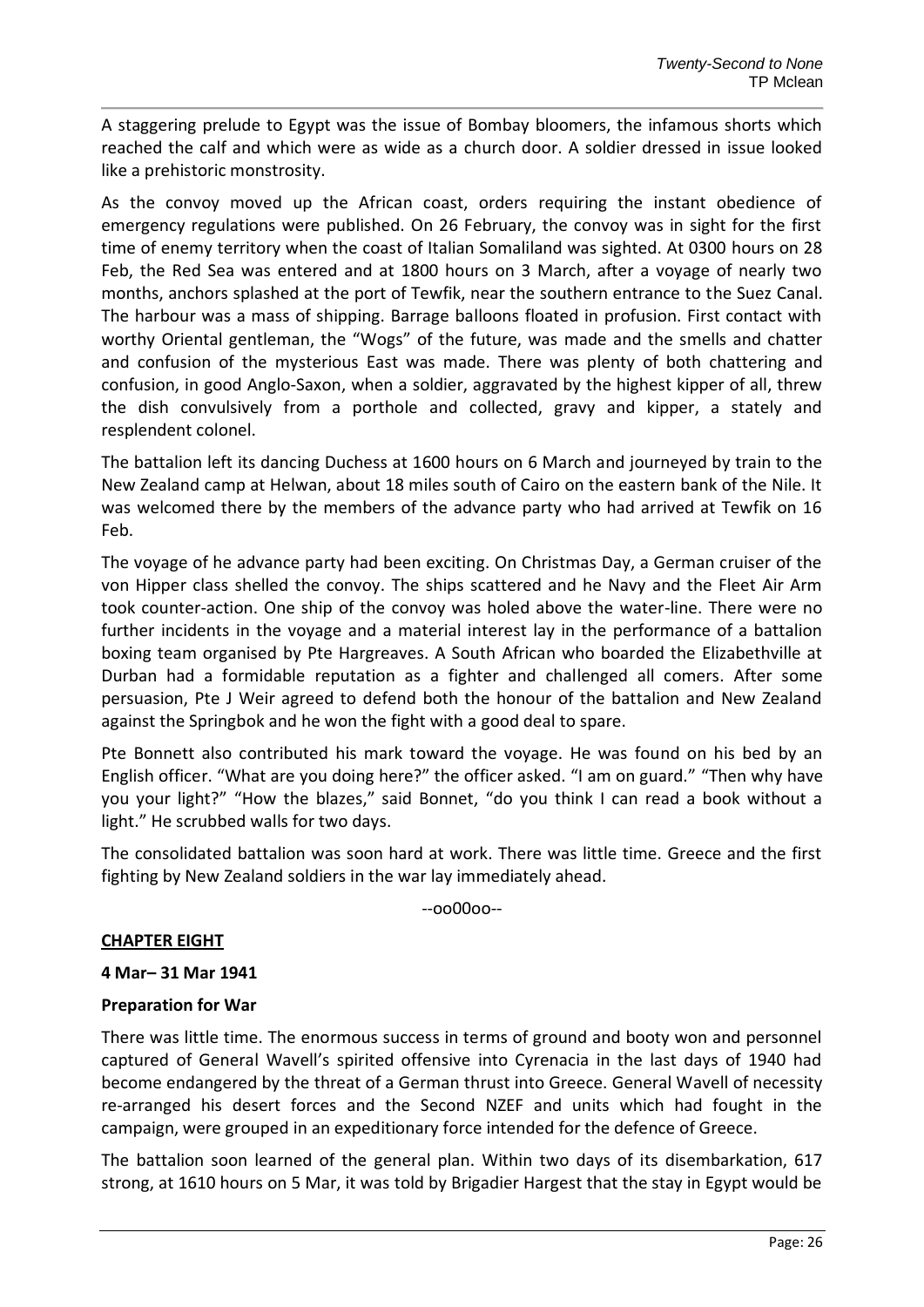short. "Much must be done in the time available" he said. The battalion already had done a little within half a day of arrival at Helwan camp some 20 miles south of Cairo. Col Andrew had the unit out upon a six mile route march, half of it over the strange, yielding unsatisfactory surface sand. The parade was followed by another march of eight miles, six of them over sand.

There was compensation of the marching in leave until early morning in Cairo and there were sounds of incredible revelry in the city. But preparation for war was the primary concern. The essentials of he training programme were physical fitness, movement by day and night, weapon training, trench digging, anti-gas instruction and an inculcation of the offensive spirit. It was a point of interest that training in the Thompson sub-machine gun was assisted by a pamphlet which had been composed on the voyage from England by Lts CN Armstrong and HV Donald. The pamphlet was used in the battalion until the War Office pamphlet later became available.

Within a week of arrival at Helwan on 13 Mar, topees and KD gear were issued, and on 15 Mar base kits were packed off to Maadi camp, a few miles to the north of Helwan on the road to Cairo. Between the two events, on 14 Mar, a violent storm made twilight of high noon when menacing walls of stinging, choking sand were blown in from the desert.

Reinforcements were absorbed. The officer reinforcements included Captain Wooller, who was posted as second in Command of D Coy, and 2/Lt G McGlashan, who was appointed to command No 18 Platoon of the same company.

On Sunday 16 Mar, tents were struck and the camp area cleaned. The battalion slept a cold night in the open, a blanket and a greatcoat to a man and entrained early in the morning for a journey of 140 miles to Amiriya, a stony, bare encampment within sight both of the Mediterranean and Alexandria, a few miles to the west. The interest of the journey was the incredible fertility of the Nile valley and the primitive, biblical methods of cultivation under fellahin.

Two sandstorms and an air raid from Alexandria on 2 Mar were the principal diversions of the nine days spent in the camp. One storm occurred in the afternoon of a day set aside for a route march to the sea. The quality of marching caused excessive displeasure to the colonel and within two miles he ordered the column back to camp for lessons in the "bull ring". The storm, with its cursed flying sand made ill-temper general, but at least camp was a better place than the sea shore to endure it. The bombing of Alexandria on 21 March was a reminder of England and a view of the future. Trucks and bren carriers one and ? short respectively of War Dept establishment were taken over by an advance party which set sail from Alexandria for Piraeus in the City of Windsor. The most notable incident of the party's journey was the behaviour of Sjt Murphy of A Coy who had fought in both the republican and Franco armies in the Spanish civil war, during an air raid upon the ship. Sjt Murphy, mug of tea in hand, coolly commanded a section posted to AA defence as a plane dived at the ship. "Hold it, boys" he kept saying between swigs of tea. "Now!" he said. The rifles and Brens cracked. The place was within 500 feet of the ship. It was caught by the fire and sheered away.

On 26 March, the battalion boarded the Greek steamer Hellas in Alexandria Harbour. The ship was too small to accommodate all the personnel below decks and the limit of its catering service was hot water. The battalion perforce lived on its reserve rations. The ship sailed at 1620 hours. Captain Campbell was ashore on duties affecting the sanitary arrangements for the voyage. His horrified shouts as the ship gathered way provoked meaningless gestures in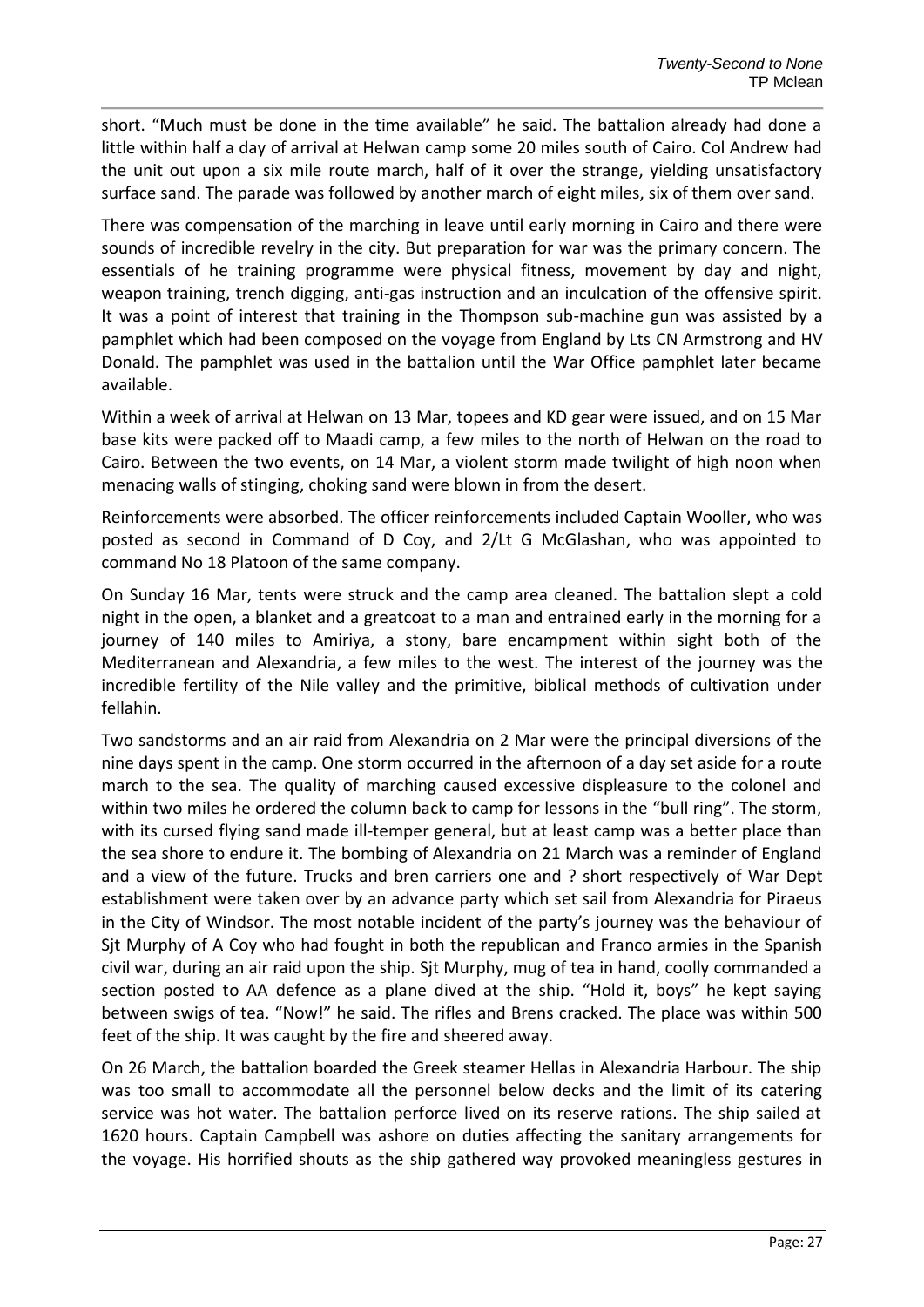reply. Cheered on by the unit, he hired a small boat and pursued and caught the ship and the army steadfastly subsequently refused to pay for5 the hire of he boat.

"If events go well," Lt McAra wrote home just before the voyage began, "the little foothold we can find in Europe in the Mediterranean may prove as disastrous in the end to Hitler as Wellington's foothold in remote Portugal proved to a scornful Napoleon. On the other hand, it may just as easily lead to another Dunkirk – who knows, or cares, so long as we have the chance of a smack at them at last? The whole camp is as cheerful and a-whistle as though we were embarking for home. We're as fit as men can be and only ask a fair chance."

The overthrow of the Yugoslav Government, reported on 27 Mar, coincided with a state of depression in Headquarters Coy, for the Hellas was shipping green seas and there was unpleasantness and seasickness in the well deck where the coy was quartered. On 29 Mar, the escorting cruisers in the convoy fired on a lone plane. On the following day, in the late afternoon, the Acropolis was in view.

The ship berthed in Pireaus Harbour at 1930 hours, almost at the same time as cruisers bearing wounded from the triumphant victory in the Battle of Matapan. The unit was conveyed by MT to a transit camp at Mymettus, on the outskirts of Athens, which was formed as an advanced base for the storage of kit bags and spare gear. The next day slightly more than 100 drachmae, about 5/-, was paid to each man on a pay parade. Leave to the city and ashore left time for only a hurried glimpse at the city of Plato and Socrates. The ancient historic places, it must be confessed, were rather less attractive than the tavernas to the majority.

Time, so short from the beginning, was running out. On the last day of month, Major Leggat led a convoy of trucks onto the Salonika road for the journey north. At 1030 hours, the battalion began a march through the city to the railway station. The reception was warm and there was much cheering from the sidewalks as the battalion marched along. The route led past the German Consulate and from a staff over the building the flag of the Reich floated lazily. It seemed a crazy world to the troops as at 1345 hours they set out upon a journey to Katerine with the object of resisting the followers of the flag in war.

--oo00oo--

# **CHAPTER NINE**

**1 Apr – 24 Apr**

# **Ordeal by Battle**

Greece and Germany were still at peace during the battalion's 24 hour journey to Katerine and the clanking and rattling of sabres on the Bulgarian frontier. Meanwhile it was not the fashion of Kiwis to be daunted by the future, there was much of interest in the journey and the classical scholars of the battalion were treated with respect as they talked of Parnassus, Olympus and Zeus and his godly company as the train – Chevaux 8, Hommes 40, just like the old days – rattled along through the stoned countryside.

Between Katerine and the Aliakmon River, 15 miles to the north, to smaller rivers, the Tranos and the Asvestaria, ran eastward to the Gulf of Salonika. The military features of the area were anti-tank ditches and concrete obstacles which were positions but not emplacements of the so-called Metaxas Line. The divisional intention was to defend the rivers and the Sixth, Fifth and Fourth Brigades were placed across the front from right to left respectively. The battalion's role was in divisional reserve for counter-attack and counter-coastal penetration with its carriers on the extreme right flank by the sea. On 2 Apr, Colonel Andrew and other officers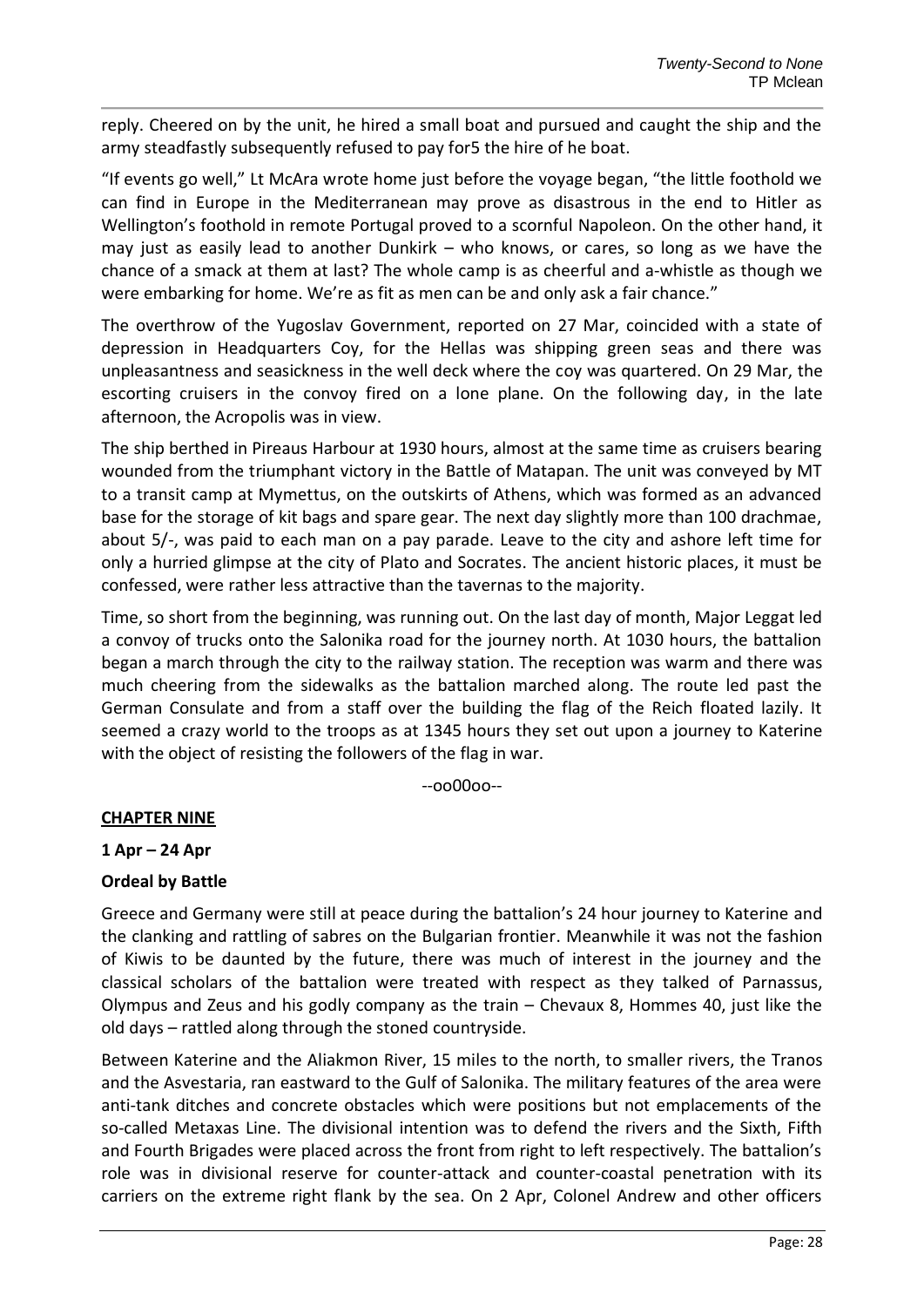made a reconnaissance and the next day the four rifle coys entered a line facing the Tranos with orders to extend the defensive positions. No. 4 Coy of 27 New Zealand Machine Gun Battalion was placed under command.

On 5 Apr Major Hart took a party of 200 men to Petras, near the entrance to the Olympus Pass, to build a road of eight miles through forest and gorge. It re-joined the unit before action and Major Bain meantime had been evacuated because of illness and Captain Campbell was appointed to command D Coy. Just before the first enemy onslaught, Captain Monk, on 13 Apr was appointed 2 I/C of B Coy and Lt MacDuff took his place as Adjutant.

At 1203 hours on 6 April, Divisional HQ flashed an immediate signal to all units that Germany had declared war on Greece and Yugoslavia. A devastating air raid was made upon Belgrade and the German columns began a surge into the Monastir Gap, the ancient military highway into Greece from the north.

German successes to the west soon made the Katerine untenable and plans were made for withdrawal of the Division to the Olympus pass, 25 miles south west of Katerine. The Fifth Brigade moved on 8 Apr and at 0700 hours the battalion began the journey. All day there were repots of enemy moves toward Salonika, 40 miles north east of Olympus.

The battalion's new position was given a post of honour astride the Saolinka-Athens road in the mouth of the Olympus pass. The road, which within 10 miles rose from a hundred-odd feet to 3000, entered the pass through a deep gorge and the battalion front of 2½ miles was a naturally strong defensive position. Just forward of he foremost defenced locality, Belowa Bluff, there was a bridge over the Elikon River. A little further back a subsidiary road led east and south to the Petras tuberculosis sanatorium, which was staffed by German doctors, and a small road, little more than a track ad running roughly westward to Skoteina, could also be covered from the front line.

The 23<sup>rd</sup> battalion was on the right of the 22<sup>nd</sup> and the 28<sup>th</sup> Maori Battalion on the left. From right to left, or east to west, the  $22^{nd}$  coys were A (in contact with 23 Battalion), C (overlooking Petras Sanatorium), B (astride the main road) and D (overlooking the Skoteina road and in touch with 28 Battalion).

No. 11 Platoon and B Coy was sited on the bluff overlooking the entrance to the pass. No 10 Platoon was on the right of No. 11 and No. 12 was astride the main road 200 to 300 yards behind No. 10. About 800 yards to the rear an old fortification, soon called Gibraltar, rose up commandingly. The three inch mortars were sited on it. Battalion HQ was about 1000 yards behind B Coy with the RAP just behind. No 4 Machine Gun coy with 32 Bty of the Seventh Anti Tank Regiment were placed in support of the Battalion. The anti tank guns were two pounders.

"Roughly imagine a long, steep-sided ravine running up into a mountain," wrote Lt McAra in one of his letters. "Across the foot of the ravine passed a road crossing the Elikon stream. About 800 yards inside the mouth of the ravine, Gibraltar rose sheer between the opposing slopes, forming the only position from which guns could be brought to bear on the stone bridge crossing the Elikon and the riverbed beyond. The ridge to the right as you looked down the ravine was held by C Coy with A Coy along the face beyond. That to the left, up which wound the road, was held by B Coy with D in line beyond.

"The wedge of dead ground into which the rifle coys could not fire was the weakest point of our front; once the enemy penetrated the bridge end they could work up the gullies on either side of Gibraltar and take us in the rear. The hillsides were so steep, rocky and bush-covered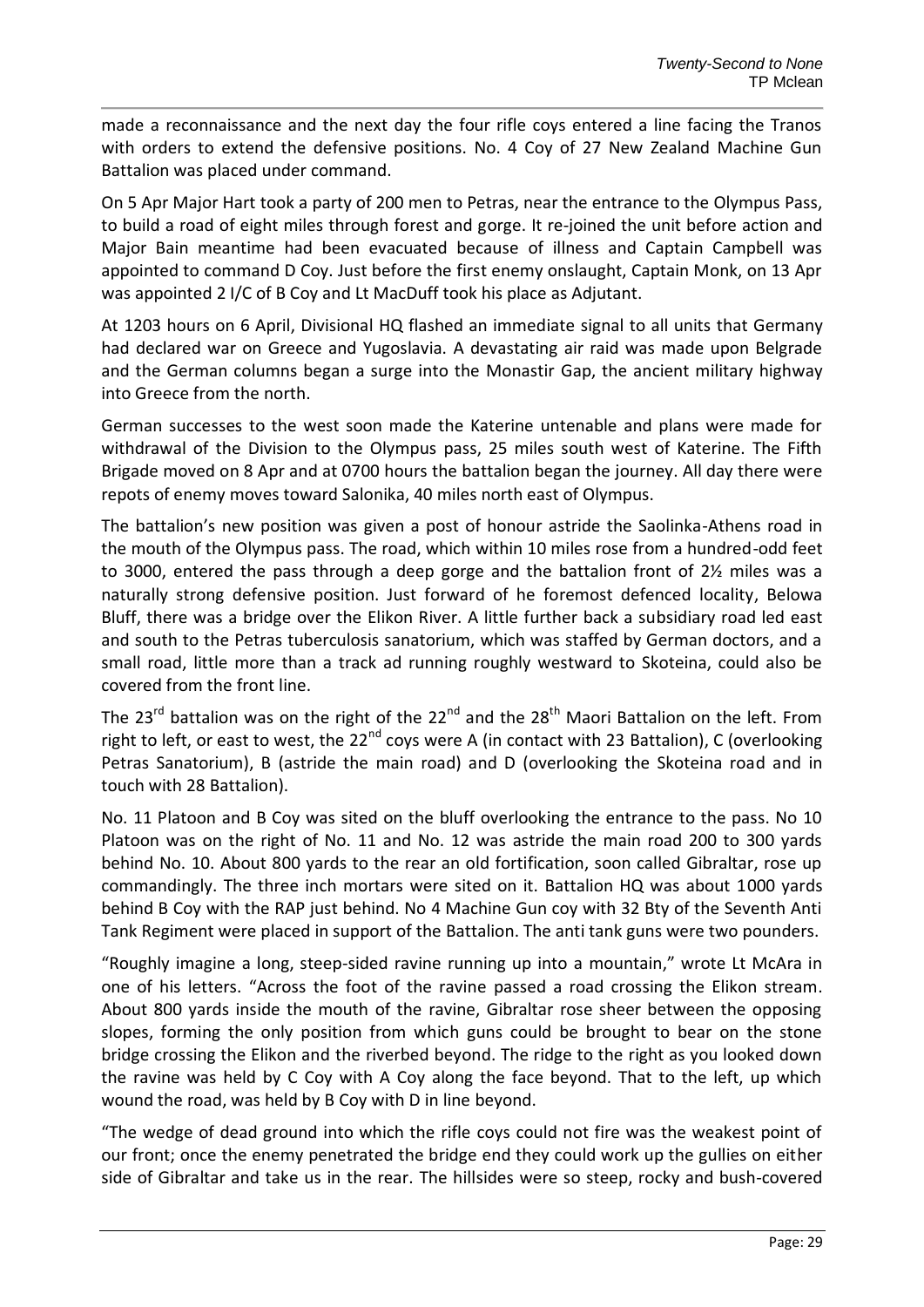that infiltration had every chance of success. Gibraltar itself had obviously been a natural stronghold from earliest times and had ruins of houses and old fortifications hidden by masses of flowering trees, white and pink, for all the world like some Japanese cherry garden  $-$  a dreamlike place in the warm sun with butterflies, flowers and a soft wind and the great wall of snow-covered peaks in a half circle behind towering in the clear blue heavens."

As the days passed, the battalion became like a battery being charged by incidents of the war. On 8 Apr, the Divisional Cavalry made contact with the enemy in the Aliakmon area. The next day, elements of the Cavalry, the New Zealand Artillery and Greek formations with primitive artillery weapons approached from Katerine and passed through the battalion front. On 10 Apr, the German medical staff at the sanatorium deserted – their interest in A Coy's weapon pits had been keen – and brigade transport had to be supplied to evacuate the unfortunate patients. Fifth column activity had been reported and the Sanatorium building, with its doors banging hollowly and stray dogs barking inside became a suspected and sepulchred place.

The weather was wet, cold and misty on Good Friday, 11 Apr, and fires were lighted for the drying of clothing. There was a snowstorm on top of the pass on this of all days. Divisional Cavalry inflicted casualties and E Troop of the Fifth Field Regiment fired the first artillery round of the Second NZEF war against Germany. Late in the day, a reconnaissance plane flew over D Coy's area.

At 1655 hours on 14 April, the last elements of the Div Cav passed through the battalion and 65 minutes later three of the Battalion carriers rumbled across the bridge. Four selected demolitions, including the bridge was then blown and the front was closed. What happened next was "not peace, but a sword."

The first test was sharp and violent. At 2300 hours on the 14 Apr, enemy motor cycles roared down to the demolition over the Elikon. As they halted, they were engaged with small arms fire and grenades from the Height above by Lt CN Armstrong's NO. 11 Platoon. The enemy replied, but soon withdrew. Five motorcycles left by the bridge showed that the platoon inflicted casualties and that night, enemy patrols could be heard feeling around the frontal wire.

"Next morning," wrote Lt McAra, "we were just on the point of sitting down to breakfast (bully beef and biscuit hash), when of a sudden the Vickers guns of C Coy's ridge opened up. We dropped everything and fairly flew into the mortar pits and the beats of the pulse were as one. The machine guns were firing at long range at armoured cars and no other signs of approaching enemy were seen, but in an hour or two the first shells began to come over. Our own 25 pounders opened up in reply. All day long the firing continued, searching ridges and gullies.

Brigadier Hargest squelched through the mud to Battalion HQ just after first light on 15 Apr and at 0800 hours there was a brigade conference. The general situation was not good. The  $21<sup>st</sup>$  New Zealand battalion on the right was under heavy pressure on the area of the railroad tunnel on the Katerine-Athens line. On the left of the Imperial Forces, there had been enemy penetration of the Greek line. The threat to the rear was real and withdrawal for six or seven miles accordingly was planned for that night to a line across the valley below Ag Demetrious. The battalion intention was for BHQ and Headquarters Coy to move out at 2130 hours and A, C and D Coys at 2230, with B Coy thinning out from 2230 to withdrawal at 2300. C Coy was to hold a rearguard position on the hills above BHQ until the withdrawal of B Coy was completed.

The morning was quiet with occasional exchanges of fire. Light enemy tanks were active on the road and in the afternoon the German artillery began probing for the 25 pounder guns to the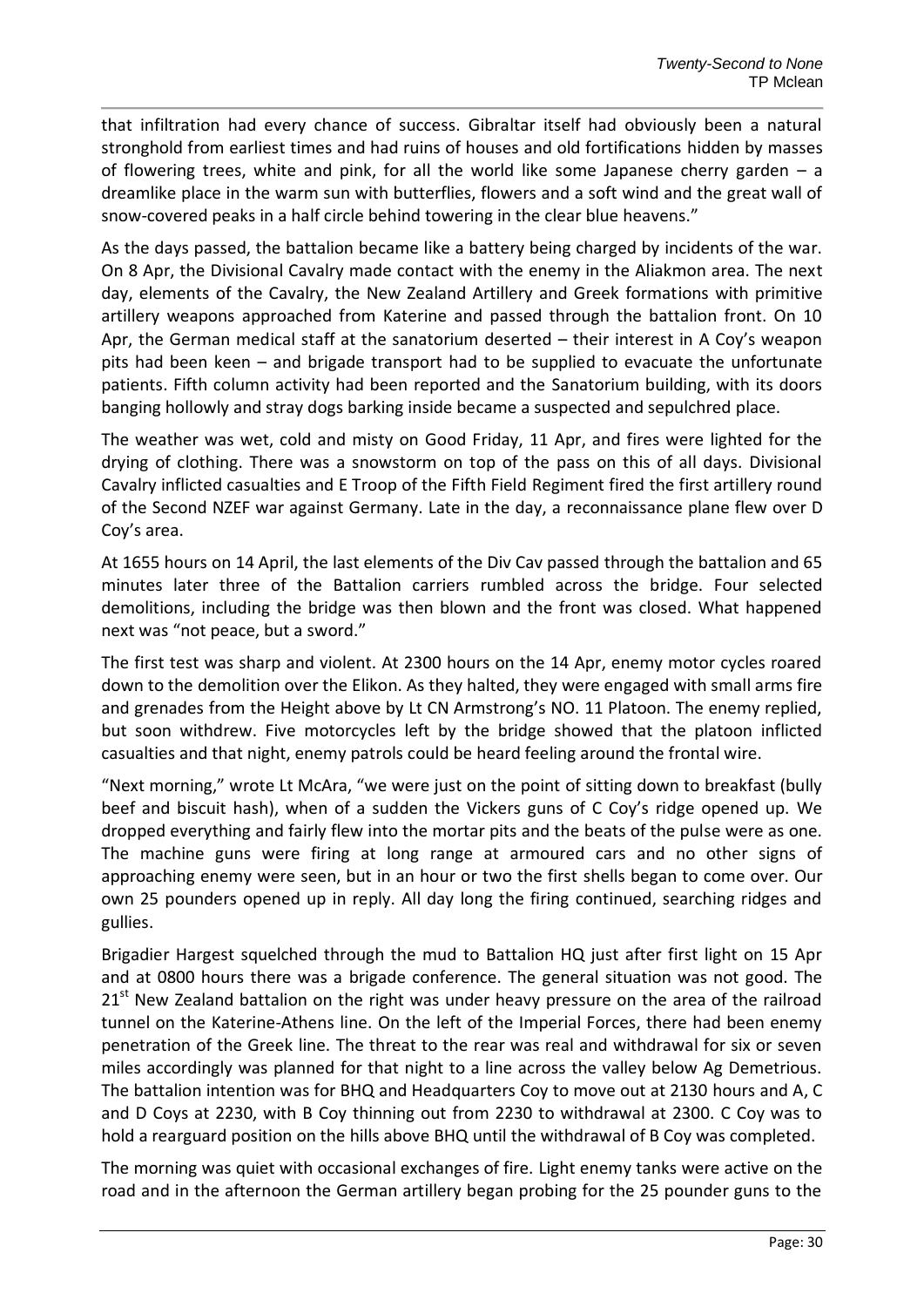rear. The enemy artillery varied its counterbattery work with fire upon battalion positions. The unit had been supplied with 32 mules to assist in Q work over the rough, stony and muddy roads and at 1030 hours the train began to move non-essential gear. There was one amazing incident, a first indication of the Kiwi capacity – which became narked in later campaigns – deliberately to forget danger for the sake of a matter of personal interest. Two privates, mule drivers for the time being, became argumentative over a matter of precedence, or something equally ludicrous and in that incongruous situation they set to fight it out.

At 1730 hours, Brigade transmitted an immediate order cancelling the withdrawal for 24 hours. For a time, enemy mortaring was extensive and during the night threre was sporadic firing. In the early hours, a force could be heard moving forward of D Coy. The Germans cried out in English to draw fire and one enemy soldier said conversationally, "You'll have to do better than that," several times. At first light, the company discovered that the wire it had so carefully staked and the mines it had so precisely planted had both been removed.

At 0635 hours on 16 Apr, B Coy called for artillery concentrations on enemy tanks and vehicles moving up the main road. The battalion mortars and the Vickers guns efficiently sought to catch the unwary and arrogant enemy in a blaze of fire. This was concentrated defensive fire and the enemy force withdrew more than 500 yards to protected positions. Two of the armoured fighting vehicles were destroyed and it seemed hat about a company of enemy infantry had been killed or wounded. The enemy reaction was angry. The battalion's anti tank guns were sited for counter-penetration and none could be brought to bear upon tanks forward of the demolished bridge. At 0704 hours, five enemy tanks moved to within 400 yards of B Coy's front a nd with cannon and machine gun fire methodically bombarded the area. The artillery registered and made the tanks pull back 200 yards but from the new position there was not much lessening of the fierce fire. Pte J Whibley, the anti tank rifleman of B Coy, gave a splendid exhibition of courage in the situation, by firing his Boys rifle with regularity at armoured vehicles and enemy machine gun posts and the pile of spent cartridges by his gun was large at the end of the day. A light tank brewed up was credited to the rifle.

At 0730, an enemy column three miles long of armoured fighting vehicles, tracked troop carriers and motor cycles came into view on the road from Katerine and when a halt was made within half a mile of the battalion front it was seen that there were at least 40 vehicles, including a 20-ton tank, in the column. Some shooting by the 5Fd was inaccurate and there were complaints of shorts in B Coy's area. The commanding officer of the regiment, Lt Col Fraser, himself sought to correct the fault and for two hours he calmly directed fire while sitting on a collapsible stool in the Coy area. The score from the Artillery, anti tank rifle and small arms shooting within two hours mounted to ten vehicles, including and ammunition truck, fired by Pte Whibley, and a tank.

Three enemy tanks charged the demolition at 0918 hours and the leading tank drove into the crater to form a bridge. Its crew was killed by rifle fire from No. 21 platoon and the other two tanks, in spite of attempts, could not cross the makeshift bridge. They fired heavily upon nearby targets before they withdrew. Before 1030 hours, B Coy had seven casualties. Four men, Ptes HH Burgess, J O'Brien (A Maori), J Tustin and D Wilson were killed and Ptes CJ Harnish, CS Lovett and AC Murray wounded. Volunteers south to help the chief stretcher bearer, Cpl Hagen, and L/Cpl Donoghue gave covering fire from a Bren, but the enemy response was so vigorous that the bearer party could not reach within 50 yards of the bodies.

Meanwhile the fighting had become general. D Coy's area was ranged in the early morning and from shell fire in the area of Battalion HQ, Sjt T Logie was killed and Sjt J Tregea had his arm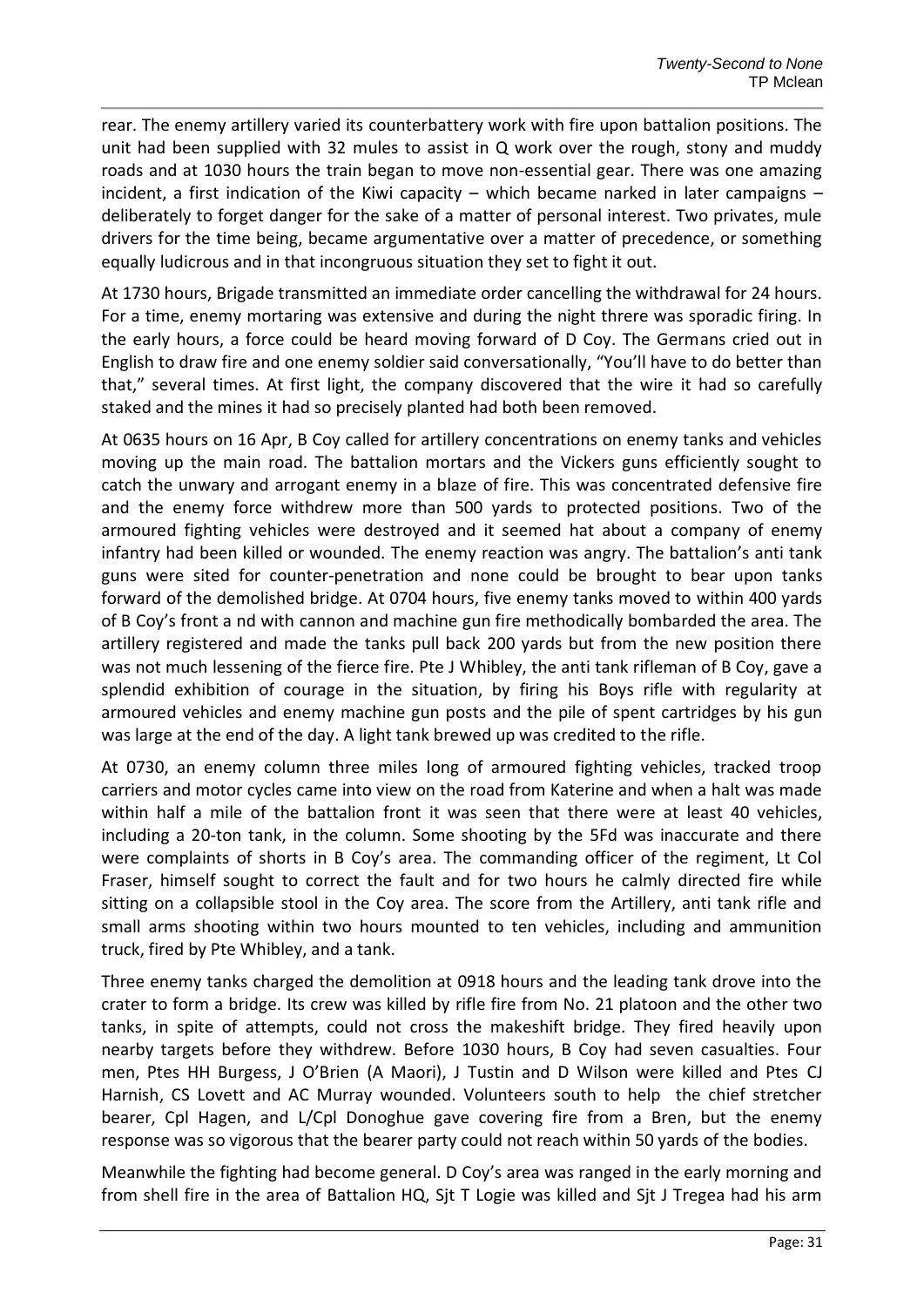blown off. Tregea's behaviour was astonishing. Looking down at his dismembered arm he said casually. "Get my wrist watch off it, will you? I don't want to lose it, too."

C Coy was attacked by a company of infantry and No. 14 Platoon, against which the main trust was directed, used its 2" mortars as well as rifles and Brens in reply. To avoid further casualties, the Germans were compelled to dig in. The activity on the A Coy front was minor, but the Maori BATTALION's assistance with mortaring was appreciated.

At 1530 hours a tank reached the remains of D Coy's wire and bombarded its positions. An enemy armoured troop carrier moved close enough to the line for soldiers to disembark under cover and it was reported that the enemy had penetrated the ravine between Gibraltar and C Coy. A reserve force consisting of "I" personnel, Sigs and ? in the famous phrase, odds and sods was dispatched to hold the position. C Coy put in a patrol and found nothing.

None of us slept that night ands dawn found us cold and tired in the pits, said McAra. "I walked half a mile up the road to our trucks and was just on the point of retuning when the early morning stillness was shattered by the machine guns on the ridges. An instant later, the quick, lighter chatter of Brens started up from B Coy. One of my guns (Sit Smith's) opened up on the bridge and the river bed. It took me 15 minutes to return and the that time my chaps had fired 180 bombs – the whole riverbed was full of drifting smoke and the echoes of violent claps dying among the ridges. A number of light and medium tanks had attempted to reach the bridge, but had failed to get through the blast put down.

"By now rain had set in and was falling steadily. Nor shall I ever forget B Coy's front line – just a soaked and silent man every 20 yards or so along the hillside, lying in gathering pools of water and watching the silent dripping bush in front. Most of their section posts had been made untenable. The eeriness was extreme – the drip drip of the rain among the motionless leaves, the sense of danger impending, the strained faces and the rifles glistening with wet as they poked through the undergrowth. The sunken piece of road where the company had its headquarters was a sad sight with dead and badly-wounded men lying silent and bloodied in the shelter of the cookhouse tent with others struggling up the steep slope or being brought in by stretcher bearers."

[text lost] of heavy armour and air had been used by enemy against the front. A kind word was spoken by Brigadier Hargest. "The 22<sup>nd</sup> made a steady withdrawal absolutely to time and without excitement," he wrote in a dispatch. "It had borne the heat and burden of the day."

"Heavy mist blotted out the road and hid the retiring coys from the German gunners, a marvellously fortunate thing for us," wrote Lt McAra. "In the disk the silent billows of vapour rose slowly up the gullies, wet and impenetrable, obliterating ridge after ridge. The trip out was a nightmare with infantry and trucks all mixed up the narrow, winding road and all vehicles overloaded and lightless. Just one long strain to keep on the dim road at all and avoid the collisions and overturnings that were fearfully frequent.

"I shall never forget the scene – we were busy loading two trucks when the first of the rifle coys came along the road on their way back, rain beating into their faces and glistening on ground sheets and helmets as they trudged slowly by  $-$  the wearing, dragging pace of exhausted men."

--oo00oo--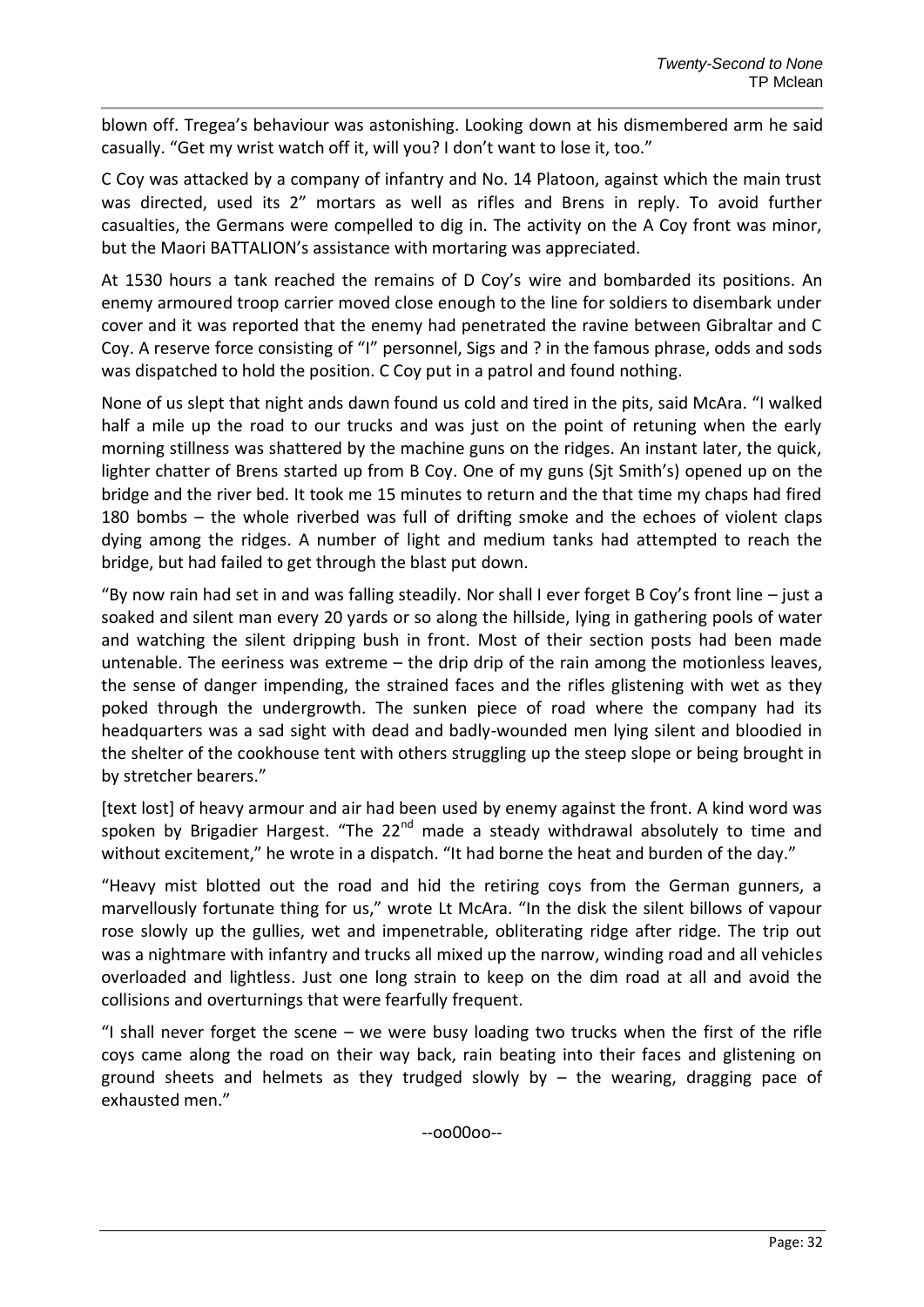## **CHAPTER TEN**

## **17 Apr – 25 Apr**

## **Retreat through Greece**

The first phase of the battle of Greece, of Allied resistance against infantry and armour employed in heavy attacks against the front already was over. From now on, certain, constant and crippling factor of the Allied fight was enemy air superiority. From first light to last, in cloud, sunshine and even rain, Messerschmitt fighters and Stuka dive bombers unfortunately ranged the roads and fields, roaring down to within 20 feet of the earth to kill, wound and destroy scorning the futile small arms fire which was all that could be put up against them. Men grew used to the need of diving from trucks for the scant protection of fields and casualties in materiel and personnel daily grew larger. It was frightening and dangerous and humiliating, all in one, and the survivor never forgot and never forgave.

For the battalion, withdrawal from the occupied positions was not enough. Before first light on 17 Apr, B Coy was moving through Ag Demetrious to a commanding hillside to guard against a German follow-up and in the thin rain men fought to keep awake. At dawn, the coy re-joined the battalion, marching through the village between lines of friendly folk among whom some of the women wore crinoline skirts. Reformed, the unit marched three miles southward to the head of the pass and formed up with 28 Battalion alongside and 23 Battalion on the left, the latter on guard over the Kokinopolos track. There was hot food from B Echelon, a marvellous experience, and for lucky men New Zealand mail, only four weeks old.

At 1200 hours, withdrawal through Larissa to Lamia was ordered. While A Coy of the Battalion and A Coy of 28 were left as a rear guard to hold the pass until 1600 hours, the battalion began a march of three miles to a transport area and at 1500 hours it left by MT for Elasson, 20 miles sough and thence for larissa, another 20 miles on. The destination was given as the Almiroa-Volos area, 40 miles south eastward from Larissa on the Aegean Sea. Not until later was it discovered that by an incredible mischance there had been a typographical error in the divisional order, Volos being written as Molos, a village south west of Volos near the Pass of Thermopylae. Lt HV Donald's No. 14 Platoon was the only sub-unit to take the correct route and it completed the journey to Molos well ahead of the battalion, thoughtfully uplifting on the way, enough beer to give every man two bottles.

Larissa aerodrome, on which RAF planes had been destroyed in air raids before the fighting at Olympus began, was safely reached on the night of 17 Apr. The Greek population was wonderfully friendly and eager to make gifts of food and wine.

The confusion caused by the order began in the morning of 18 Apr. General Freyberg directed traffic through Pharsala, 30 miles to the south, but at 0100 hours Col Rowe, a New Zealand officer acting as corps observer (and suspected for a time as, of all things, a Fifth Columnist), directed the unit back through Pharsala to Almiros, 12 miles eastward. There were traffic jams ad the battalion became parted, 250 men taking the route directed by Col Rowe and the remainder moving through Lamia and Stylis to Almiros. Brigade was established four miles from Almiros and Col Andrew under orders took the part of the battalion which had travelled through Lamia with him to Molos.

Lt Hawthorne scoured the countryside for the party diverted by Col Rowe and presently located it and the Olympus rear guard force, including the coy of Maoris, in the hills ten miles to the northwest of Almiros. The party was instructed to march by Almiros, Stylis and Lamia to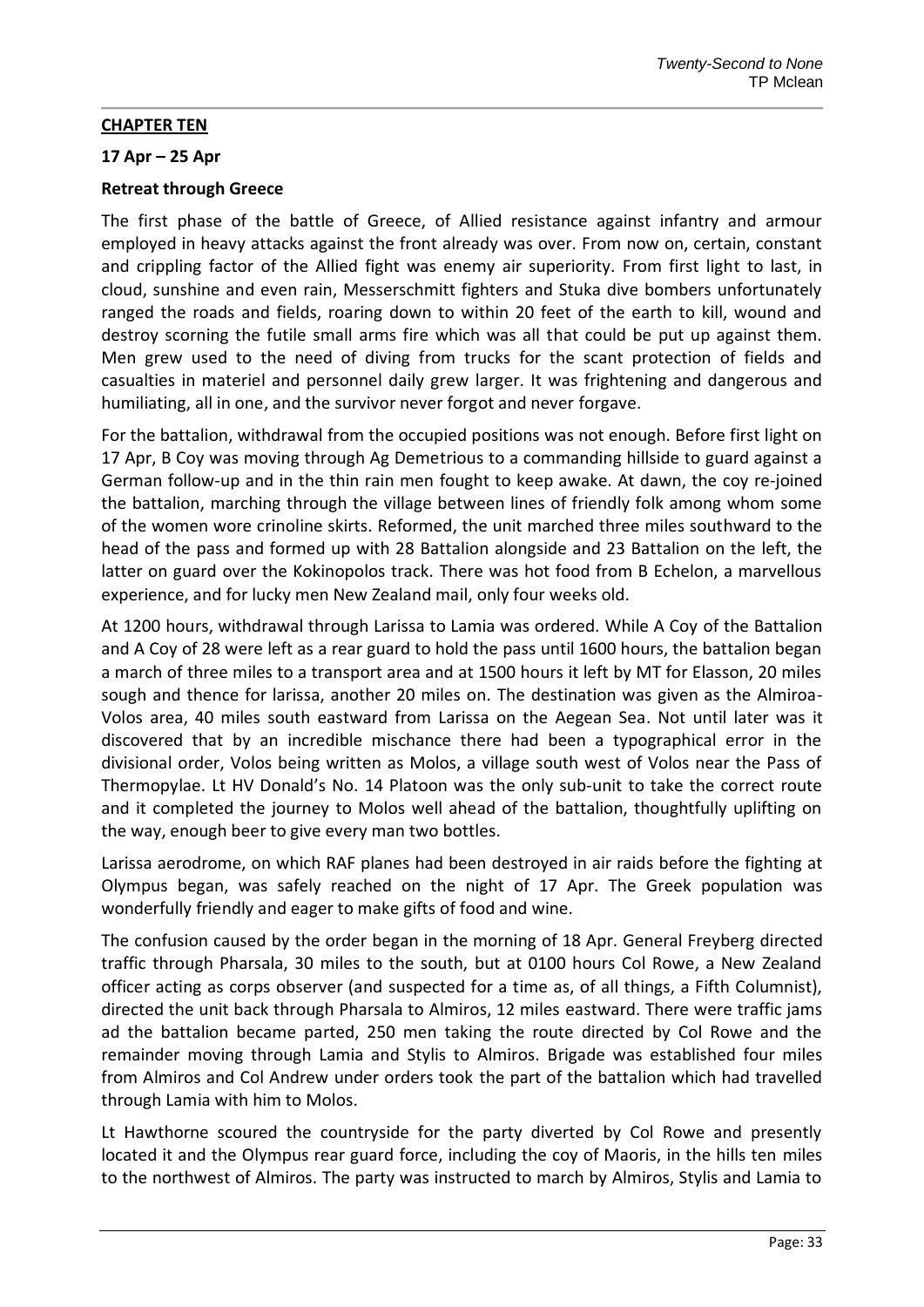Molos and after traversing a number of paddocks it beheld, on a road, the wondrous sight of the colonel riding pillion on a motor cycle in search of his men.

Demonstrations were discouraged, but the ranks could scarce forebear a cheer and what was afterwards diagnosed as a happy smile of greeting fitfully illuminated the colonel's face. The colonel took one part of the force in trucks and Captain McDuff looked after the other and the battalion was reassembled at midday on 18 Apr in a place 5.5 kilos west of Molos.

A straightforward account of places passed through and destinations reached must be barren of description of the traffic found on the road. Perhaps the words of Lt McAra best capture the confusion. "On the second night after we pulled out of the pass," he wrote, "we lost our way and became maddeningly and hideously entangled among an artillery convoy, with sawn only a few hours away and the morrow full of enormous uncertainties. At a crossroad an exhausted dispatch rider was directing the stream of trucks to the right, with instructions to ignore a left turning ad carry straight on across some fields to another road, all in pitch dark, with no lights showing; drivers were worn out and on edge, men so crowded into the rucks that they could not so much as stretch an aching leg; lurching and swaying with every jolt over the fearful ruts.

"Somewhere up in front of us a driver lost hs nerve and stopped. The whole convoy pulled up and for miles in rear of us artillery, infantry and Army Service Corps units slowed and stopped. Furious voices bawled inquiries in the darkness and above them rose a bleat from the offending truck, "Tell that fellow to come and show us the way. I can't see a bloody thing." We sat and listened in resigned despair while the request was shouted back. I could just picture the weary fellow at the traffic point, badgered and fed up after hours of keeping there column moving. When he heard what we bawled back, it must have been the last straw. An overwrought screech came out of the night: "Tell him to clean the -- -- out of his eyes!" Somehow it seemed the funniest moment in years, probably because of the vent given to what everyone felt. Every lorry within earshot shook with mirth. For the rest of the night it became a sort of watchword, whose mere mention raised a laugh and cleared the air; but you had to be there to understand why."

The new task of the fifth Brigade was the defence of positions in the foothills and across the cost road south of Lamia. On the left, Australian forces were placed astride the historic pass of Thermopylae in which in 300BC Spartans of a force of 6,000 Greeks for three days resisted the onslaught of overwhelmingly larger forces of Xerxes' Persian army. On 19 Apr, the battalion took up a front facing the Spherkeios River. 2/Lt McGlashan's platoon was detached to guard the road near Stylis, but it returned before first light on 20 Apr, a Sunday.

At 0800 hours on 20 Apr, the first enemy planes flew over the new positions and their attendance thereafter was constant. In mid-morning, however, four planes which were neither Messerschmitt nor Stuka crossed the line. Unbelievably, they were Hurricanes, the few, in the RAF tradition, against the many. A Stuka was slow getting away and the Hurricanes pursued it out to sea. There were sounds of machine gun fire and smoke began to pour from one of the Stuka engines. The Hurricanes closed in and the German fell away in a spin. It straightened at last and as it dived headlong into the sea there was an explosion and a burst of smoke to mark the spot.

For miles along the front, men stood up out of their weapon pits and cheered and shouted and pounded each other's back in a very ecstasy of excitement. "It was like a Derby finish. Men were leaping in the air, hoarse with excitement, as the black shape hit the sea, exploded and vanished," Lt McAra wrote.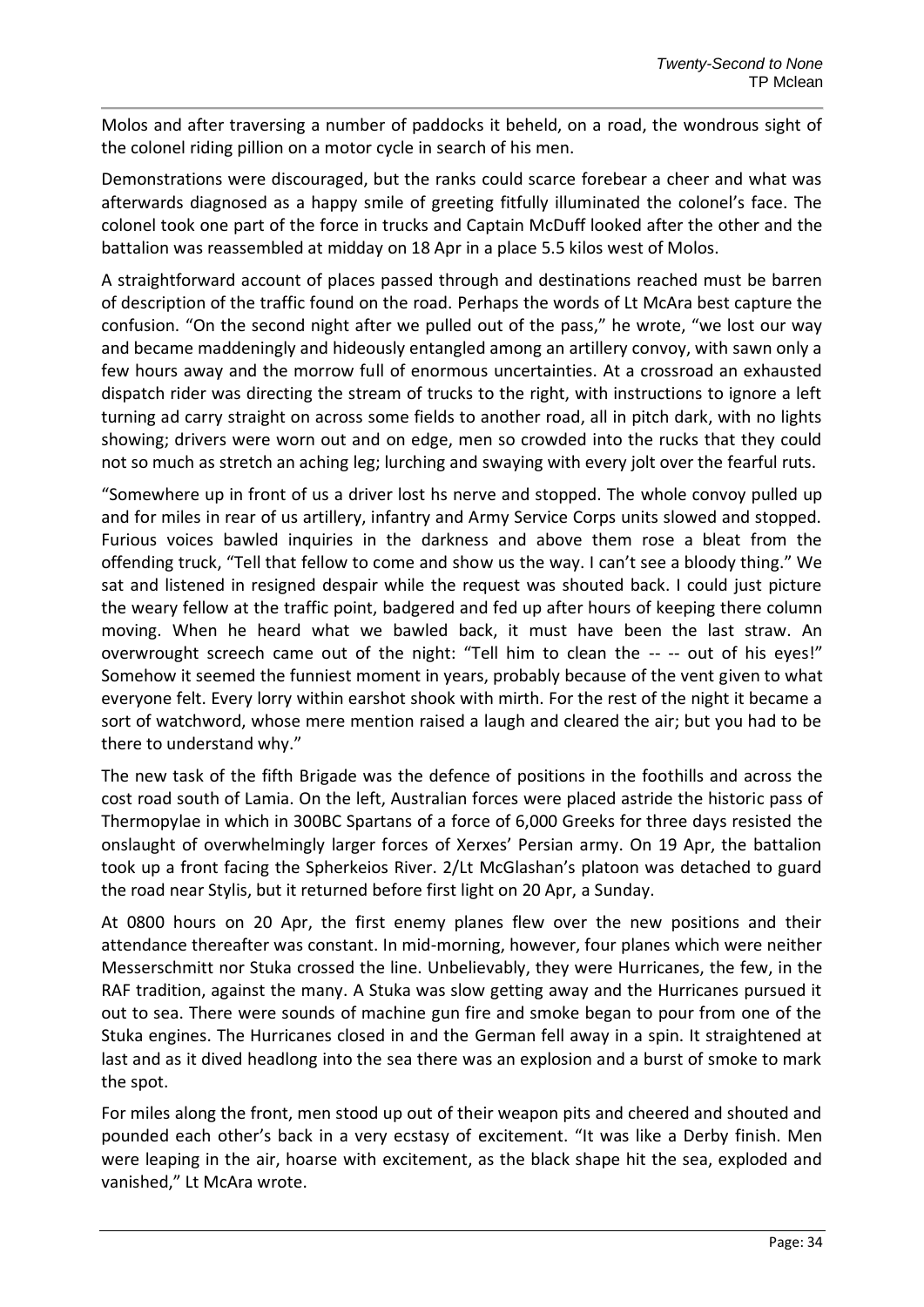Alas, there were few Hurricanes and many Germans. At midday, a plane bombed D Coy and 2/Lt McGlashan, Sjt JSM Dring, L/Cpls AE O'Neill and GM Sandiford and Pte LP Bosworth were killed and six men, including two officers, were wounded. In the evening, the battalion took up a position five kilometres from the springs of Thermopylae with B, C and A Coys from right to left across the front and D in reserve. The carriers were brigaded with 28 Battalion and patrolled the marshy ground and the banks of the Spherkeios at night. At 2100 hours, the bridge across the Spherkeios was demolished.

From first light on 21 Apr, digging and wiring of the new positions proceeded at speed. Air sentinels were appointed and it became the custom for men to work hard at their tasks until the warning call, at which everyone hastily erected camouflage before going to ground. The Sixth Field Regiment was now in support o the Fifth Brigade, and during the day it fird upon German tank movement across the river. At 2030, the battalion gave up its hardly-dug positions to the 25<sup>th</sup> Battalion and marched to a position one and a half kilometres nearer the springs. The cooks had excelled themselves with a fine hot meal.

Activity during the night was mostly counter-artillery, but on the German side there was evidence of massing of forces in preparation for an assault. All night long, German transport could be seen moving on the hill roads behind Lamia and battalion picquets grew tired of counting the vehicles. It rankled sorely that the Germans drove with lights full on. Enough bombers, enough fighters, even perhaps enough long-range artillery, and that arrogant attitude of conscious superiority might be changed to the skulking furtiveness with which, for want of these things, the Allies were compelled to travel.

From daylight of 22 April, too, there were more demonstrations of German preparations. The unit could see a landing strip under construction two miles to the west of Lamia and east of the town there was digging in of big guns. Unhappily for A Coy, a troop of 25 pounders was sited for snapshooting in its area and reconnaissance planes constantly searched for the guns. Later, artillery ranged the area, though without effect.

Col Andrew returned from a Brigade conference at 1500 hours, The news was black indeed. Greece had capitulated and support for her gallant forces could no longer be expected. There was now no alternative to evacuation of the country by all of the Imperial forces. The evacuation must proceed at speed and to assist it, that which could not be carried on the person must be destroyed.

At 2100, the first company passed the start point for the first stopping place, Ag Constantia, 17 miles south east on the Gulf of Euboea. A clean break from the enemy could not be risked and within the brigade the  $22^{nd}$  and  $23^{rd}$  Battalions were required to supply a rearguard force. In the case of the 22<sup>nd</sup>, this consisted of Major Hart in command, Lt Leeks and TR Carter and 58 ranks and file in addition to the carrier platoon. The rearguard force was placed under command of 6 Brigade with orders to be prepared to hold the positions for 48 hours. The 23<sup>rd</sup> Battalion force covered the area of the demolished bridge and the 22<sup>nd</sup> occupied skeleton positions in the 22<sup>nd</sup> and 28<sup>th</sup> Battalion's areas. Part of the carrier platoon's task was to simulate normal activity with road traffic by day.

Brigadier Hargest walked among the members of he main battalion party as they waited to emboss after a march of three miles and talked to them of the campaign and their share in it. The march had reduced the distance to Ag Constantia to 15 miles, but part of the convoy was misdirected along a deviation near Molos and did not reach the destination untiul dawn on 23 Apr, several hours later than the firs party.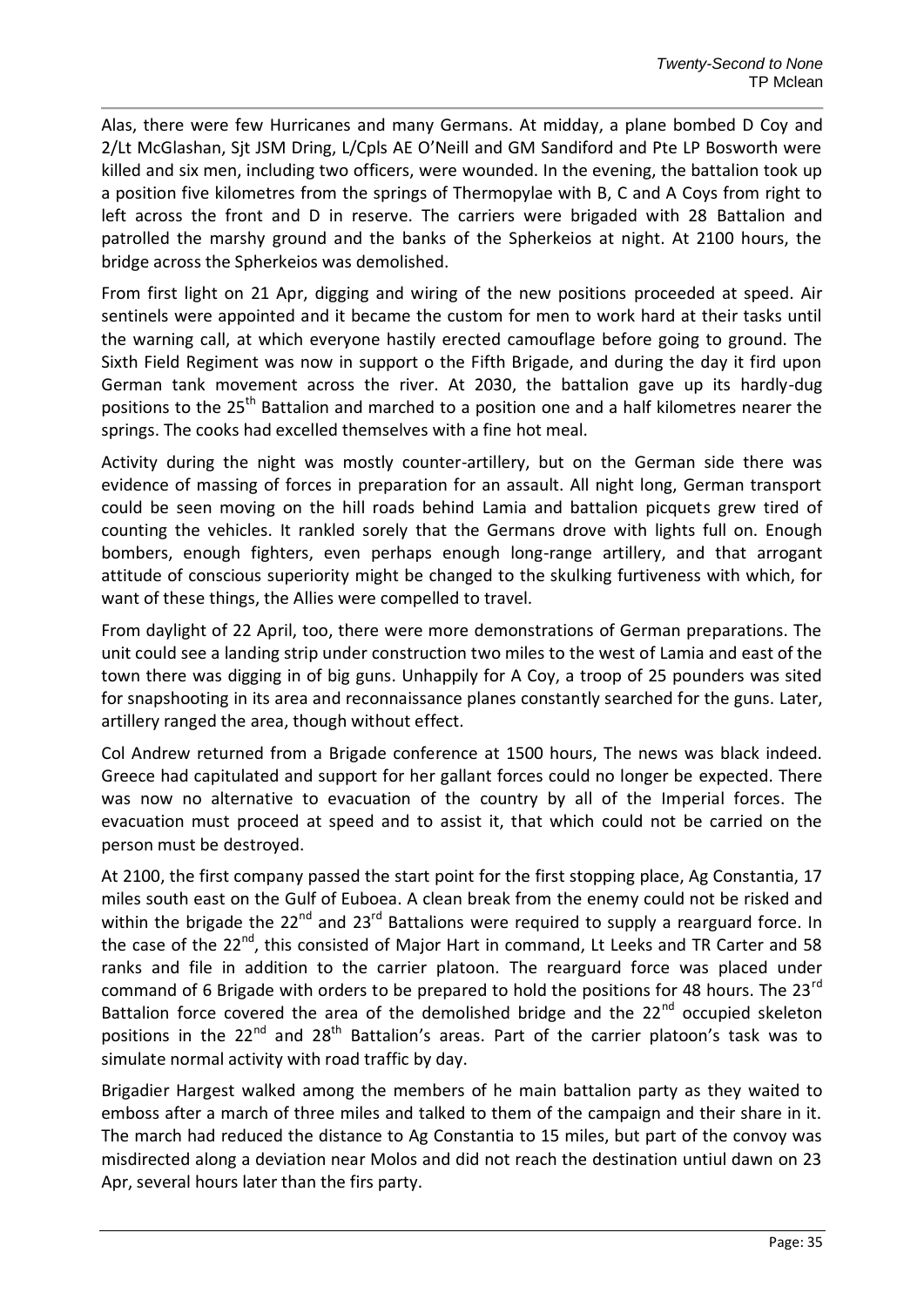The 23<sup>rd</sup> of April was a day to remember, for it was spent in comparative peace in an olive grove. In the afternoon, the battalion heard of further plans for the evacuation. Anyone cut off was to take to the hills before making for the coast and endeavour to pick up either a British ship or a Greek caique. Appropriate signals from shore to sea were explained and first glimpses were given of a service which later efficiently saved hundreds of men rom the desolation of prison camps.

Petrol for 150 miles and rations were drawn from a supply issues depot. The rations included 12 demijohns of rum. In the cold misery of Olympus Pass, it was often asked for and often refused because, it was said, there was not a gallon of rum in Greece. How it had been given without the asking. It had a fate which in later stories was made into a mock Greek tragedy and the CO considered that the liquor could only have a bad effect upon men so dangerously tired. At his order, Lt Hawthorn faithfully destroyed each jar.

At 2030 hours on 23 Apr, there began a nine hour drive to an olive grove north east of Athens, 139 miles south. Ten or 15 miles south of Ag Constantia, the lights were turned on in the trucks and Athens was reached in the early dawn.

The battalion was assembled at 0600 hours on 24 Apr, and embarkation arrangements for the night were made. Late in the afternoon, the task of destroying superfluous vehicles was undertaken. In some cases, all the water and oil was drained from an engine which was then run hard until it seized. In others, sand was added to the petrol with the same dire results. Picks were used on tyres, chassis and batteries. Some of the trucks had been driven less than 2,000 miles and were in perfect condition. Lt McAra grimly commented that only a shareholder of the Ford Motor Coy or General Motors could have been pleased by the destruction.

At 2040 hours on 24 Apr, all men boarded the trucks for beach D, Porto Rafti, in Raftia Bay, 20 miles eastward of Athens. There was further destruction of transport and then a two-mile march to the beach. In the darkness, tired men waded into the sea with arms, respirator, shovel, tin hat and pack still grimly held, to pick up a naval landing craft. Soon, they were boarding either HMS Glengyle, a 10,000 ton invasion craft, or HMS *Calcutta*, a cruiser, stumbling aboard in gestures of utter weariness and resignation.

"The kindness of those sailors and their mothering way with the dog-tired troops made one want to weep in one's silly, feeble state," said Lt McAra. "The Navy has been father, mother and all to us." At 0400 hours on 25 April, 26 years to the hour since their fathers were in the last stages of preparation for their assault on Gallipoli, *Calcutta* and *Glengyle* bore away for Crete. Decks, companionways, off corners, were cluttered with dirty, unshaven, tired men, the first British soldiers since Dunkirk to fight against the Germans.

Meanwhile, the rearguard party had had fighting. After beating off Germans near the demolished bridge over the Spherkeios, the 23<sup>rd</sup> Battalion force withdrew through the 22<sup>nd</sup> and the force made its way to Cape Kiminia. On the following day, 24 Apr, the force was bombed and machine-gunned. It withdrew with 6 Brigade through Thebes towards Athens and from there toward Argos and Corinth. On 26 Apr, there was more bombing and machine-gunning and the force was placed in anti-paratroop defence. Gradually a withdrawal was made to Tripolitis and from there to Momenvasia, near the southern extremity of Greece, and on 30 April the Brigade and the rearguard force put to sea. They arrived at Port Said on May 2.

--oo00oo--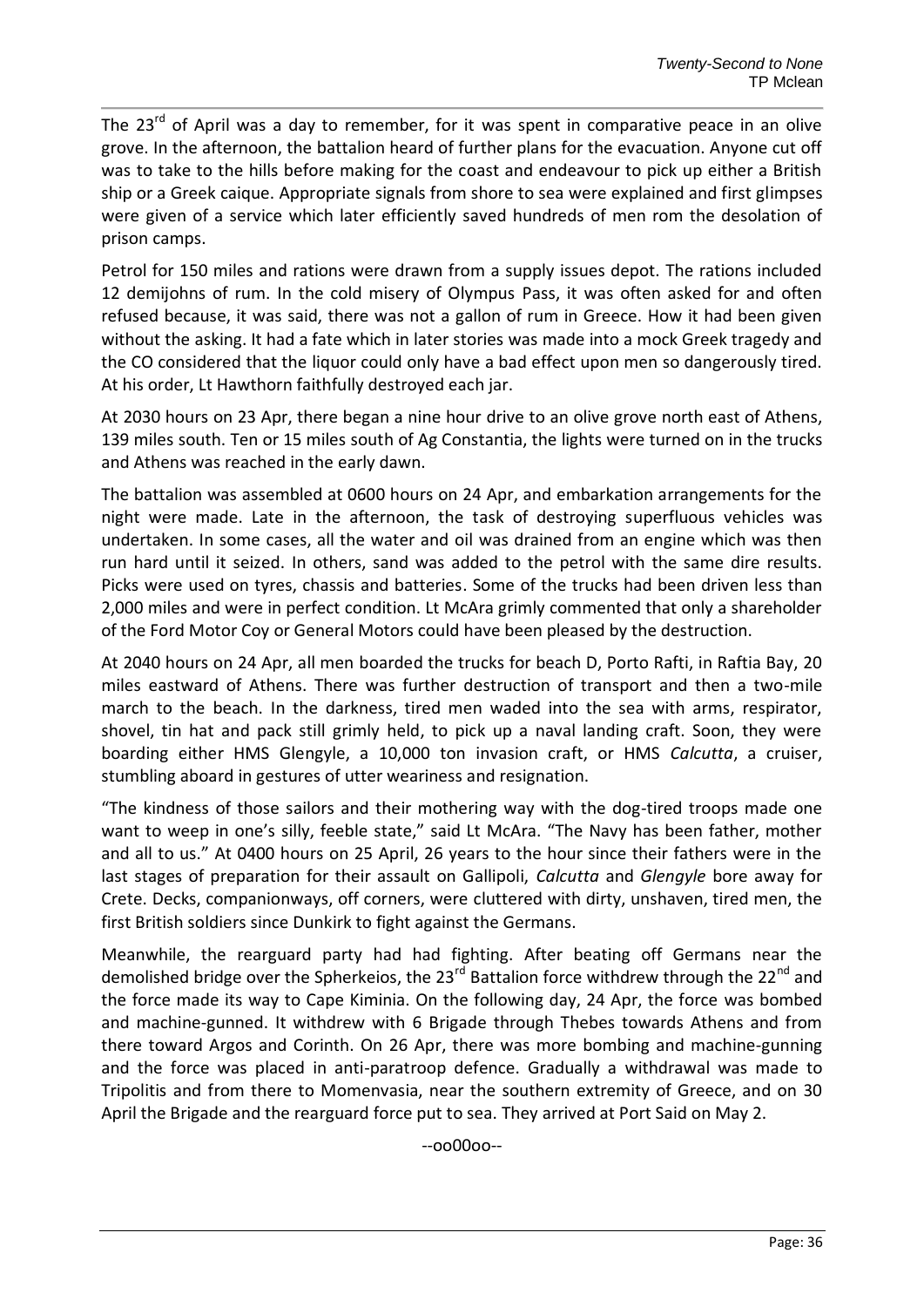### **CHAPTER ELEVEN**

## **25 Apr – 19 May, 1941**

# **Out of the Frying Pan**

Suda Bay, the chief port of Crete, seemed like peace itself after the turmoil of Greece and the air raids of the short voyage when the landing was made there at 1400 hours in 25 Apr. Because of the combination of exhausted men and indefinite, not to so inefficient, reception arrangements by the shore staff, there were many stragglers when the battalion marched away from the landing place a little later. On the following day, the unit strength was reduced by 50 because of these absentees. Half a dozen of the 50 were leaders in a gigantic binge which began when the staff of a NAAFI hurriedly departed from their store during an air raid. The party continued for some days because of the incidence of further raids. The somewhat austere welcome-home gathering was staged in the orderly room for the stragglers. There was a general realisation that Crete would have to be defended for a time, revellers were not the only ones who wanted to escape the atmosphere of war. "The men are a little trying at present and consider they have earned the right to relax," said Lt McAra. "The island is so sunny, attractive and peaceful a spot that it seems natural and right to take life easily – the one thing we dare not do with the opponent such as we have."

"By heavens, we know each other after the last month," Lt McAra continued. "Beneath the surface one can sense continual cross-currents of exasperation and disgust. One sees the tide of respect receding from certain officers and NCOs. Many of the men are in a fine state of mental confusion that expresses itself in continual bitching at everything from the smallest order to the decisions of the British Cabinet."

Within 48 hours of landing, the unit was in position on spurs down to the village of Platanias, near canes, the capital of Crete, and on 28 Apr it began the occupation of positions on the perimeter of Maleme aerodrome, one of the two airfields of the island, and the western point intended to be defended against the expected airborne assault from Greece.

Crete had been occupied by the British at the request of the Greek Government since November, 1940, but it had not been much fortified in the meantime. Its geographical feature was a high and steep mountain chain bisecting the island for almost all its length of about 200 miles. The lack of all-weather ports – Suda Bay was the only one of consequence – seemed likely to hinder the defence, for the German air bombardment of shipping caused havoc from the beginning. The terrain itself was not easily defensible, for the terraced vineyards and olive groves seriously restricted vision, and these were plentiful in the area of Maleme.

There had been some misunderstandings with the shore staff at the landing and a certain amount of precious equipment had had to be left at Suda Bay. As a result, there were only seven picks and shovels for the building of defensive positions. The delays did not promise well, for the intelligence reports spoke of intense enemy preparations and time was a factor of the greatest importance. The battalion's daily routine was published soon after the occupation of the Maleme positions. Stands-to of all personnel were from 0500 to 0600 hours and from 2030 to 2100 hours, meals were at 0830, 1230 and 1730 hours and fires ere prohibited between 1900 and 0700 hours. There were many tasks, the most important being the preparation and wiring of defensive positions, but whatever the task – and the most pleasant variation was swimming in the sea – one man of each section by day and one third of strength by night maintained a constant watch.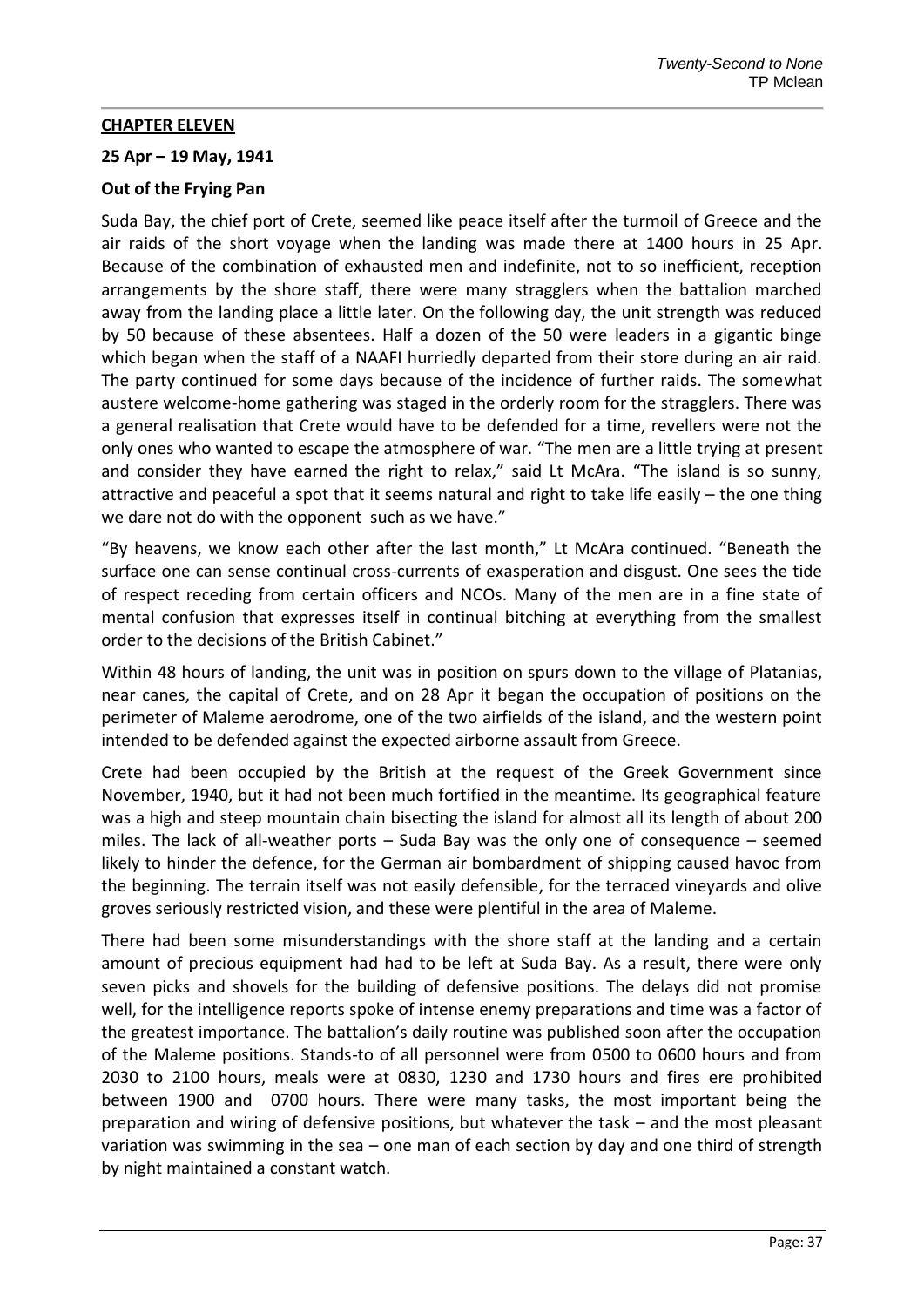On 4 May, General Freyberg talked to officers and men. "An informal chat that increased one's confidence in the man," Lt McAra said. "He told us the New Zealand Division in Greece was up against five German divisions and acted as rearguard to both the Australians and a few British units, retiring over 300 miles in constant touch with the enemy. General Wavell said to him afterwards, 'I don't believe any other division but yours could have done it,' so the 1914-18 blokes needn't fear we let them down. The general said there were several occasions when he gave up the division for lost, so fast were the Germans coming in on his left flank, but we got away with it."

There were three alarms of attack. The first was of attack on 1 or 2 May with 300 heavy bombers and gliders and the second was of attack between 14 and 17 May with 30,000 troops, one third seaborne. The third alarm, which was only slightly inaccurate in date, was made known on 16 May and was of attack between 17 and 19 May with 11 Corps and 1 Airborne Division, a total of 35,000, with 25,000 to land from the air and 10,000 from the sea. In this third plan, the points of attack were given as Maleme, Canea, Retima and a valley (Aghya) southwest of Canea. Suda Bay was not to be mined and the aerodrome was not to be bombed. The method of attack was to be, it was said, a sharp assault by 100 bombers and fighters followed by use of 600 troop-carrying planes dropping parachutists, 500 in the first wave and 100 in each succeeding wave.

This was, as the event proved, good intelligence and given parity of equipment and personnel the defence might have forced the invader into the sea. This lack of equipment, combined with a number of other factors which hindered the defence, made Crete the most bitterlyremembered of the battalion's actions. The battalion did not escape censure. Its enforced withdrawal from Maleme was much criticised by other units and the charge was even made, in not irresponsible circles, that the withdrawal cost Crete. For its own part, the unit was somewhat critical of the support it obtained, or failed to obtain, on the day. In this atmosphere of criticism, the eventual loss of the island was hardly taken by the fighting men. They thought it could and should have been held. But it is clear now, as it was then when the mists of argument were pierced, that the vital need in the defence was fighter aircraft and field and anti-aircraft artillery. These were not available in the needed numbers, and the ruthless German air bombardment caused many casualties before the ground fighting began.

Crete was an unhappy experience. There were many weaknesses in the defence. On the battalion level, an important request which could not be granted for lack of man-power was that the bed of the Tavronitis river should be defended. On both the battalion and a higher level, representations that the aerodrome should be put out of commission were not heeded. On the highest level, General Freyberg seriously questioned the worth of attempting to defend the island.

The shortages of equipment were widespread. Some French and Italian 75 mm field guns were without sights. A platoon of 27 MG Battalion in support of the 22<sup>nd</sup> had only Mark VII and few belts for its four guns. The air force at Maleme comprised at the beginning of May six Hurricane fighters, supplemented later by two more, and about the same number of Fulmar, Gladiator and Swordfish machines. It was a gallant but small company and unit was reduced on 19 May to a lone Hurricane. The Germans mounted a heavy attack. A brave pilot flew the machine off the ground and pitched it headlong into the mighty enemy armada. The odds were overwhelming and soon, flaming and spinning, the machine fell away and plunged, in a moment of agony, into the sea. For the battalion, this was the Unknown Warrior of Crete, a man of courage indeed.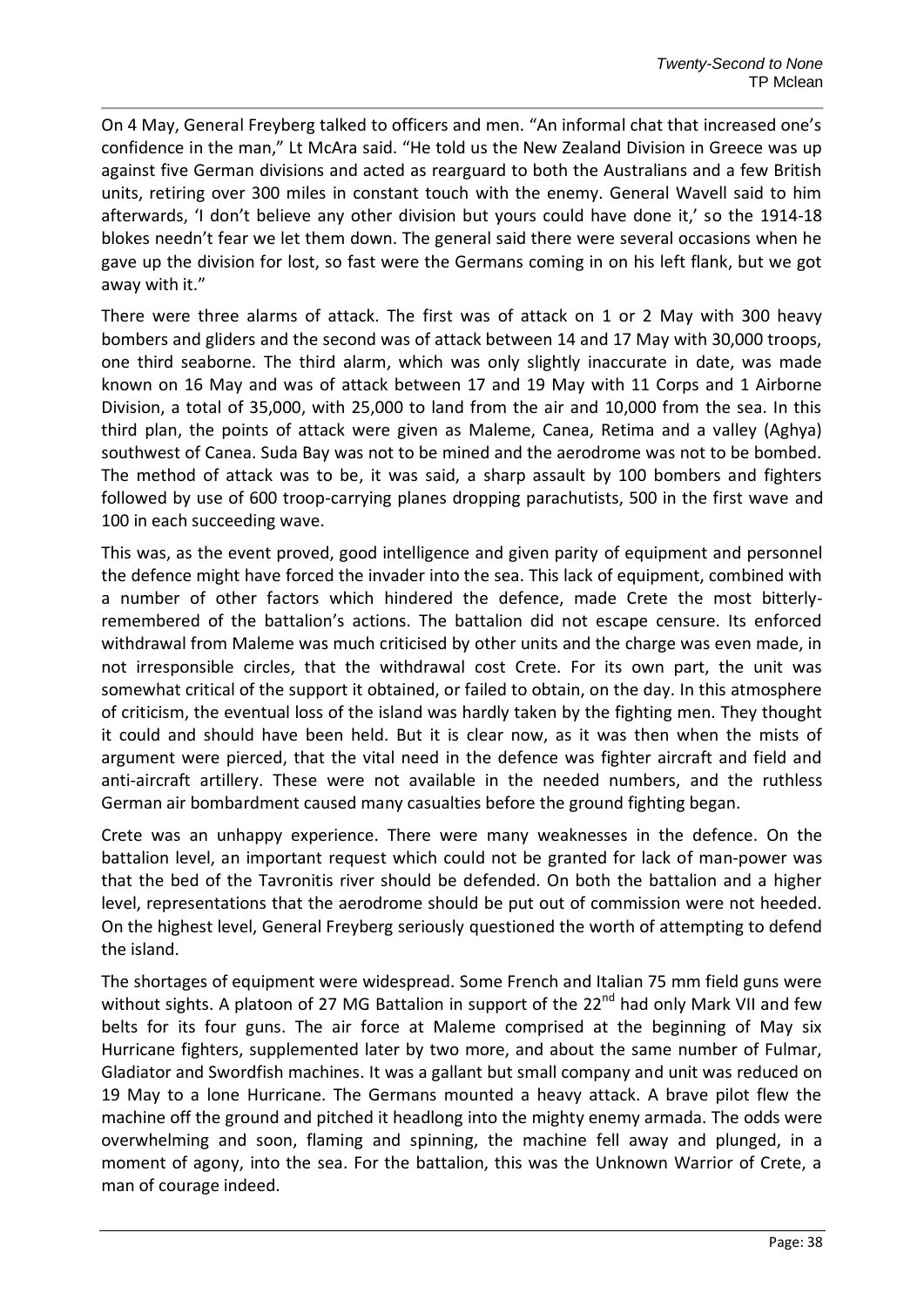The days mounted upon one another in slow movement toward a dreadful climax. Yet these extrovert Kiwis found their diversions and enjoyed themselves as much as if they were at Base with little to do. The people of the villages were friendly. Since so many of their own had died in the Greek fight against the Italian invader from Albania, they had a special feeling toward the soldiers who were in risk of their lives, and made them welcome. Estalliano, a tavernkeeper, became a special friend and outside his tavern there appeared in ti the sign, "KIWI KANGAROO KIPPER KLUB. Proprietor, E. Stallion." It was then the fashion to call the English troops "Kippers". Out of its recent battles, the Division had acquired a sense of its importance, and on Crete there was born that feeling of pride in the Division, as opposed to pride in units of it, which meant a great deal in later days. This promoted friendship and when time permitted there was much visiting among other units.

Thus, outside the real concern of war, the time passed not unpleasantly. The Ordnance Corps functioned and men who had not changed out of clothing for weeks felt gratefully the ecstasy of wearing new and clean gear. An issue of mess tins made it possible to throw away the noisome Meat and Vegetable tins which had had to serve so many men as mugs and dishes. The Kiwi Concert Party and the 5 Brigade Band arrived from Egypt in response, it was whispered in scandal, to a signal asking for entertainments for the troops. On 7 May Col Andrew made an aerial recce of the battalion positions and on his orders much attention was given to the proper camouflaging of weapon pits and of tracks to Coy HQs. Consequent upon the evacuation to hospital of Captain Laws, Captain Bourke and Lt Laurence, changes were made in some officer appointments. Captain Crarer took command of B Coy, Captain Johnson of C and Lt G G Beaven of HQ. Lt McAra was transferred temporarily from the mortar platoon to A Coy and two officers, Lts Wadey and Forster, were detached to command a small force supplied by the unit for the guarding of the RAF radar station at Xamoudokhori. There were no company 2 I/Cs and the signals, anti-aircraft, mortar and six rifle platoons were commanded by NCOs.

One officer, Lt G Sladde, of B Coy, had not managed to escape with the unit from Greece. He had been given up as a probable prisoner-of-war and there was, in consequence, rejoicing when he returned to the unit after an adventurous journey in a caique, or small sailing vessel, from Greece. None of the party in the craft had a knowledge of marine navigation and Lt Slade was principally responsible for performing the feat of steering by the sun and stars to Crete.

Until 10 May, the German air attack had been intermittent and, so far as could be seen, not obviously planned. As from that day, the air bombardment steadily mounted in strength. Suda Bay was much attacked and ships were sunk or damaged in number. On 11-12 May, in the full moon, a night attack was launched about Maleme and one bomber glided with engines silenced while the tail-gunner strafed the area. On 13 May there was a heavy raid on the airfield. On 17 May, Stuka dive-bombers were reported for the first time. Between1600 and 1930 hours on 18 May, battalion positions were strongly strafed and bombed and a death and two woundings occurred in C Coy. On 19 May, battalion positions were attacked at dawn, midday and at 1635 and 1912 hours and in one attack 150 bombs exploded in the area of C and D Coys within five minutes. On that day, the last serviceable Fulmar was destroyed on the aerodrome and the last Hurricane in the air, but for some days before that, the German attacks had been unimpeded. Meantime, the entire defenced area had been subjected to attack from day to day. As in Greece, the airplane was the terror weapon. Its effect on morale was liable to be considerable.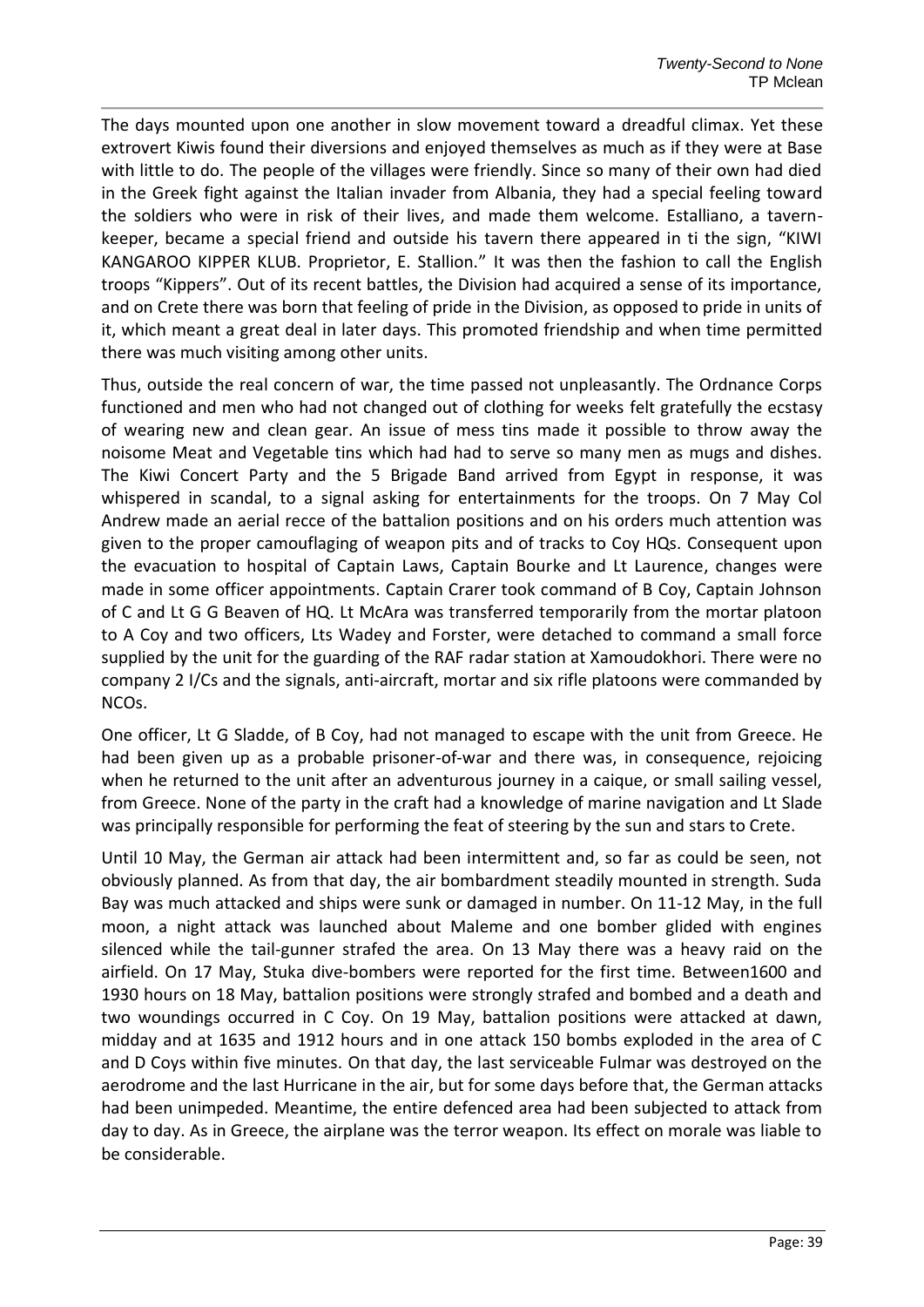It could be said, on 19 May, that much had been done in the 24 days since the landing. It was not possible to feel that everything had been done, or that all shortages of equipment had been made up. The poverty of communications within the battalion, the need of reliance upon flags and runners forward of Battalion HQ and upon an inefficient radio set with weak batteries and a telephone to Brigade, was sorely distressing. A multiplicity of commands for the units charged with the first defence of the airfield was potentially a weakness. Too, the provision of only one minefield on the airfield was inadequate..

Nevertheless, the shortages were general and it could be said that worthy attempts to remedy the situation had been made. Within the unit, use had been made of weight Browning MGs taken from disabled aircraft. Each rifleman had been issued with 100 rounds of SAA. Each coy had six Bren LMGs and six Thompson sub-machine guns. Barbed wire which did jot, unfortunately, include dannert, had been laid in quantity for all-round defence.

Most satisfying, too, was the provision, at a fairly late stage of preparation, of two "I" tanks commanded by a British officer. These had been dug in in the rising ground behind the airfield for use as required.

With regroupings, the defensive plan on 19 May had become as follows:- Brigade dispositions were the 21<sup>st</sup> Battalion in immediate support of the 22<sup>nd</sup>, 23 Battalion at Platanias, and 28 Maori Battalion north of 21 Battalion. Later, 21 and 23 Battalions changed places because of the numerical weakness of 21 Battalion. 4 NZ Brigade was to the east of 5 Brigade and beyond it there were Australian and English formations, the latter including Royal Marines. The defending force of about 26,000 included 11 battalions of ill-equipped Greeks and there were a great many line-of-communication troops in the force.

The Battalion dispositions were, from right to left: HQ Coy to the east about the village of Maleme; B Coy on a road running from the airfield to Vlakheronitissa, which was behind the next ridge; A Coy west of B on higher ground than B; D Coy from a bridge over the Tavronitis on the coastal road south along the river bed to a valley at right angles to the river; C Coy on the western outskirts of the airfield, with one platoon just to the south of the airfield about the middle of it.

The principal elements in the supporting forces were: Ten Bofors 17mm anti-aircraft guns sited about the aerodrome (of which Brigadier E. Puttick, divisional commander vice General Freyberg, had written, "They seem horribly exposed… I am afraid they will not last long."); two 3-inch guns on a high feature to the south and two 4-inch coastal-defence type guns on a slope nearer the southern edge of he airfield; artillery tree miles eastward comprising 3.7 howitzers and French 75mm and Italian 75/27 guns' a section (two guns) of Vickers MG with each HQ and D Coys.

The AA and field artillery were under different command which were finally responsible to Major-General Weston, RM, whose headquarters was several miles east. A detachment with the two 4-inch guns had five Lewis guns and 15 Don Five telephone sets with several miles of cable, but these valuable pieces of equipment were not available to the co-ordinated defence of the field.

There was peace and quiet in the battalion area on the night of 19 May.

--oo00oo--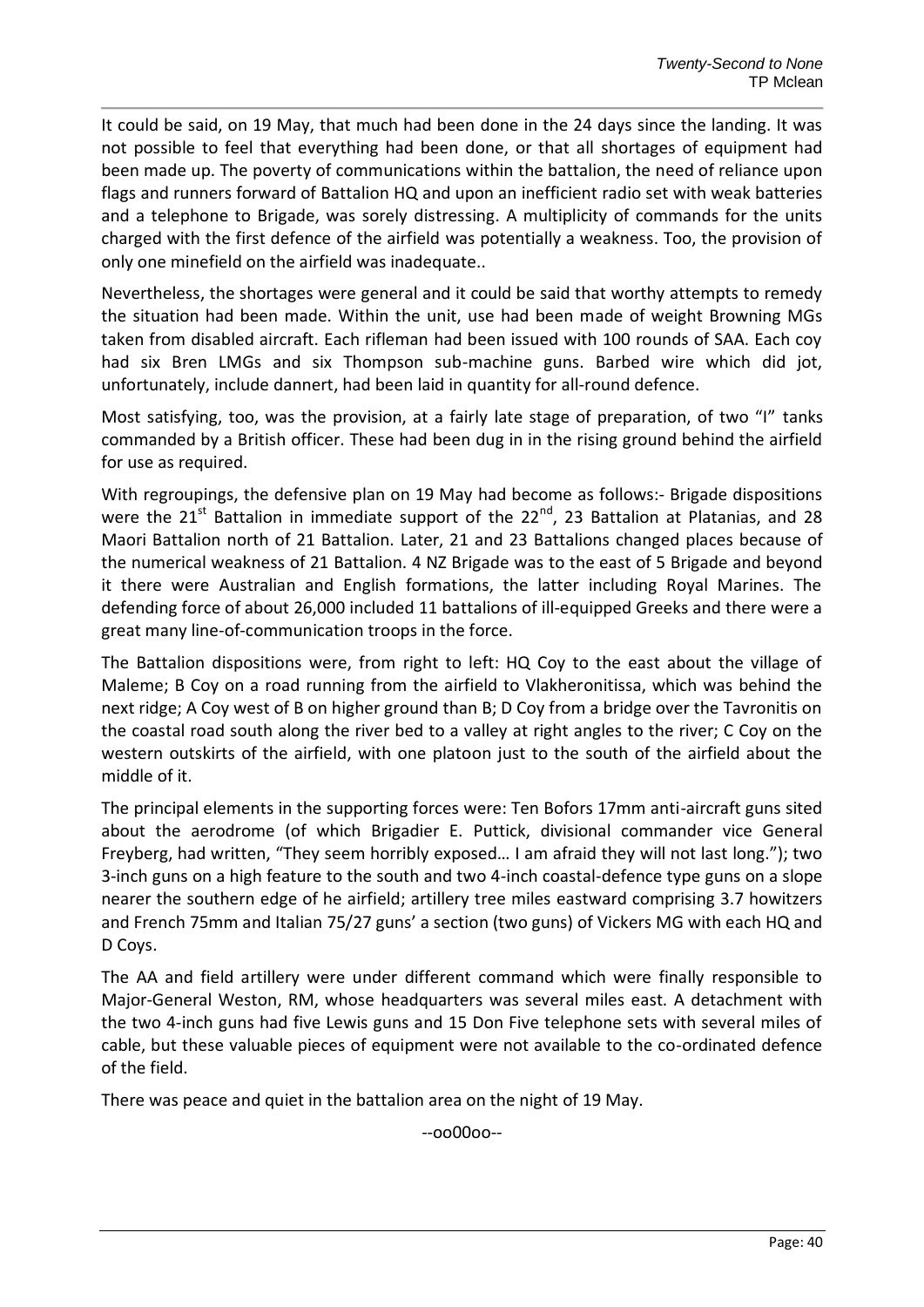# **CHAPTER 11a**

# **[Original, unedited text that was cut from edited version]**

On the day before the battle, the defensive situation of which the battalion was a part was as follows.

Each rifleman had 100 rounds of SAA. Each coy had six Brens and six Thompson sub-machine guns. Eight Browning HMGs had been converted from unserviceable aircraft. HQ Coy was grouped to the east of and about the village of Maleme. B Coy was sited on high ground overlooking a road running south from Maleme. To a village Vlakheronitissa, lying behind a ridge overlooking the field. No company position was closer to the nearest edge of the airfield than 1000 or 1200 yards. A Coy lay west of B Coy on higher ground and its northern front was within about 600 yards of the airfield. D Coy, to the left of A, had positions extending from a bridge over the Tavronitis river at the south-west corner of the airfield and along the riverbed southwards for 1000 yards. C Coy covered the airfield proper, No 14 platoon covering the southern edge, No. 15 platoon the western edge and No. 13 the coastal sector at the mouth of the Tavronitis. A section listening post was established on the Tavronitis 500 yards south of D Coy, and on high ground. Lt M Wadey and elements of HQ Coy were on guard at the RAF RDF station at a village, Xamoudokhori, 1000 yards south-east of Vlakheronitissa and 600 or 700 yards south of B Coy's nearest position. Battalion HQ was sited in A Coy's area, in the forward slope overlooking the airfield. To the south was Point 107. Covered by A Coy and tactically the most important of the various features in immediate proximity to the airfield. It was on this point that the 4" coastal defence guns were sited.

In the brigade dispositions, 21 Battalion, much weakened from its disasters in Greece, covered high ground extending from about 500 yards east of Xamoudokhori to a larger village, Kondomari, which lay about 1500 yards south of he main cosatal road. To the north, between Kondomari and the road, lay 23 Battalion, with detachments of HQ and D Coy about 500 yards south-east of Maleme and covering the road or track leading southwest from the coastal road to Xamoudokhori. Other coys lay a few hundred yards east covering a track leading south to the village of Dhaskaliana, a collection of houses 500 yards to the couth of the coastal road and on he track to Kondomari. 23 Battalion HQ and other elements lay between Dhaskaliana and Kondomari. About 1000 yards to the east, the 7 Fd Coy, NZE, were extended to cover a wadi, or gulch crossed by the road. The Field Punishment Centre - in which members of the battalion happened to be guests – was a few yards south of he Engineer Coy and a detachment of the  $19<sup>th</sup>$  Army Troops Coy covered across bridge another dry gulch, and the road junction leading to the considerable village of Modion 1000 yards south of the road. 5 FD Amb was located in Modion. Still further to the east lay D Coy, 28 Maori Battalion, covering another bridge and the forward element, by several hundred yards, of the Battalion itself, part of which was grouped about Platanias, a village built about the coast road itself, and part about 5 Brigade HQ, somewhat to the south of the road. The already attenuated brigade was stretched over about 8000 yards from the Tavronitis river to Platanias and at the deepest point, between the coast and Xamoudokhori, the depth was about 4000 yards. The coastal road was within 400 or 500 yards of the sea at all parts of the defenced area except the Maleme airfield itself, where the road was about 800 yards from the sea.

Four thousand yards east of Platanias lay Galatos, a substantial village 1500 yards south of the main road and overlooked by various ;points – Red Hill, Tuin Hill, Wheat Hill, Pink Hill, Cemetery Hill, Church Hill – which came to be important in later, tigerish fighting. This for the time being was the preserve of a Composite Battalion of Oakes Force, a force some Arty, some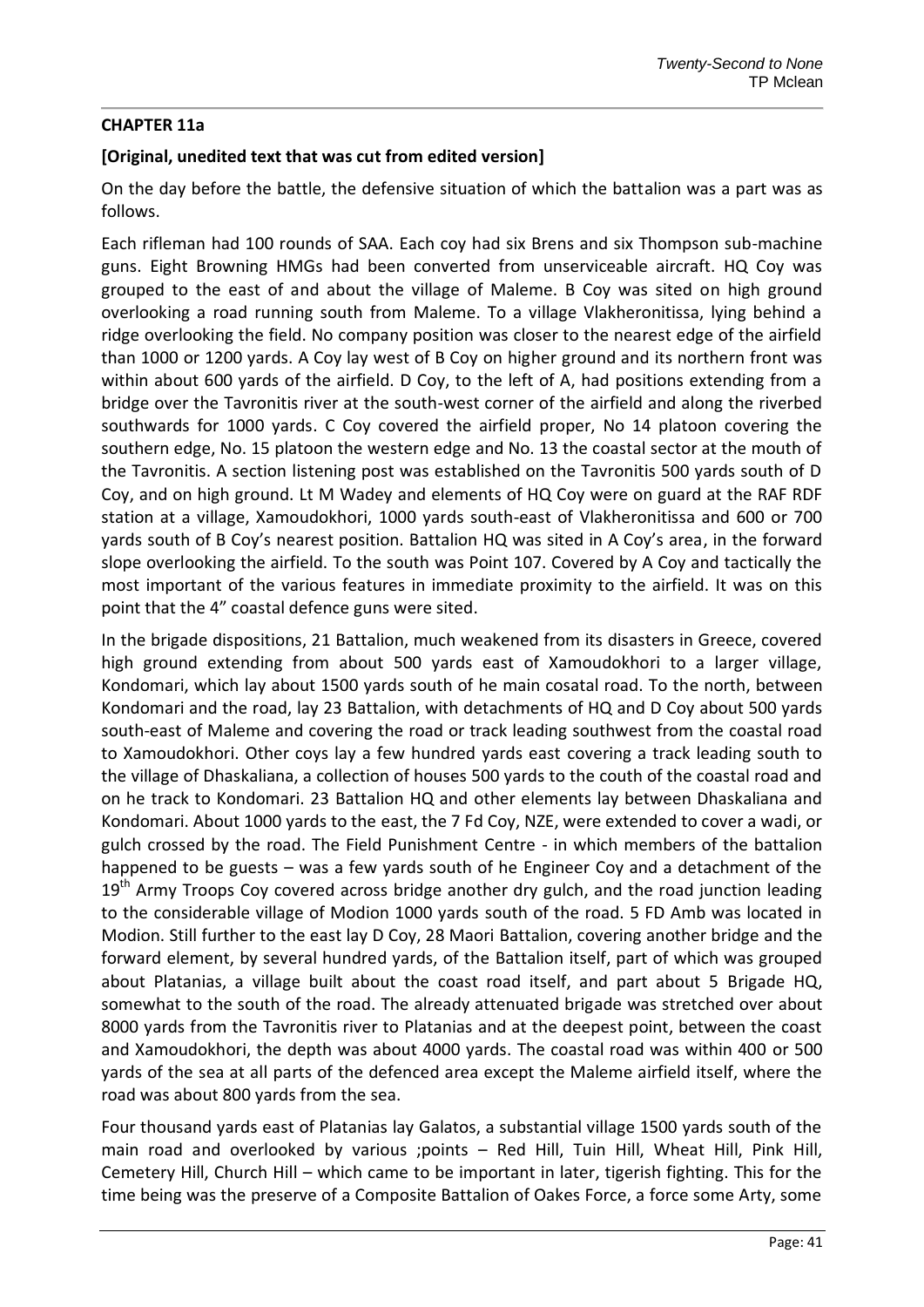ASC and stragglers, commanded for some time after its inception by Major RF Oakes. A mile or more to the south, covering the Aghya valley road, lay a Greek Regt and three miles west of this 8 Greek Regt had detachments grouped about the road and particularly sited to defend Aghya reservoir. This, to the north, was also the concern of Div Cav. And finally, five miles east of Galatos, lay Canea, the city of Crete, a frequent target for enemy bombardment and the concern for some time being of 4 Brigade. Maleme lay some 16 or 17 miles west of Canea. Suda Bay, Retima, Heraklion and the area east of Canea were defended by British or Australian forces. 5 Brigade, and the 22 Battalion particularly, was the westernmost of the defending forces, except that a Greek regt which had included NZ officers and NCOs defended Kisamos Kastelli, on the tip of the island 15 miles to the west.

Almost the whole of this defended area was torn by the rugged foothills and steep, deep wadis of the mountainous heart of Crete. Over the generations, terraced vineyards and groves of olives had been planted to win the scant fruit of this barren land. Tactically, the advantage was with the attacking force. Cover was ample. Defensive preparations could be remarked without difficulty – as early as 7 May, Col Andrew was much disturbed by the tracks and earthworks he saw in an aerial reconnaissance – and the 26,000 defenders of the island were so thin on the ground that the establishment of a firm base by the attackers was inevitable. The coastal road, the one good road, lay open to bombardment. There was little transport and some of it was not in first-class condition. The men had been fed well, but Suda Port had been bombed with such vigour and efficiency that the provision of ration dumps had been hindered.

The area of immediate concern to the battalion likewise favoured the attacking force. To the immediate west, the narrow Tavronitis River meandered through a wide shingle bed to the sea. To the east, there were foothills and gullies. To the south, the land rose steeply toward the mountains. The rising ground was freely terraced and even from high ground it was difficult to see clearly. The landing strip measured 1100 yards by 150 yards and at its south-western corner contained an administration building erected for the Royal Air Force. Slightly to the east of the crest of Pt 107 were sited two 3" AA guns. Forward of the feature and between A and D Coy areas were sited the two 4" guns.

On 1 May, the battalion strength was 27 officers and 597 other ranks. By 19 May, there had been reductions because of casualties and sickness. A and C Coys and B and D Coys had changed places with each other. Consequent upon the evacuation to hospital of Captains Laws and Bourke and Lt Laurence, changes were made in the officer appointments, Major Hanton was in command of A Coy, Captain K Crarer of B Coy, Captain R Johnson of C, Captain Campbell of D and Lt GG Beaven of HQ. Lt McAra was transferred temporarily from the mortar platoon to a platoon of A Coy and two officers, Lts Wadey and Forster, were detached to command a force supplied by the unit for the guarding of the RAF radar station at Xamoudokhori. The signals, anti-aircraft, mortar and six rifle platoons were commanded by NCOs. There were no company 2 i/cs.

One officer, Lt G Slade, of B Coy, had not managed to escape with the unit from Greece and there was rejoicing when he returned after a most adventurous journey in a Greek caique. None of the party in the vessel had a knowledge of marine navigation and Lt Slade was principally responsible for the steering by the sun and stars to Crete. It was sad that, after performing the soldierly act of returning at the first opportunity to his unit, he should have failed to survive the battle. He was wounded and captured and the German plane bearing him to Greece was shot down.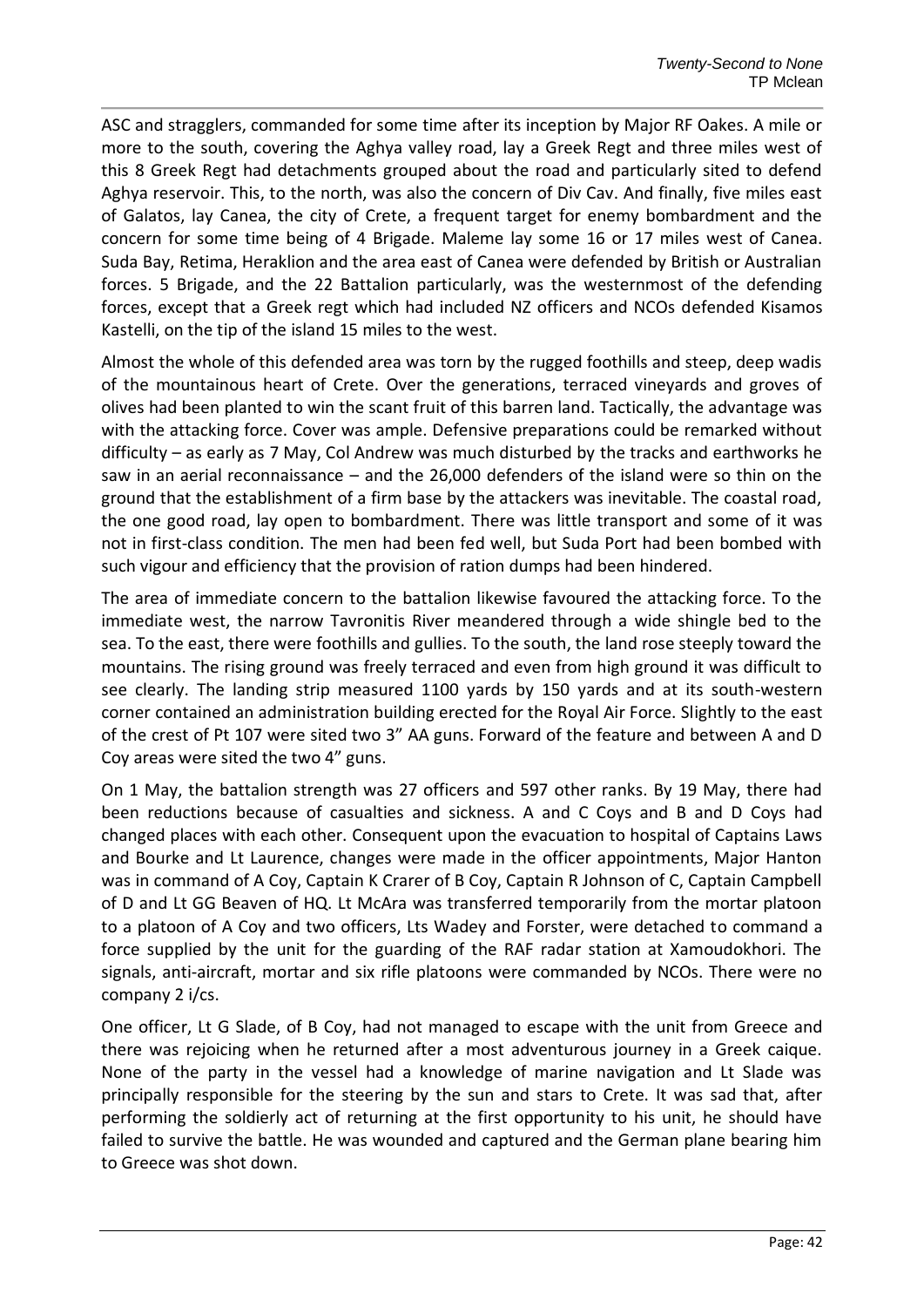At this fateful hour of 19 May, the men of the battalion, as of the whole of the force, were apprehensive of the immediate future. They had gathered a good conceit of themselves from the fighting in Greece, but shortages of men and material were everywhere apparent and were accentuated by the intelligence reports of the enemy intentions. Moreover, memories of harassing times at the hands of the Luftwaffe were recent and bitter and with each new day in Crete there had been increasingly hostile enemy air activity. Man for man, the Allied troops might know themselves better than the German; but when the enemy joined more and superior machines to men, the disparity was plain and disturbing. The pickets who stood duty in the battalion on the night of 19-20 May relished the silence and the soft air and the sweet peace of Mediterranean night. The darkness relieved the tension which was the inevitable concomitant of each succeeding day in Crete.

--oo00oo--

#### **CHAPTER TWELVE**

#### **20 May, 1941**

#### **Holocaust**

The morning of May 20 was fine and clear and promised a lovely day. The visibility was at least 20 miles. As with the night, so with the dawn: all was calm and peaceful. The mountains jutted into the silence and there was a soft stir of movement in the sea.

Soon after 0600 hours, the air raid sirens sounded and the "morning hate" began. Three flights of Dornier medium bombers made runs across the airfield and altogether dropped about 100 bombs on the perimeter. At 0700 hours, there was further bombing and strafing.

This normally was the end of the "hate" and the troops rose out of the slit trenches and moved about and made preparations for breakfast. But the unusual was betokened when the warning sound again and 24 heavy bombers, followed soon by larger formations with fighter escort, made runs over the 2 NZEF area.

It was plan enough that unusual was a mild word. For an hour and a half there was bombing and machine-gunning. The vines and trees over a wide area became torn and blackened. The stink of HE was prevalent. With booming and crashing and trembling of the earth, the fury of the assault mounted.

About 0900 hours, a number of gliders, each containing 10 or 12 men landed in the area of the river bed on the battalion's left flank. About the same time, formations of JU 52 three-motored planes crossed the coast a mile or two west of the airfield and making a sweep thundered over the ridge between A and B Coys. From heights of 500 feet and less, they spilled what seemed to be unceasing streams of parachutists, black in the sunlight, intent upon war.

Now was the battle joined in violence. From their slit trenches, riflemen, Bren gunners and Tommy gunners engaged the enemy and in the fierce waves of fire the descending paratroopers died in number. But there were more planes and more paratroopers. From the river-bed, the glider-borne troops put up a stream of covering fire. Within a short time, the German fire-power, with its high proportion of automatic machine pistols and Spandau light machine-guns, mortars and 75mm pieces, was greater than that of the defence.

As the attack developed, it was seen that there were five targets. The first was on the flank of D Coy, in the river bed.. By 1000 hours, No. 18 platoon on the right was forced back from its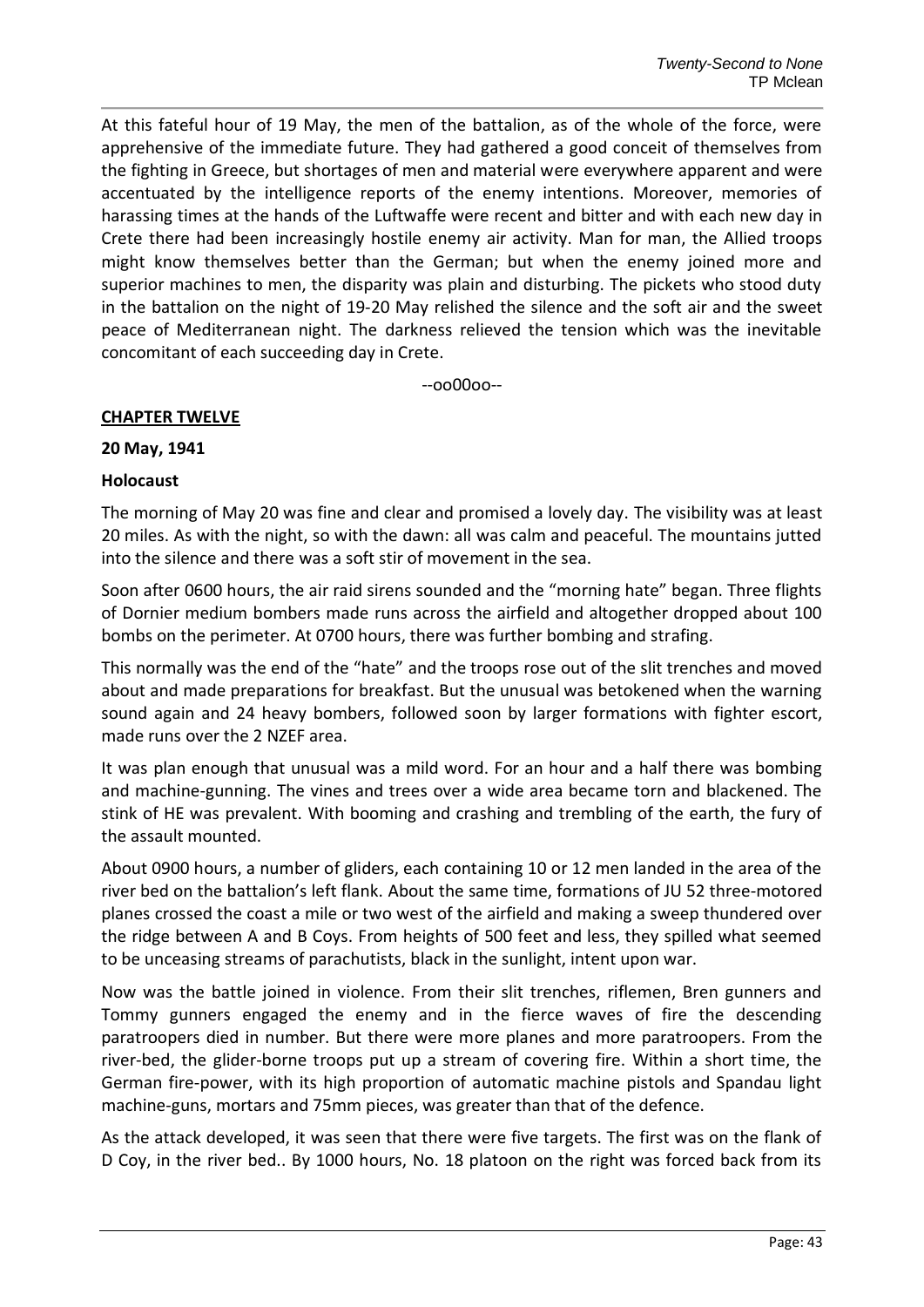forward posts to a tighter perimeter. By that time, the enemy was in possession of the RAF administrative building nearby.

The second drive was on C Coy from the area of D Coy and the RAF building. No. 15 platoon was exposed to fire from almost the rear and its left flank was penetrated with the aid of mortar and machine-gun fire from the Tavronitis. All posts of the platoon were overrun before noon and only one man escaped.

The third drive was against HQ Coy. Enemy dropped in the streets and on the roofs of houses in Maleme. At 1000 hours men were seen in the coy area, but there was no certainty that they were New Zealanders. The fourth drive was on the slopes east of the Tavronitis, near the bridge and behind Nos. 15 and 18 platoons. The fifth drive was along the ridge west of the Battalion area between D Coy to the east and A Coy to the north.

In all the attacks, the enemy fought well and with a high degree of efficient coordination.

At about 1000 hours there was a lull in the air bombardment. The sorties were soon renewed and the defence suffered from the efficient coordination of the air and ground forces.

The losses to the enemy in the initial attack were great and as the fighting developed they continued to be high. Reinforcements were put in by troop-carrying planes which landed on the beach soon after midday.

At 1330 hours, soon after receiving news that the forward posts of A Coy had been made untenable, Col Andrew asked for the services of the counter-attacking force. The fate of HQ Coy was uncertain. C and D Coys on the river flank were under heavy pressure. The situation was complicated generally by the unreliable communications. Contact with Brigade was faint by 1000 hours and as the fight developed messages to coys had in many cases to be taken by patrol.

At 1500 hours, a local counter-attack was made. Supported by two tanks, Lt Donald led a force of about 25 men down the road toward the western fringe of the airfield and the bridge across the Tavronitis. The enemy was clearly dismayed by the appearance of the tanks and the first reached the line of the riverbed with the second in support a short distance behind.

The events which followed were, in the circumstances, tragic. The motor of the first tank failed and could not be made to go. The crew later had to surrender. The second tank could not fire: the ammunition, at this late hour, was found to be too big. Moreover, the traversing mechanism in the turret broke down.

There was nothing that the infantry could do. A total of about 200 enemy had been counted in the area near the bridge. Withdrawal accordingly was made. Ten men of the counter-attack were killed or wounded. Lt Donald was wounded.

The fierce fighting continued. At 1800 hours, the situation was not food. Enemy forces were fairly thick in the valley between Battalion HQ and HQ Coy. C Coy appeared to have lost two platoons and D Coy one and the other two platoons of D Coy had suffered exhausting losses. The enemy were working round and over the ridge to the rear of Battalion HQ and A Coy and the coy was becoming badly pressed.

Among the supporting arms, the machine-gun section supporting D Coy had suffered severe casualties and the loss of one gun. The other section near Maleme was out of action. The 3", 4" and Bofors guns had all been put out of action. The battalion's two 3" mortars, after stout work were unserviceable.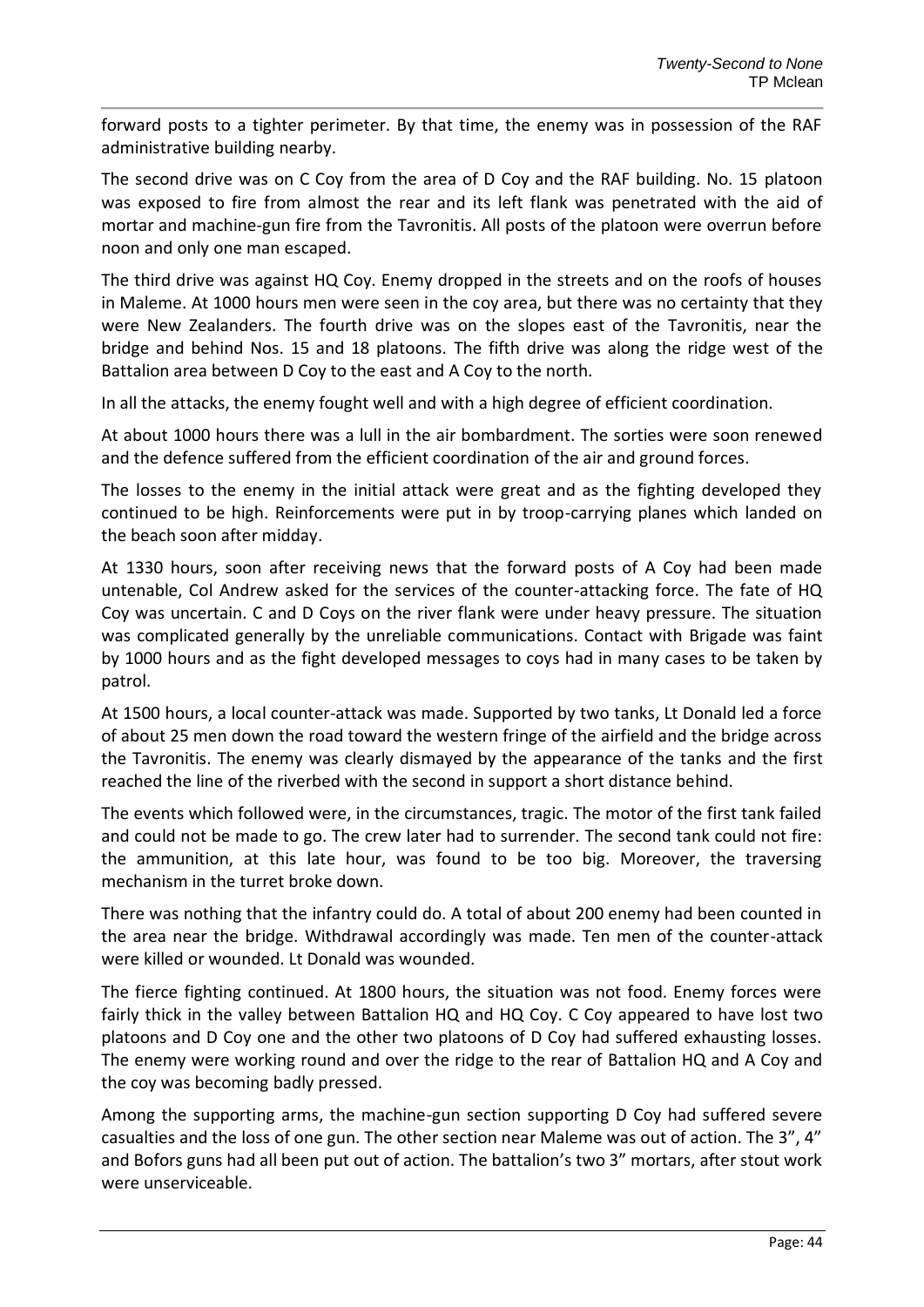It was calculated that 1800 enemy troops had been landed about the airfield. Many had been killed, but many still were fighting. The battalion itself had suffered heavy losses.

Because of the weak communications, the whereabouts of the counter-attacking battalion could not be discovered. After much consideration, Col Andrew decided upon withdrawal of he rest of he unit to B Coy's lines. Col Andrew advised Brigade that unless orders to the contrary were received he intended to consolidate the rest of the unit with B Coy, the coy havinf suffered less that the four others. A reply was not received. At about 2100 hours, the time set for the move, a coy of 23 Battalion reached A Coy's lines and the CO and a section went forward with Lt McAra on reconnaissance. Enemy were encountered and in a short fire-fight Lt McAra was killed. The OC then made contact with Battalion HQ and with his force withdrew.

Upon consolidation on B Coy's ridge, Col Andrew discovered that the enemy's push to the east was endangering the line of communication to 21 and 23 Battalions. If the push succeeded, the battalion would be surrounded. There were other momentous factors to weigh. With the withdrawal to the east ridge, the enemy was now in possession of the higher ground lately occupied by A Coy. It was certain that, upon the morrow that the enemy would apply saturation bombardment to the new, restricted area. The grave questions for Col Andrew to decide were whether to accept the certainty of many more casualties and probable surrounding and capture, or to withdraw.

The decision to withdraw was made. By dawn, the remnant of the battalion, of a force of 250 all ranks, was in 23 Battalion's area. During withdrawal at 0100 hours, elements of the Maori Battalion reached the outskirts of Maleme.

The field had been given up – but not without honour. A section leader of C Coy, L/Cpl JT Mehaffey, died to save his men. When an enemy grenade landed in the trench occupied by his section, Mehaffey jumped upon it and stood his ground. He died in the evening from his wounds. He was recommended for a posthumous Victoria Cross.

Lt Slade, badly wounded, asked for a tin of milk and ordered his men to leave him. They went, knowing his end was near, but reluctant not to leave a brave man.

Pte J Hayes, a signaller, was told as he set out from Battalion HQ for C Coy that it was believed that enemy occupied the olive grove of the Coy HQ. Hayes shrugged his roll of field cable higher on his shoulder. "That's my bloody job to find out," he said, and kept on his way.

Sjt Flashoff was badly wounded and not rescued until after dark. In spite of his pain, he broke his bayonet in two, dismantled his rifle down to the firing pin and threw the parts away.

As Pte Donoghue walked with his hands up into the RAP, he said to Sjt G Dillon, who was inside: "I am a prisoner." Dillon looked at the German. "Any more about? No? Right." With a bound he and Donoghue were at the enemy and in a trice they had taken him prisoner.

Of the coys, B suffered least; the term was relative, for no one took much pleasure in the bombing throughout the day.

A Coy took part in the general fire against the paratroopers and soon afterward felt the first pressure of the enemy thrust. This exploited the boundary with D Coy.

C Coy was under heavy pressure from the early morning and sustained so many casualties that only 27 men were left when withdrawal was made. By that time, the remnant was within a small defended area upon which the enemy made a successful assault just after the order for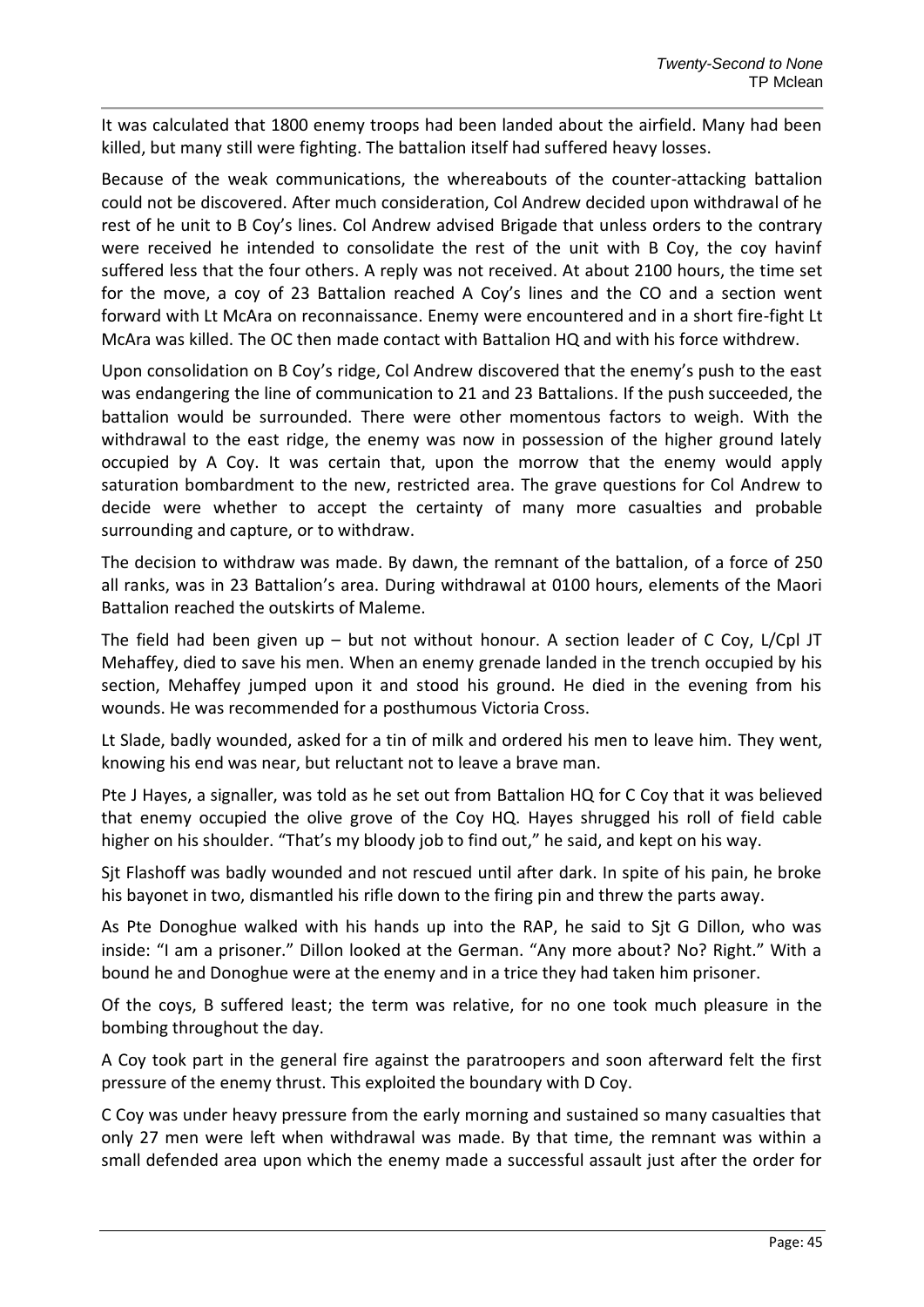withdrawal had been given. As the enemy entered the area from the west, the coy withdrew to the east, each man in stockinged feet.

Like C Coy, D Coy made a number of tactical withdrawals to a tighter perimeter. It did not receive the order to withdraw, but on the order of Captain Campbell the coy was formed into three parties, each of which had instructions to move back to the 21-23 Battalion area. Capt Campbell with one party reached that area and rejoined the unit. 2/Lt JWC Craig and No. 17 platoon moved south along the river and by ill-luck encountered the enemy in force. Only four members of the platoon escaped capture. The third party was led by Sjt GE Sargeson and included mostly walking wounded. By moving south and east, it escaped the enemy and reached Sphakia in time to join the battalion before embarkation.

HQ Coy was soon isolated. Pte M Wan, a signaller, was despatched by Lt Clapham was a message for the CO. Wan could not get through and joined up eventually with a party of the coy which was making its way to Lt Wakey's detachment at Xamoudokhori. Lt Wadey was cheerfulness itself when the party arrived. "We've enough ammo to carry on the fight and blow all Germany to hell," and, in fact the detachment fought bravely to hold the post before casualties and the greatly-superior strength of the enemy caused capture. An odd consequence for Wan was that he managed to retain Lt Clapham's signal, together with a map he had taken off a dead German, through four years of prison camp. Both were concealed at the end in the wooden sole of a boot. The map accurately detailed the battalion positions and described the methods for ground and air co-operation.

There were two instances, both connected with the push between A and D Coys, of the use of captured Allied personnel as shields for attacks. In the morning, a small party of RAF personnel was forced ahead of an enemy group. A party under Major Leggat killed a machine gunner supporting the advance and repulsed the attack. The loss of the RSM, WO I Purnell, was suffered in the skirmish. At midday, a larger force used a group of between 40 and 50 RAF and Royal Marine personnel as a shield Again the attack was broken and the Allied personnel were released.

Officers and men of British and Australian detachments gave notable help during the day. Three officers and 40 men of RAF Fleet Air Arm units joined the battalion soon after the attack began, but for lack of arms many had to withdraw. An English officer insisted on joining Lt Donald's counter-attack and was wounded in the leg during the fight.

A multiplicity of commands tended to reduce the value of the supporting arms. For reasons which were not available, the 4" gun detachment found itself unable to engage targets in the river bed area. The 3" AA guns were unable to fire with full effect because of the low height at which the troop-carrying planes came into the target area. The MGs fought well, but the secs sustained heavy casualties in almost the first moments of the attack.

Of all the causes leading to the withdrawal from the airfield, the communication weaknesses were perhaps paramount. The "fog of war" descended as he main attack began. The gliderborne landings in the Tavronitis were an obvious target for the artillery, but from the beginning the FOO was out of touch with his guns. Contact forward to the coys and back to Brigade was haphazard. In such circumstances, direction of the battle became extremely difficult. Reliable radio sets down to platoon level might have made a great difference.

--oo00oo--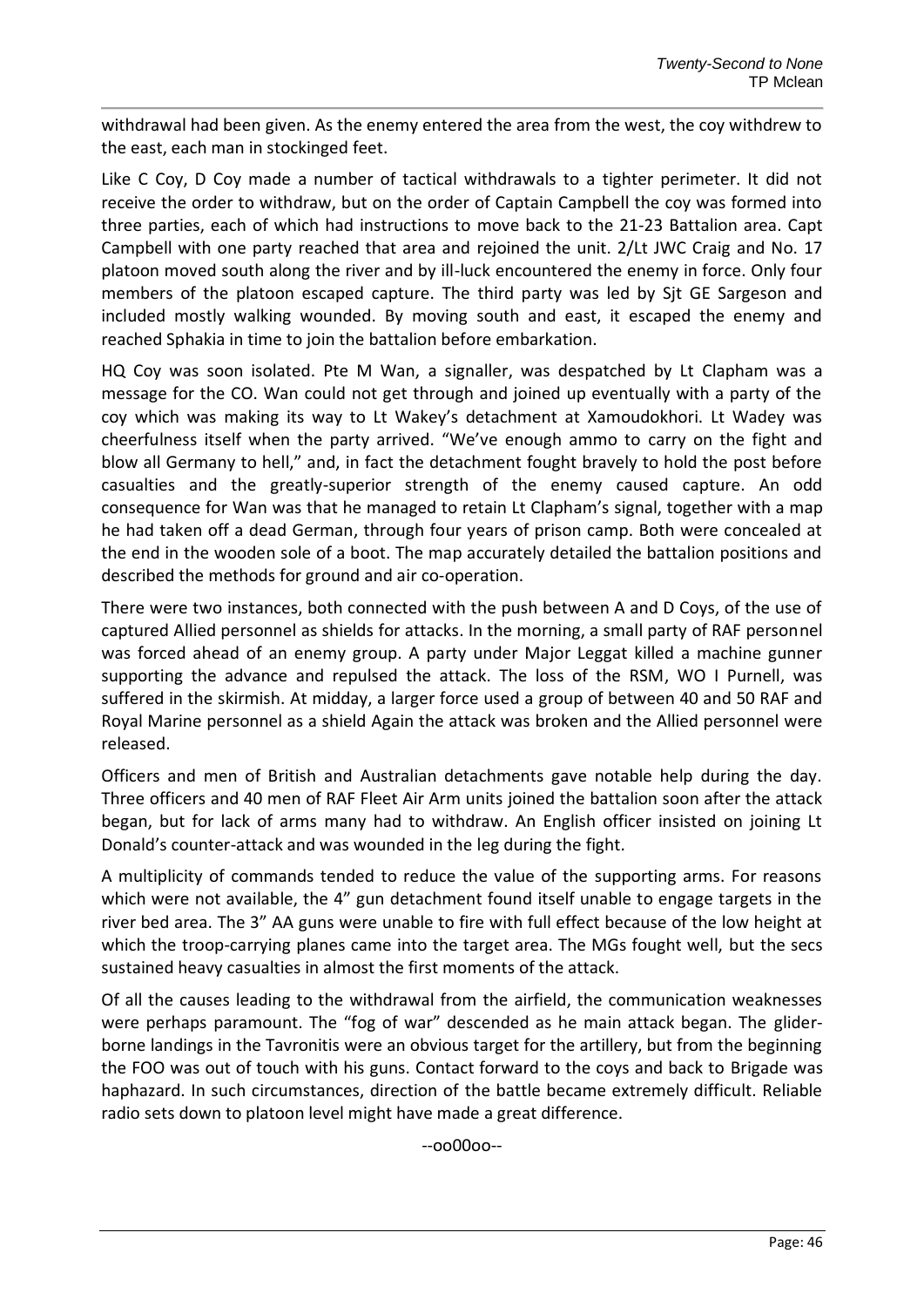## **CHAPTER TWELVE**

## **Early Version**

As with the night, so with the morning: All was calm and peaceful. Visibility was at least 20 miles. The mountains jutted into the silence. There was a soft stir of movement in the sea.

The prosaic tasks of the day began. These now included shelter from the morning hate. At 0600 hours, there flights of Dornier medium bombers made runs across the Maleme field and dropped about 100 bombs. At 0700 hours, there was further bombing. According to routine, this was the end of the enemy's peculiar method of hailing the smiling morn. Preparations were made for breakfast and what one officer euphuistically described as matutinal tasks.

Then, out of the silence, came a throb, palpable in the air and earth. The ghastly wail of sirens sounded again. The noise grew greater, surging toward a crescendo. The ground pulsed as with an earthquake. The sound moved relentlessly forward and as it reached the field enveloped the tangible world. History said that in the first flight there were only 24 heavy machines. There could have been a hundred, a thousand. It made no difference. They were there. Their bomb doors opened. They spewed out their guts – and the slow, measureless, monstrous sound of bombing rolled over the plain and in the hills. There came more planes, fighters to strafe and bombers to harass and destroy. The dust and smoke rose from the protesting earth. Visibility was reduced to a few yards. The flash of an exploding bomb was seen dimly and the scream of shrapnel pieces sometimes seemed more pregnant of disaster than the explosion itself. And still there were more planes and dust clouds that rose higher and blackening vines and a constant trembling of the earth, almost imperceptible from a bomb a distance away and violent from one at hand. And then the bullets, unseen, but heard in whispers, or cracking directly overhead or in an eerie scream from a ricochet.

It was estimated that 3000 bombs, some of 250lb HE, mostly of an anti-personnel nature, were dropped in the main assault. No eye-witness was quite sure of time or sequence. But these things were not of much import. First there was the sketchy hate. Then the assault from the air. Then, toward 0900 hours, a swishing of motorless gliders slipping down to land, principally in the bed of the Tavronitis. Them, almost simultaneously, formations of tri-motored JU 52 planes which crossed the coast a mile or two to the west wheeled over the area and at heights of 300 to 500 feet spilled their contents, an apparently unceasing stream of parachutists.

Now was the battle of Maleme fairly formed. Men who had lain in slit trenches rose up and violently offered opposition to the invasion. Tommy and Bren guns chattered, rifles cracked, Vickers and Browning machine guns hammered out a greeting; men climbed olive trees so that they might better engage the targets. As each new wave of paratroopers descended, there swept out a merciless hail of small arms fire.

And as the dust and smoke filtered away, Germans died in numbers, in the air, as they touched the ground and tore at their harness, on the ground as they scurried for shelter. The dead sprawled grotesquely in the olive branches or slumped shapelessly upon the ground,. And the wounded sometimes cried out in their pain.

But always there seemed to be more parachutists or gliders swishing in with their loads of ten or 12 men. They were valorous, the enemy, and well-organised. And despite the drumming fire of opposition, they began to collect in groups and to offer fight from the ground. Their sectionleaders, well-trained, made use of cover and deployment. Gradually, and then quite distinctly,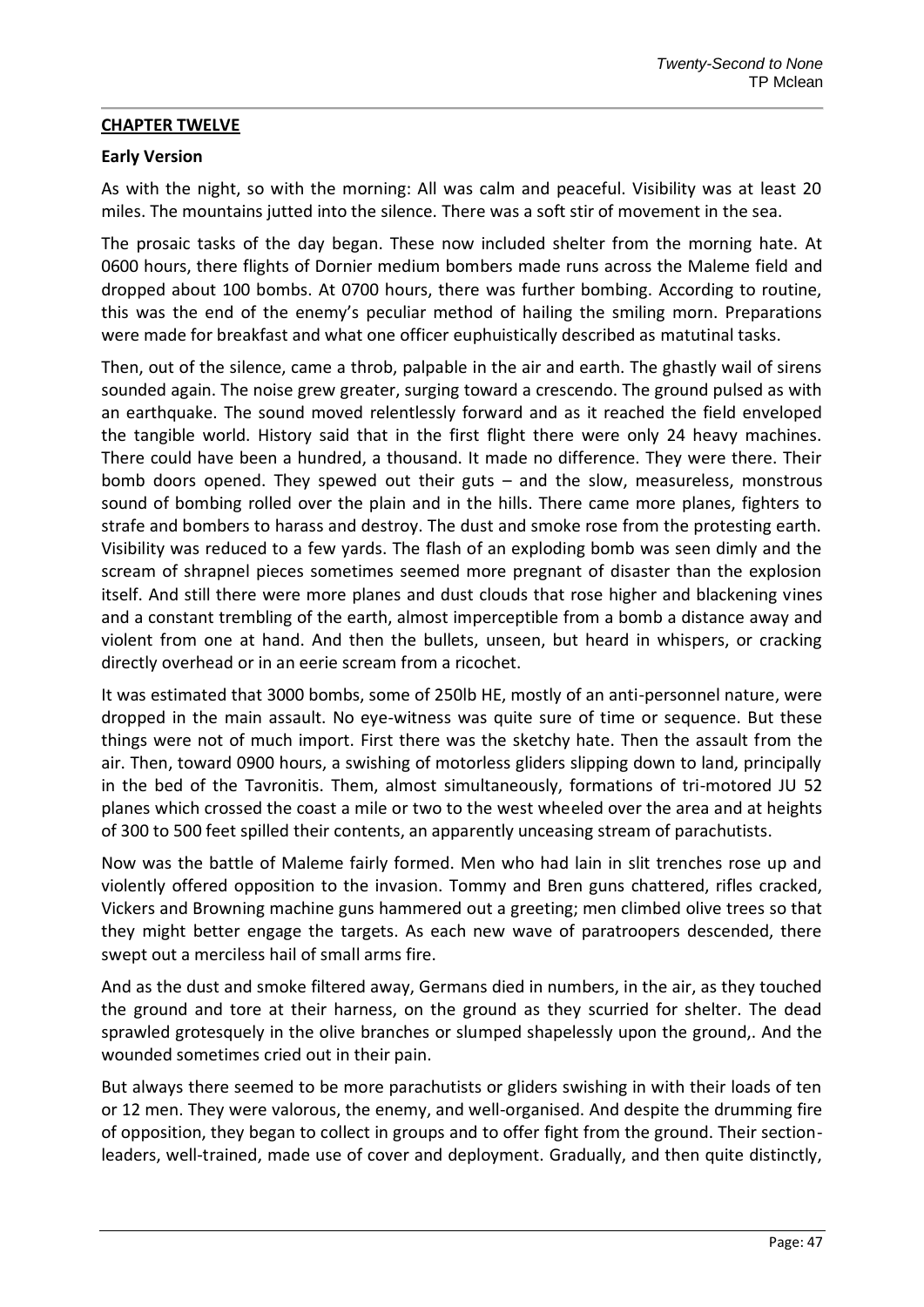the first phase of bombardment and landing gave way to the second, the assault upon he battalion perimeter.

The bombardment had cut what telephone lines there were and the poverty-stricken radio equipment was behaving with exasperating inefficiency. No one seemed to have an eye for visual signals. Runners became casualties and there were few cases of messages getting through. As the second phase began, then, the defensive situation was confused because of the unreliable or fragmentary reports. This steadily deepened throughout the day and finally became the decisive factor. Meantime, it was of much service to the enemy. There could be no proper coordination of the localised resistance offered by companies while comms were defective.

With the emergence of the second phase, it became clear that the enemy had landed a considerable force of gliders, estimated to number 45, in the area of the river bed. Other gliders came down more haphazardly, and though there were heavy casualties among their personnel, the remainder were well prepared to fight. Almost every man had a Schmeisser machine pistol or a Spandau light machine gun.

Estimates of the number of paratroopers for the most part were generous. HQ Coy considered that about 250 landed in its area. Whether or not that number was excessive, most were killed. The wave here, a force of about the eastern end of the Tavronitis bridge, another group on the northern and north eastern slopes of he ridges occupied by D Coy on the left and A Coy in the middle of the battalion zone and, finally a force to the south, in the area of Vlakheronitissa and extending to Xamoudokhori, seemed to absorb most of the paratroopers, apart from stragglers who fell into outlying areas and who were mostly shot.

The first push of consequence was at the junction of D Coy, south of the coastal road, and 15 Pl, which had the impossible perimeter of 1400 yards extending from north of the bridge toward the mouth of the river. North east of the eastern and of the bridge and not far distant from it was a concrete building used for administration purposes by the Royal Air Force detachment at the airfield. In the area of the building, just north of the coastal road, was a tented camp for the RAF personnel. It had been vexatiously apparent from the first that defence of this area would be made difficult by the camp and the building, firstly because fields of fire could not be laid across it and secondly because the RAF personnel, having little or no infantry experience, had only lately begun to receive instruction in small arms and were in no condition to act as experienced soldiers.

# [pages missing]

A second group landed south of the battalion area between Vlakheronitissa and Xamoudokhori and began to push at the flank on the landward side of the field. The largest group landed near or with the glider-borne troops and thrust against C and D Coys. The whole of the divisional area had been plastered in the bombing, but the saturation point…

The stress was soon upon the known communication weaknesses. The 18 set to Brigade HQ was functioning weakly but erratically. Because of the infiltration of the enemy, messages to coys had sometimes to be undertaken by patrols. The FOO was out of touch with his guns and at the suggestion of Col Andrew left for the gun line with the object of bringing down fire on the river bed. The section of machine guns on the ridge above the bridge was soon overwhelmed and the other section near Maleme was pinned down and fired little. The 4" guns did not fire. Three offices and 40 men of the RAF and Fleet Air Arm gallantly joined the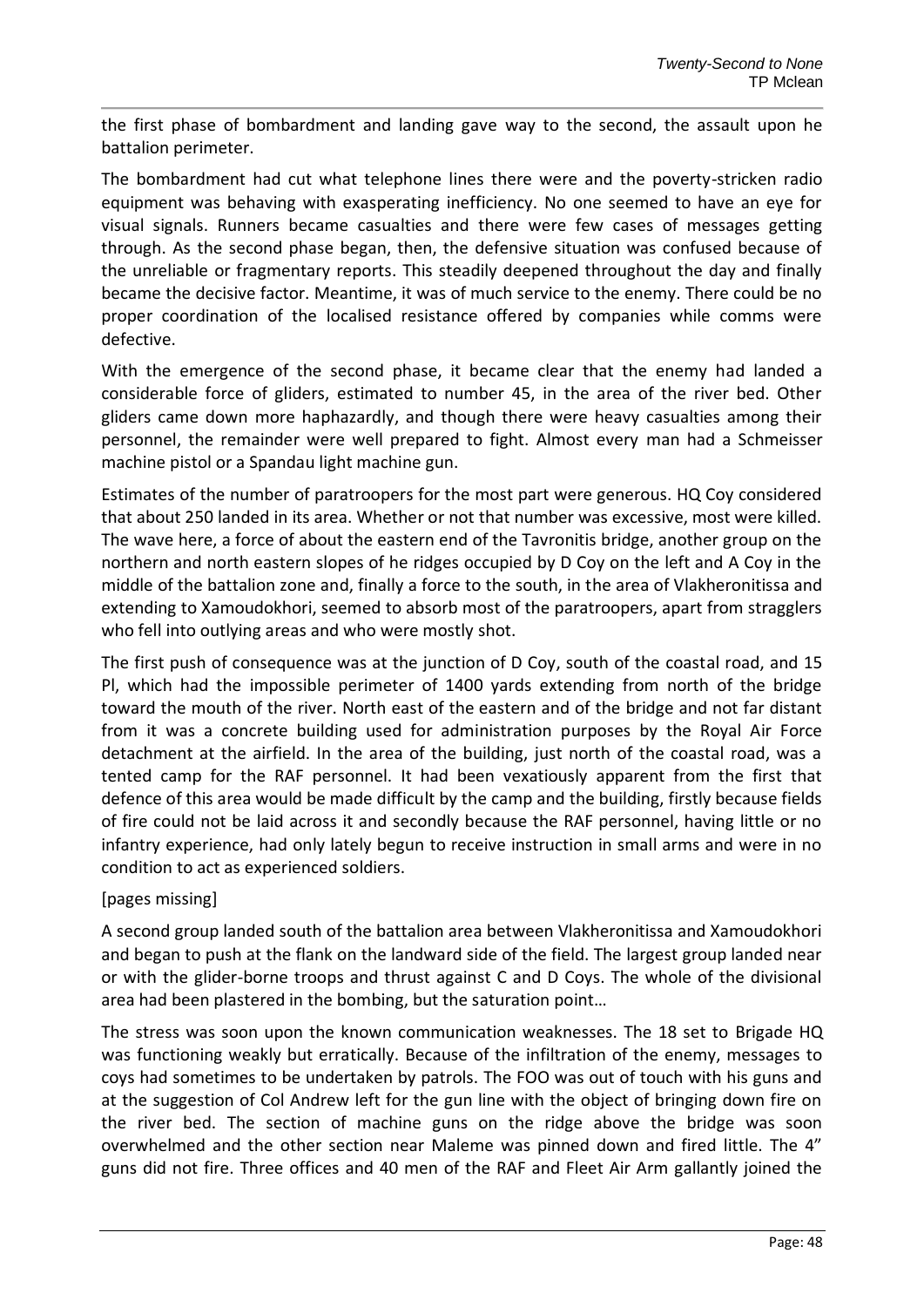defence, but there were few arms among them and most soon had to withdraw through the battalion lines.

As the paratroop attack developed, it was seen that there were five target areas. The first was the flank of D Coy, in the river bed. By 1000 hours, No 18 platoon on the right had to give up its forward posts and withdraw to a tighter perimeter. By that time, the enemy was in possession of the RAF administrative building close to the company area. The send was on C Coy from the area of D Coy and the building. No 15 Platoon was exposed to fire almost from the rear and the pl's left flank was penetrated, the assaulting enemy being assisted by the fire of the mortars and machine guns from Tavronitis. By noon, all posts were overrun and only one man of the platoon escaped death, wounding or capture.

The third push was against HQ Coy at Maleme. Enemy dropped in the streets and on the roofs of houses in the village. At 1000 hours, men were seen in the coy area, but there was no certainty that they were New Zealanders. The fourth push was on the slopes east of the Tavronitis bridge between and behind Nos. 15 and 18 pls. The fifth was along the ridge west of the Battalion area between D Coy to the east and A Coy to the north. In all of these attacks, the enemy troops fought fiercely and well.

At about 1000 hours there was a lull in the air activity, but the sorties were soon renewed in strength. The air and ground co-operation of the enemy forces was exact. A new development was the landing of 75mm guns west of the river.

Lt Slade, badly wounded, asked for a tin of milk and ordered his men to leave him. They went, knowing his end was near, but reluctant not to leave a brave man.

## [Pages missing]

Of dust and smoke raised by the enemy air bombardment. Within a distressingly short time of the opening of the enemy attack on May 20, the battalion's air link with Brigade HQ became weak and, hours later, when the CO sought to apprise the Brigade Comd of the weakness of the battalion's position, failed altogether. And, within the 24 hours which determined the fate of Crete, Major Leggat, bearing urgent messages of the battalion's retirement from the airfield, had to rouse a sleeping brigadier who knew nothing of this vital step. In his absence, the important step was to restore the situation. So in the gathering light of a spring morning which might have been lovely but for the hellish implications of daylight, three commanders, a brigade major, and other officers in miserable conference tried to decide upon was and means. There were personal antagonisms, even animosities, among them. All were very tired. None cared to accept another as the loco brigadier. The obvious act, a gathering of forces to fight immediately for the Maleme positions, was apparent to all. And yet, for want of one decisive voice which by a word might - it is too much to say that it would – which might have changed the entire situation of the island, the forces remained static, were fiercely bombarded, had casualties and eventually, and not without bitterness, protestingly yielded ground until within a gruelling fortnight the Navy once more had come to the rescue. It seemed the final irony that the inadequacy, from being a mixture of extraneous things, at last reached into the heart of the defending force.

--oo00oo--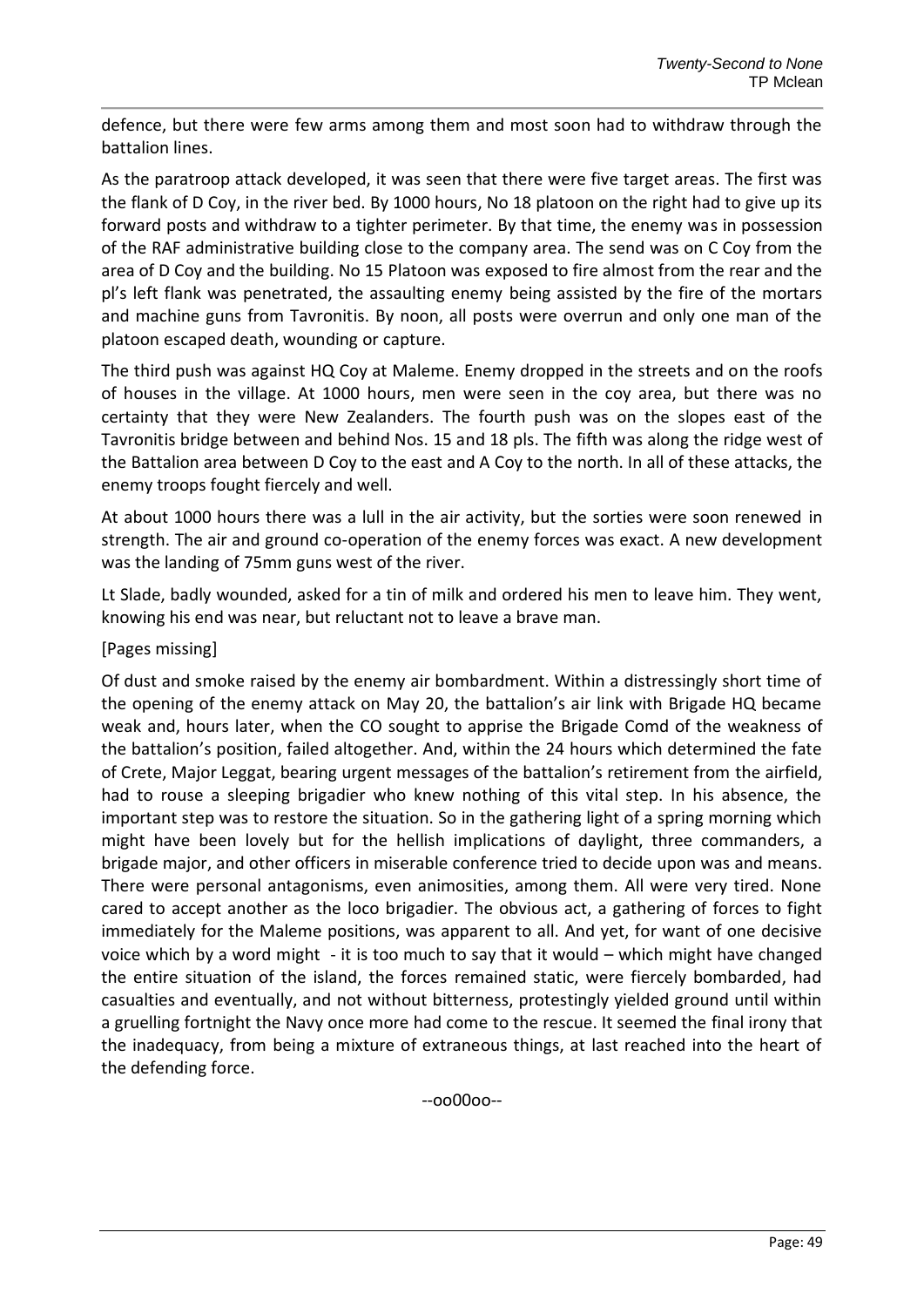## **CHAPTER THIRTEEN**

#### **21 May – 1 Jun**

## **Retreat to Spharkia**

Col Andrew reported to HQ 5 Brigade at 0500 hours on 21 May and returned immediately with the Brigade Major to co-ordinate the defence plan of 21, 22 and 23 Battalions. Battalion HQ was established at Kondimari and the unit was divided into two coys, these for a short time being placed under command 21 and 23 Battalions respectively.

The sporadic fighting of the night grew again in volume with the dawn when the enemy air bombardment was violently renewed. The detachment guarding the radar station was heavily attacked with dive bombers and ME 110s and Lt Wadey was wounded. Troop-carrying planes began to land on the airfield. Charges for the defending artillery had been blown up in strafing and the field could not be effectively engaged. Nor could much be done to stop the enemy MGs and mortars set up near Maleme bringing down effective harassing fire.

At midday, there was a welcome sound and sight when eight RAF planes appeared over the field and dropped bombs, but there were no planes when the enemy, all through the afternoon, relentlessly probed and pushed against the Allied force.

With the darkness, a divisional counter-attack by 20 and 28 Battalions was to be made. Before it occurred, flashes of light and rolls of gunfire spoke of a naval battle. This was the intended seaborne invasion; but only in dribs and drabs was the tale pieced together of how the Navy had broken the invasion with fearful casualties to the German force.

The counter-attack was not put in at midnight, the intended time, and it was nealt dawn when 28 Battalion crossed the start line. The Maoris swept forward and, ignoring terrible casualties, reached the edge of the field. When 20 Battalion made its move, it was almost day and the advantage was with the defence. The heavy losses suffered and the difficulty of movement in the daylight made the situations reached untenable and the attackers fell back to 21 and 23 Battalions, with 20 Battalion on the right of 23 and 28 between 21 and 23.

Support for the main trust was given on the left flank at 0630 hours when Captain Campbell commanded one part of a force and Captain Truesdale, of 21 Battalion, the other, in a counter attack which swept forward with bayonet past the radar station at Xamoudokhori, past Vlakheronitissa, to the valley of the Tavronitis. Here too, the position became untenable with a flank exposed and the force had to fall back. This was the period of crisis and the resolution in favour of the enemy decided the trend of all of the subsequent fighting.

The enemy now had placed his forces in two groups, the first operating along the flat coastal strip and the second among the foothills. Reserves were built up by landings of troop-carrying planes on the field. Advances were generally preceded by localised strafing. In the afternoon, the attacks in the two sectors increased in weight and there was infiltration in the hills toward Ay Marina, five miles toward Suda Bay.

At 0445 hours on 23 May, the two coys of 22 Battalion having reverted to comd, orders to withdraw towards Platanias were received. The intention was that 21 and 22 Battalions would occupy high ground facing towards Ay Marina, the right flank being 4 Brigade and the left 23 Battalion. The move was not completed in darkness because of the late arrival of the order, but casualties suffered from strafing were few in spite of observation planes.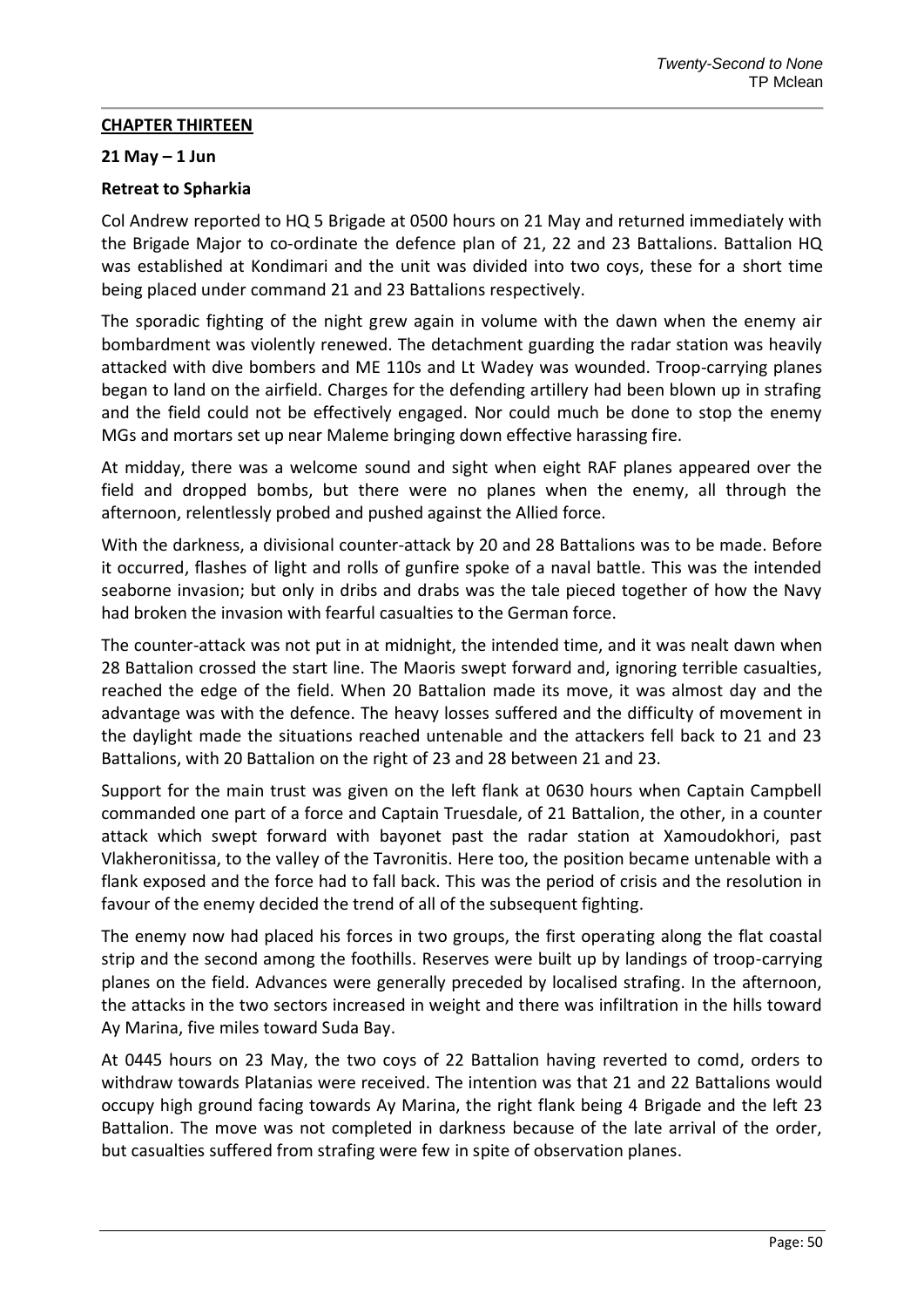The enemy, rapidly following up, continued to exert heavy pressure. 5 Brigade had now become reduced to about 600 effective troops 1700 hours a Divisional order directed that it should move to a rest area to the rear of 4 Brigade which in turn ordered to hold a line running from the coast through Galatos to the Aghya Valley Road. 19 Australian Brigade was now on the right flank.

From Platanias, the Battalion was ordered to continue withdrawal on the ride south west of the junction of the Canea-Maleme-Galatos roads. The tasks were the defence of the Divisional HQ from paratroop attacks, the defence of the line of the ridge and counter-attack as required. The move to the rear was made in daylight in small parties moving in single file on the sides of the road, and the enemy air force did not discover it until most of the troops were in the new position.

The battalion strength was now just over 200. The ADMS estimated that in the first three days of the fighting divisional casualties amounted to 300 killed, 700 wounded and 300 missing, the total being 20% of the divisional forces of 6700 troops. After operating under the most difficult conditions with remarkable efficiency, the medical services were now gravely handicapped by the exhaustion of supplies of medical dressings.

Throughout 24 May, the battalion was in reserve. There was a heavy bombardment of Canea nearby. The next day, 25 May, was the first Sunday after Maleme. On the right of the Allied front, there was intense fighting and the in the evening was fought one of the bloodiest and bravest fights of the war when 18 and 23 Battalions counterattacked and took Galatos. This was one of the few instances of the fighting in Crete where the enemy, in spite of his superiority of arms and numbers, was put to flight. The men of the two battalions went into the village with teeth bared.

A penalty of the withdrawal from the airfield had been the loss of about 25,000 rations held in a reserve dump. As a consequence, ration supplies from the rear, hindered in any case by the air arm, were now made with difficulty. To some extent, there was lack of food; and this, combined with fighting and weariness, had induced a strange quality, not far short of somnolence. Men resting during the march became almost comatose and had to make a great effort of will to move.

On 26 May, Force HQ directed that the defence iof the front was now the joint responsibility of Major-General Weston and Brigadier Puttick. Before a common plan could be agreed upon by the two commanders, the enemy penetrated the right flank of 5 Brigade and began probing at the left flank of 19 Australian Brigade. About 1600 hours, penetration of the boundary between the Australians and the Greeks was reported. At 1430 hours, the Battalion received orders to prepare to counter-attack along the coast and a move was made to take up position. A Coy was heavily strafed while on the march and the move was cancelled when about half completed.

Brigadier Puttick recommended that English troops hold a line west of Suda Bay to allow the New Zealands to pass through and reform. Major-General Weston regarded the approval of Force HQ as essential before he would agree and when, at 2200 hours, no information or orders had been received from Force, Brigadier Puttick ordered withdrawal to a line west of Suda. The line, running roughly north and South, was called 42<sup>nd</sup> Street. 19 Aus Brigade was on the right, 5 Brigade on the left and 4 Brigade in reserve.

The withdrawal began at 2215 hours. The Battalion guarded the bridge at the junction of the coast and valley roads until other units had passed through and reached an area south west of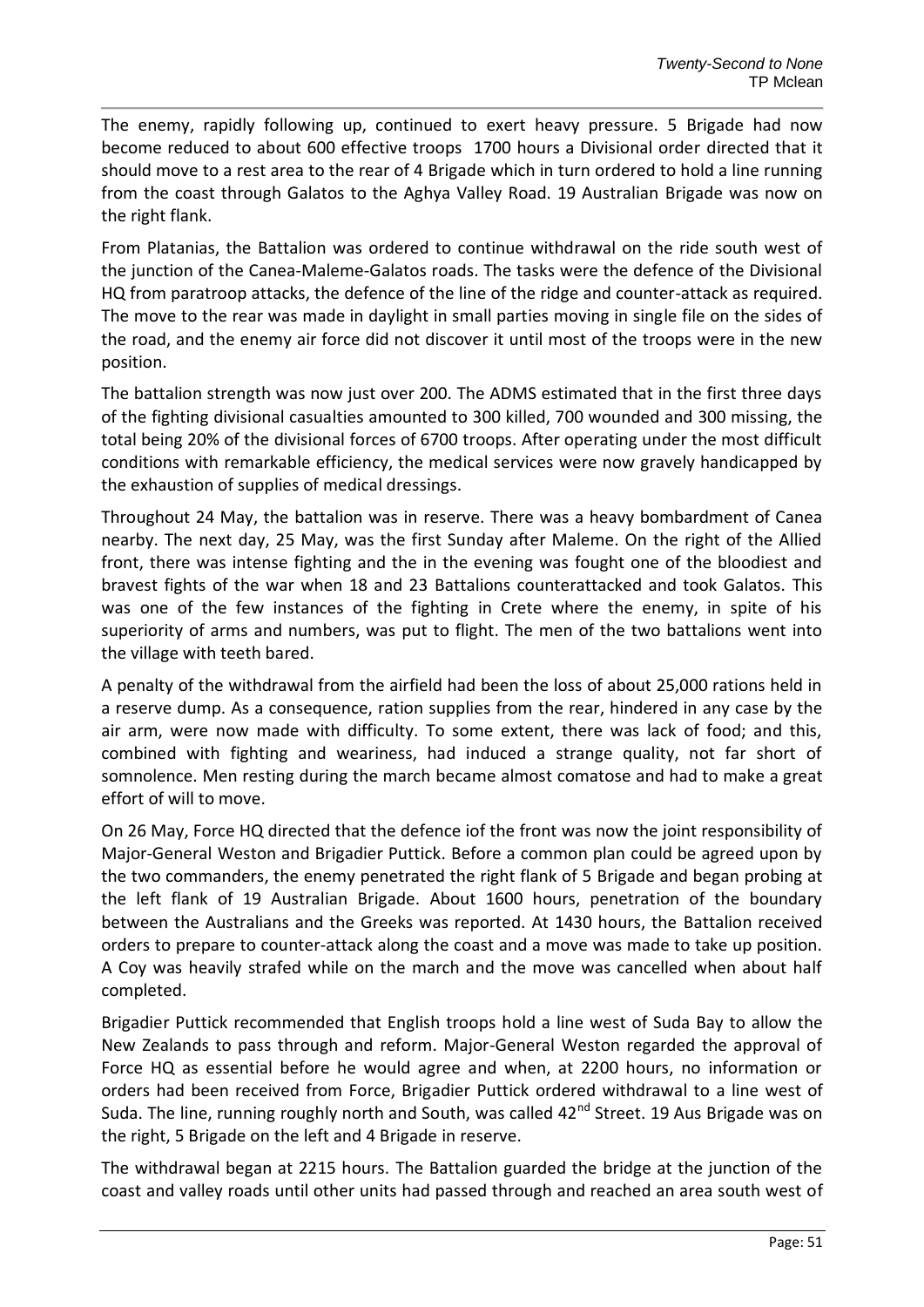Suda Bay about 0400 hours on 27 May. Half of the Battalion marched straight on to Stylos. In the new position, 19 Battalion was on the right of the Battalion with 28 Battalion beyond it, the Battalion being on the left flank.

At 1030 hours, the Germans put in fresh troops and attacked. The fighting grew fierce. The Brigade counter-attacked and men of the Battalion took part in another of the fierce thrusts against the enemy. This, too, was successful; not until the enemy had been pushed back 1½ miles was the advance stopped. The German reaction was heavy mortaring all along the front, but the thin line held.

In the afternoon, enemy with mule transport could be seen moving, unhindered by artillery fire, across the foothills towards Stylos, seven or eight miles to the east. The force was estimated at 800 and the objective of the drive seemed plainly to be the road leading over the mountains to Sphakia on the south coast. To check the danger, withdrawal to Stylos was ordered for 2200 hours and then put back to 2230. Silently, the defending force disengaged and marched through the night. Stylos was reached at 0400 hours. There was little rest. At 0630 hours, the enemy brought down fire and the position became so serious that at 0800 Division was asked for means to cover a withdrawal by day. None was available and the risk of movement by day was taken. The Battalion occupied defensive positions until 1100 hours and then moved as the rearguard force until 1230 hours, when it passed through Layforce, a commando battalion, which had taken up another defensive line with 2/8 Australian Battalion and personnel of 5 Brigade HQ.

From 1500 until 1800 hours, the Battalion rested. Then it began the march over the mountain road to Sphakia. The troops moved in single file on either side of the road. They were hungry and utterly weary. There seemed no end to the road as it wound steeply onward and upward to an unattainable crest name, with extreme aptness, Phantom Hill. Of all of the tests of Crete, this was perhaps the severest. These men, all men of the fight, were at the point of exhaustion. The wish to lie down, to rest, to sleep, regardless of fate, was maddeningly strong. Yet on and on they trudged, higher and higher; and, somehow, the strange strength which adversity breeds in a community carried them on. "The discipline on the march was a credit to the Brigade," the 5 Brigade War Diary commented.

About 0200 hours on 29 May, the Battalion gained the crest of the pass and after marching ion for a couple of hours crawled into shelter by the roadside and spent the clock around. 23 Battalion remained at the crest on guard.

A correspondent of the time laconically noted that the enemy air force now did not do much more than occasional strafing, the main effort having been turned against shipping. To confound him, a force of 60 machines appeared at 1800 hours and bombed Sphakia.

Not to be immediately in the zone of such an attack was cause for some rejoicing. There was even better news. Col Andrew returned from a conference at Brigade with the information that the Battalion was to be evacuated on the following night, 31-21 May.

Escape! There was sweetness in the thought. Crete long since had lost its charm.

All day of 30 May, the Battalion was under cover of clumps of pines on the rocky hillside not far from Sphakia. The rest of the Brigade was nearby, 19 Australian Brigade and Layforce being to the rear in position. The enemy had grimly followed up each successive withdrawal and once more he was barking at the heels of the withdrawing force. At 1400 hours, SA [small arms] and mortar fire began coming over the crest of the pass and in the Battalion area men instinctively